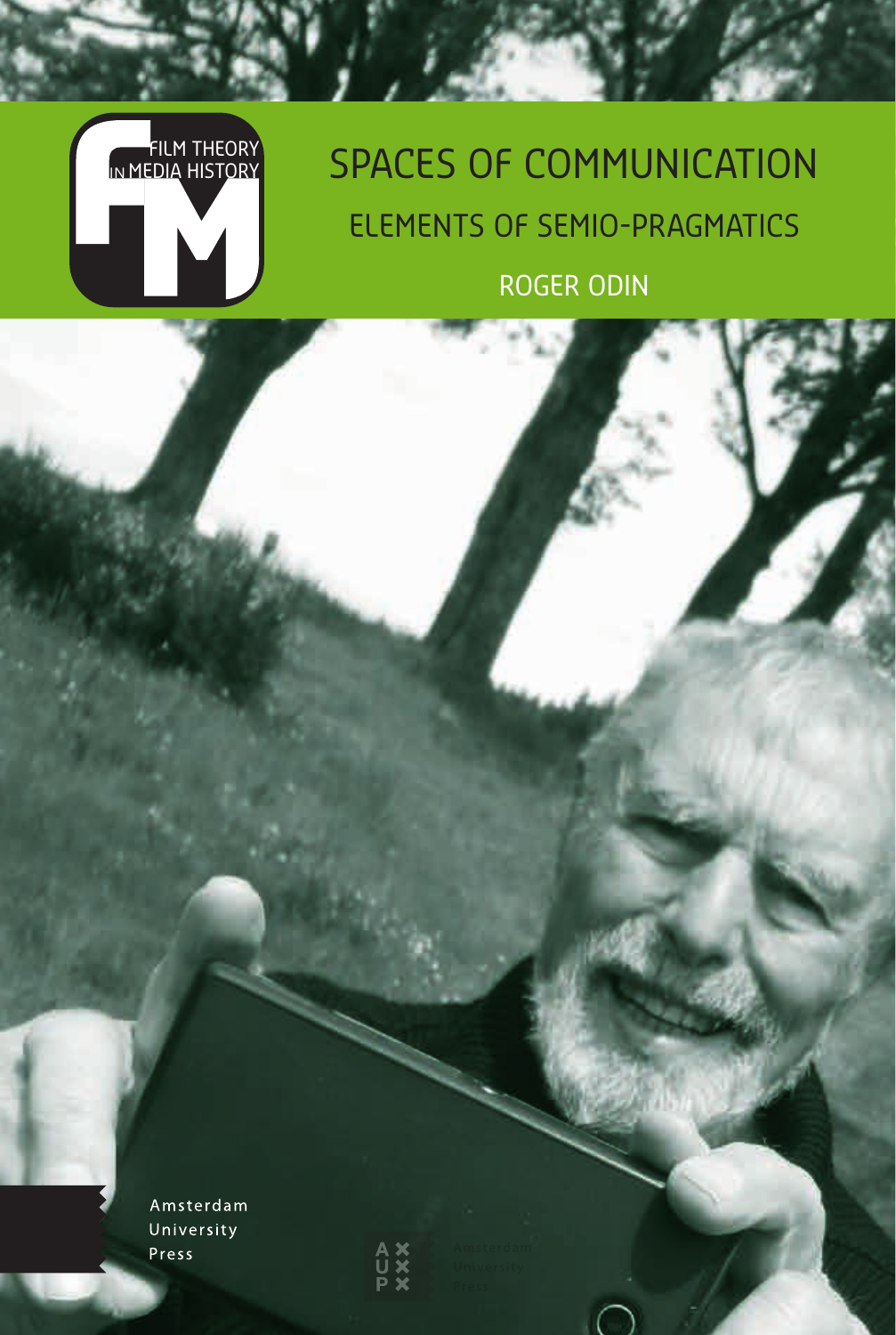Spaces of Communication

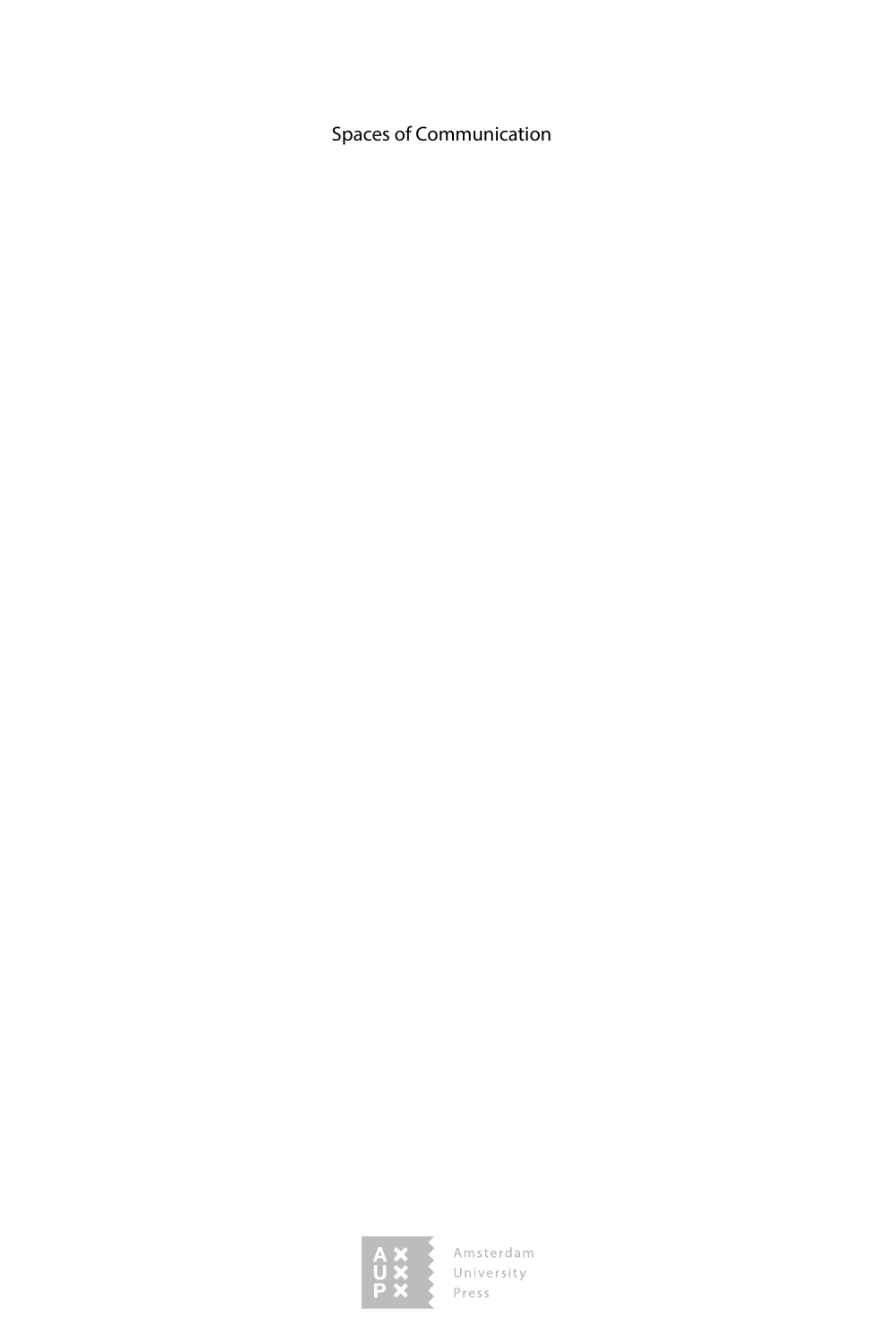## **Film Theory in Media History**

*Film Theory in Media History* explores the epistemological and theoretical foundations of the study of film through texts by classical authors as well as anthologies and monographs on key issues and developments in film theory. Adopting a historical perspective, but with a firm eye to the further development of the field, the series provides a platform for ground-breaking new research into film theory and media history and features high-profile editorial projects that offer resources for teaching and scholarship. Combining the book form with open access online publishing the series reaches the broadest possible audience of scholars, students, and other readers with a passion for film and theory.

#### *Series editors*

Prof. Dr. Vinzenz Hediger, Goethe University Frankfurt, Germany Weihong Bao, University of California, Berkeley, United States Dr. Trond Lundemo, Stockholm University, Sweden

#### *Editorial Board Members*

Dudley Andrew, Yale University, United States Raymond Bellour, CNRS Paris, France Chris Berry, Goldsmiths, University of London, United Kingdom Francesco Casetti, Yale University, United States Thomas Elsaesser, University of Amsterdam, the Netherlands Jane Gaines, Columbia University, United States Andre Gaudreault, University of Montreal, Canada Gertrud Koch, Free University of Berlin, Germany John MacKay, Yale University, United States Markus Nornes, University of Michigan, United States Patricia Pisters, University of Amsterdam, the Netherlands Leonardo Quaresima, University of Udine, Italy David Rodowick, University of Chicago, United States Philip Rosen, Brown University, United States Petr Szczepanik, Masaryk University Brno, Czech Republic Brian Winston, Lincoln University, United Kingdom

*Film Theory in Media History* is published in cooperation with the Permanent Seminar for the History of Film Theories.



Amsterdam University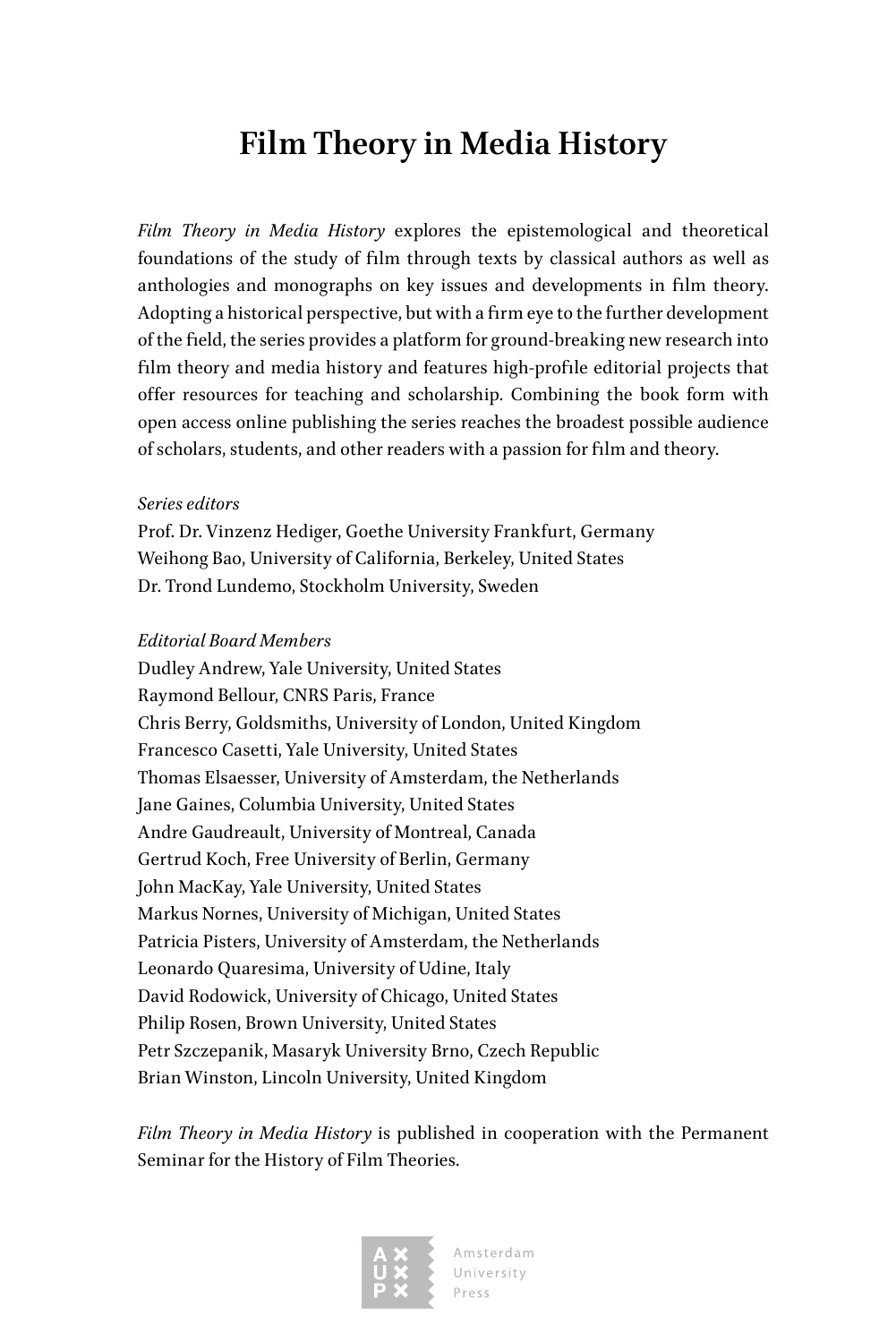# Spaces of Communication

*Elements of Semio-Pragmatics*

*Roger Odin*

*With an Introduction by Vinzenz Hediger*

Amsterdam University Press

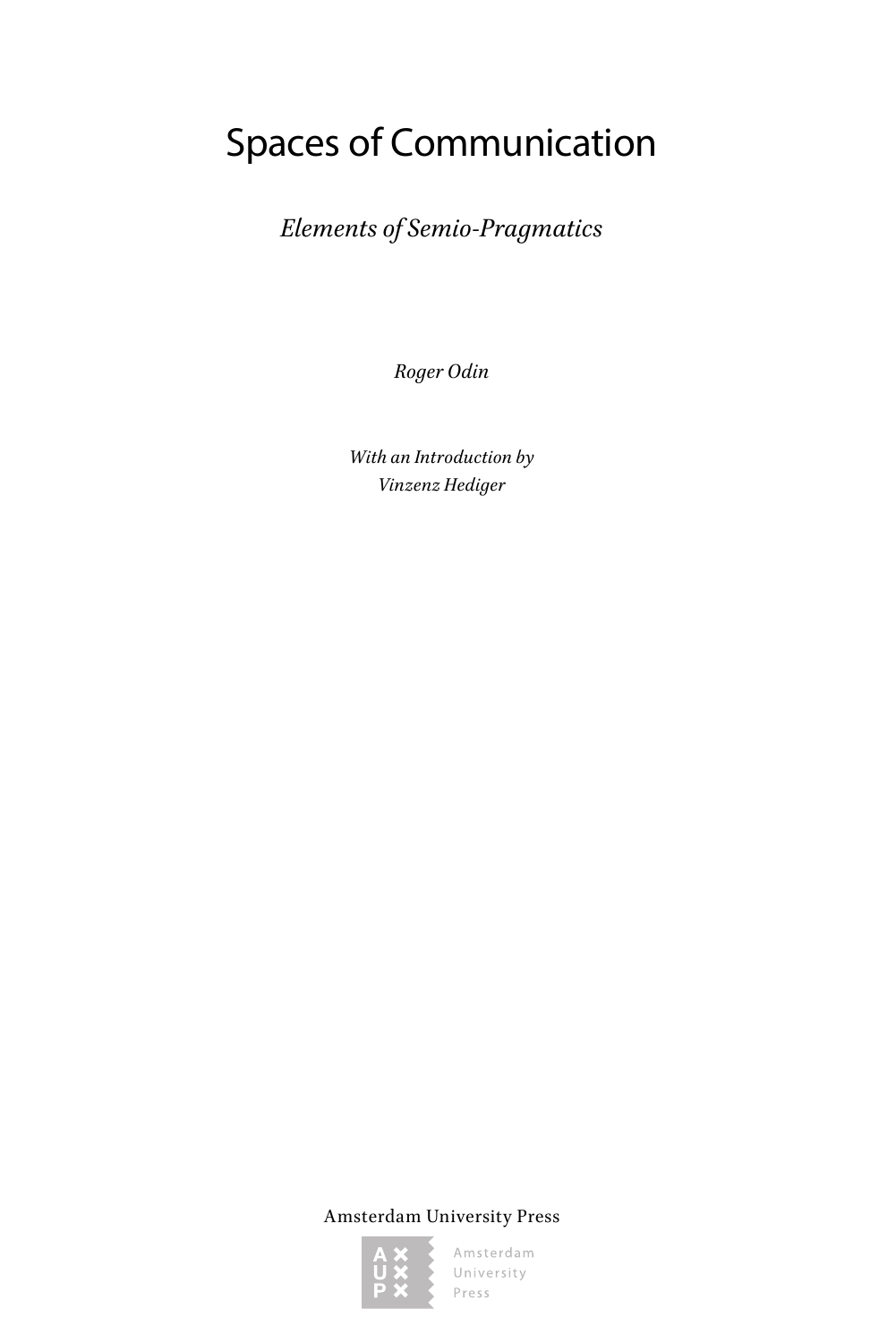Les espaces de communication @ 2011 by Presses Universitaires de Grenoble – Traduit par Ciaran O'Faolain avec l'aide de la Région Rhône Alpes



Translation: Ciarán Ó Faoláin

Cover illustration: Roger Odin photographed by his son Paul Emmanuel

Cover design: Suzan Beijer Lay-out: Crius Group, Hulshout

isbn 978 94 6298 714 2 e-isbn 978 90 4853 866 9 DOI 10.5117/9789462987142 nur 670



Creative Commons License CC BY NC ND (<http://creativecommons.org/licenses/by-nc-nd/3.0>)

The authors / Amsterdam University Press B.V., Amsterdam 2022

Some rights reserved. Without limiting the rights under copyright reserved above, any part of this book may be reproduced, stored in or introduced into a retrieval system, or transmitted, in any form or by any means (electronic, mechanical, photocopying, recording or otherwise).

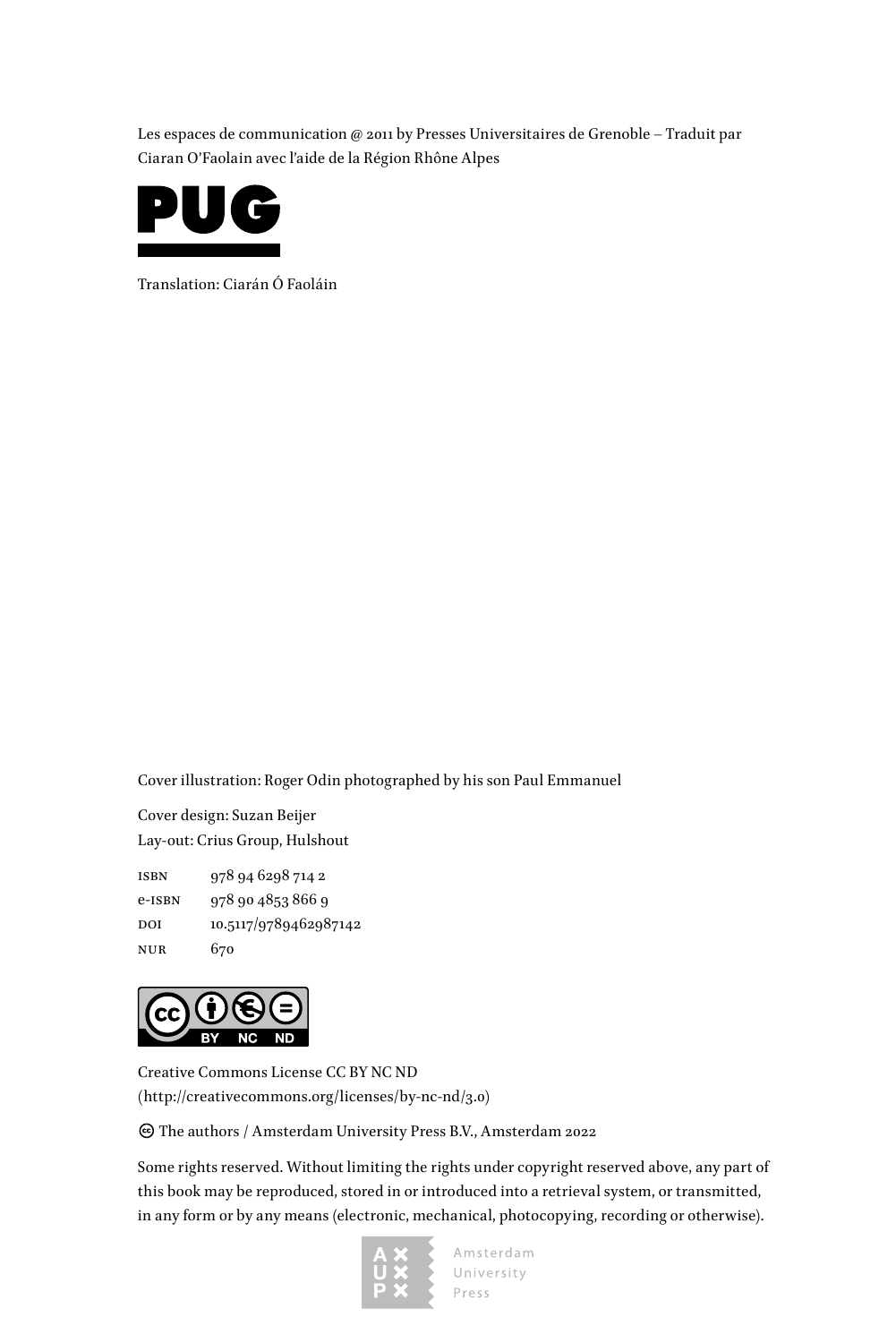# **Table of Contents**

| A Democracy of Readings and Objects: Roger Odin's |                                                                               |                 |  |  |
|---------------------------------------------------|-------------------------------------------------------------------------------|-----------------|--|--|
|                                                   | <b>Contribution to the Theory of Film</b>                                     | 9               |  |  |
|                                                   | Vinzenz Hediger                                                               |                 |  |  |
|                                                   | What We Make of Images and Sounds: Semio-Pragmatics as                        |                 |  |  |
|                                                   | Approach and Method                                                           | 12              |  |  |
|                                                   | Establishing a Discipline, Cultivating a Field: Roger Odin and                |                 |  |  |
|                                                   | <b>Film Studies in France</b>                                                 | 17              |  |  |
|                                                   | Moving Semiotics Forward: Semio-Pragmatics and Film Theory<br>since the 1960s | $\overline{21}$ |  |  |
|                                                   | Beware of the Crypt: Semio-Pragmatics and the Question of                     |                 |  |  |
|                                                   | Communication                                                                 | 29              |  |  |
|                                                   | After the Elegy of Cinema: Semio-Pragmatics and the State of                  |                 |  |  |
|                                                   | <b>Film Studies</b>                                                           | 31              |  |  |
|                                                   |                                                                               |                 |  |  |
|                                                   | <b>Spaces of Communication: Elements of Semio-Pragmatics</b><br>Roger Odin    | 35              |  |  |
| <b>Foreword and Acknowledgements</b><br>37        |                                                                               |                 |  |  |
|                                                   | <b>Introduction: The Semio-Pragmatic Model</b>                                | 41              |  |  |
|                                                   | On the Difficulty of Getting Away from Immanence                              | 41              |  |  |
|                                                   | On the Difficulty of Staying Within Immanence                                 | 43              |  |  |
|                                                   | Vacillation                                                                   | 45              |  |  |
|                                                   | For an Articulation between the Two Paradigms: Semio-Pragmatics               | 46              |  |  |
|                                                   | The Semio-Pragmatic Model                                                     | 48              |  |  |
| ı.                                                | Context, Constraints and the Space of Communication                           | 55              |  |  |
|                                                   | <b>Universally Shared Constraints</b>                                         | 55              |  |  |
|                                                   | <b>Natural Constraints</b>                                                    | 56              |  |  |
|                                                   | The Narrative Constraint                                                      | 58              |  |  |
|                                                   | The Case of Languages                                                         | 62              |  |  |
|                                                   | Language and Perception                                                       | 63              |  |  |
|                                                   | The Influence of a Language on How We Read Images                             | 64              |  |  |
|                                                   | "Non-Natural" Constraints and the Notion of the "Space of                     |                 |  |  |

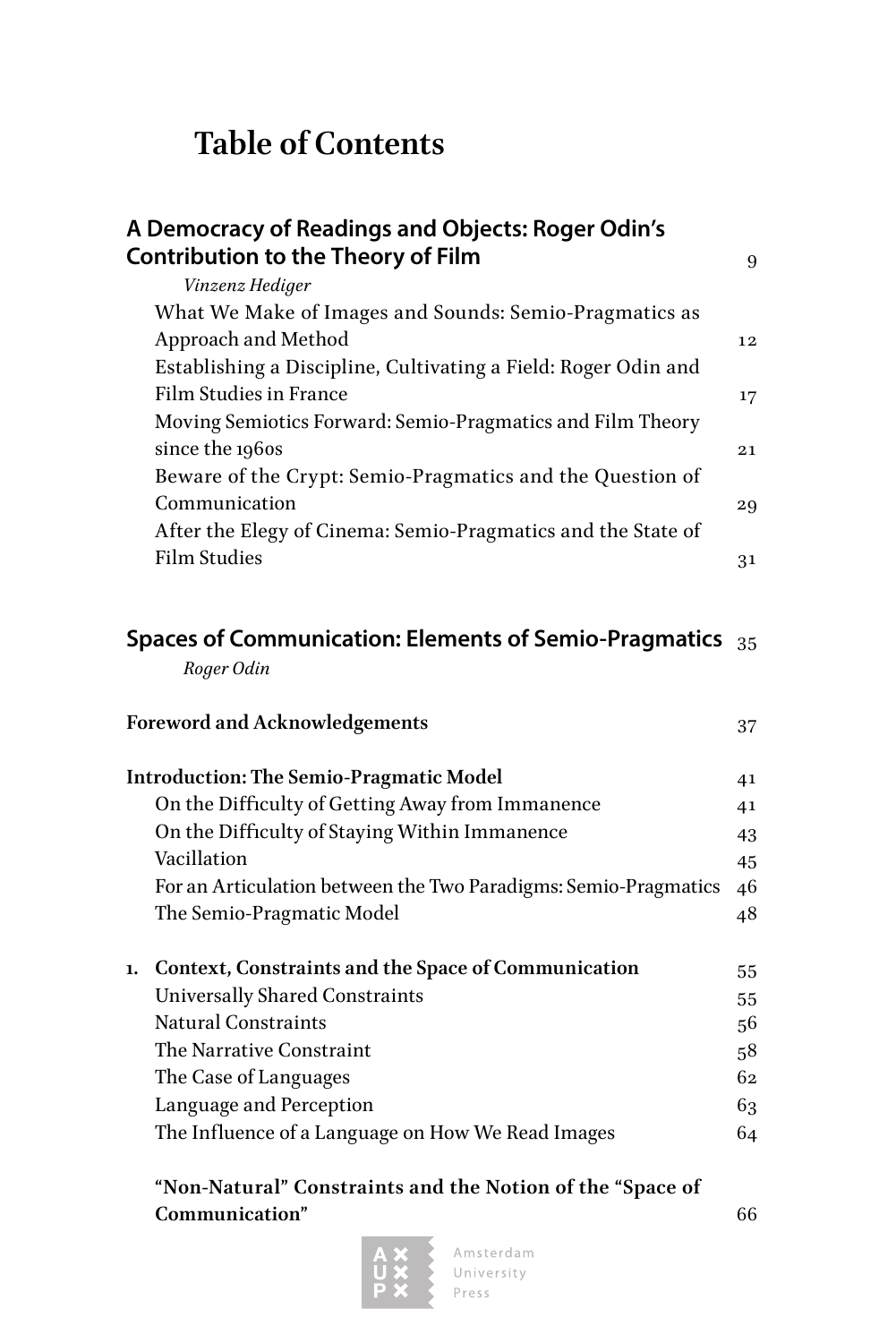| 2. The Discursive Space: Communicative Competence and           |     |
|-----------------------------------------------------------------|-----|
| <b>Modes of Production of Meaning</b>                           | 71  |
| Fictionalizing Mode (First Approach)                            | 75  |
| Spectacularizing and Energetic Modes                            | 77  |
| Documentarizing Mode, Moralizing Mode                           | 81  |
| Fictionalizing Mode (Second Approach); Fabulating Mode          | 84  |
| 3. Aesthetic Mode, Artistic Mode: Relationship between Modes    |     |
| and Spaces                                                      | 89  |
| From the Aesthetic Mode to Aesthetic Spaces                     | 90  |
| From the Artistic Mode (in Reduced Form) to Inscription in the  |     |
| Space of Art                                                    | 94  |
| From the Artistic Mode (Full-Fledged Form) to the Spaces of Art | 97  |
| Relationship among Modes and among Spaces                       | 101 |
| 4. Contextual Analysis and the Space of Communication: The      |     |
| <b>Space of Communication of Family Memory</b>                  | 105 |
| The Space of Communication for Memory in the "Traditional"      |     |
| Family                                                          | 106 |
| The Constraints and the Construction of the Actants             | 106 |
| Which Mode(s) to Construct? Private Mode, Intimate Mode         | 107 |
| <b>Communication Operators</b>                                  | 110 |
| The Space of Communication for Memory in the New Family         |     |
| Structure                                                       | 114 |
| "Freed-Up" Communication                                        | 116 |
| Testimony Mode: Another Mode of Production of Meaning           | 116 |
| <b>Other Memory Operators</b>                                   | 117 |
| 5. The Space of Communication and Migration: The Example of     |     |
| the Home Movie                                                  | 123 |
| The Home Movie: From Archives to Loci of Memory                 | 123 |
| The Home Movie on Television                                    | 127 |
| From Home Movie to Micro-Histories                              | 130 |
| The Home Movie in the Space of Art                              | 133 |
| The Home Movie in the Medical Context                           | 136 |
| 6. Textual Analysis and Semio-Pragmatics                        | 141 |
| A Stage of the Tour de France on Television                     | 142 |
| Interpreting the Reproduction of a Painting                     | 146 |
| Collective Academic Research                                    | 148 |
|                                                                 |     |

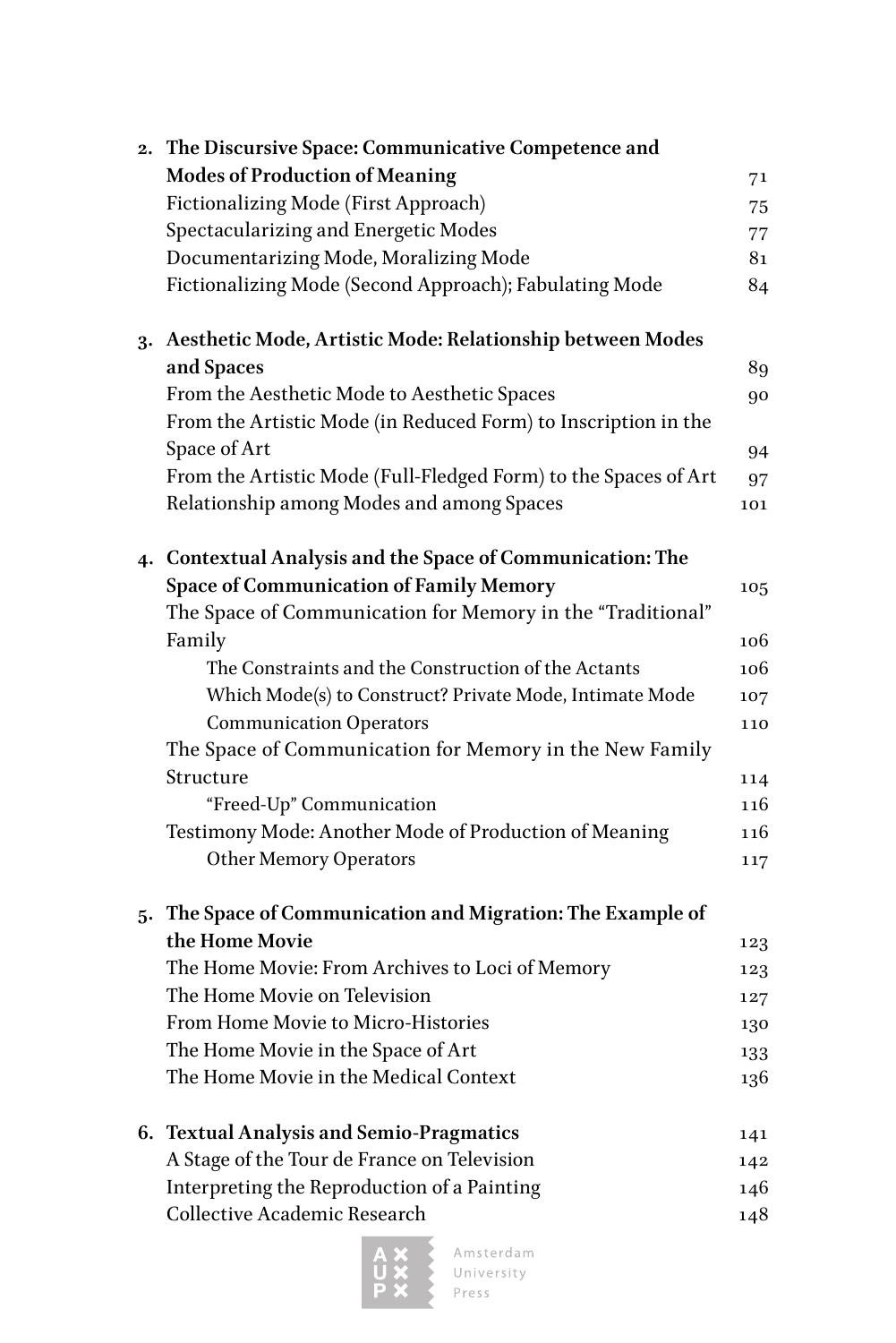| The Space of Description and the Construction of the Object of    |     |  |
|-------------------------------------------------------------------|-----|--|
| Analysis                                                          | 150 |  |
| From the Space of Textual Analysis to the Space of Interpretation | 152 |  |
| The Space of Ideological Analysis                                 | 154 |  |
| The Space of Epistemological Reflection                           | 155 |  |
| The Place of Cinema in the Academic Institutional Space           | 156 |  |
|                                                                   |     |  |
| Conclusion                                                        |     |  |
| List of Tools                                                     | 161 |  |
|                                                                   |     |  |
| The Different Stages of Construction of the Semio-Pragmatic Model | 163 |  |
| <b>Bibliography</b>                                               |     |  |
| Index                                                             | 173 |  |

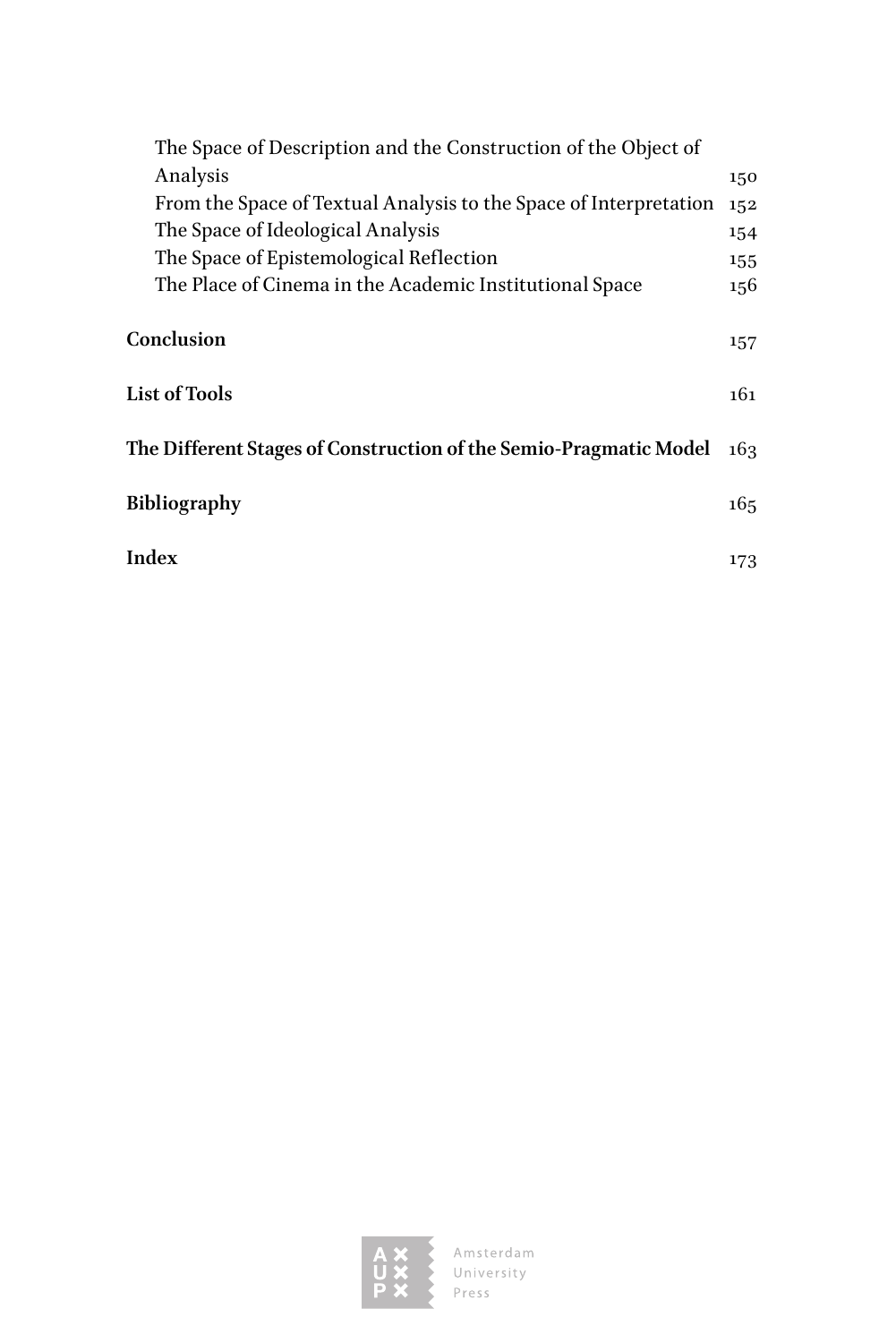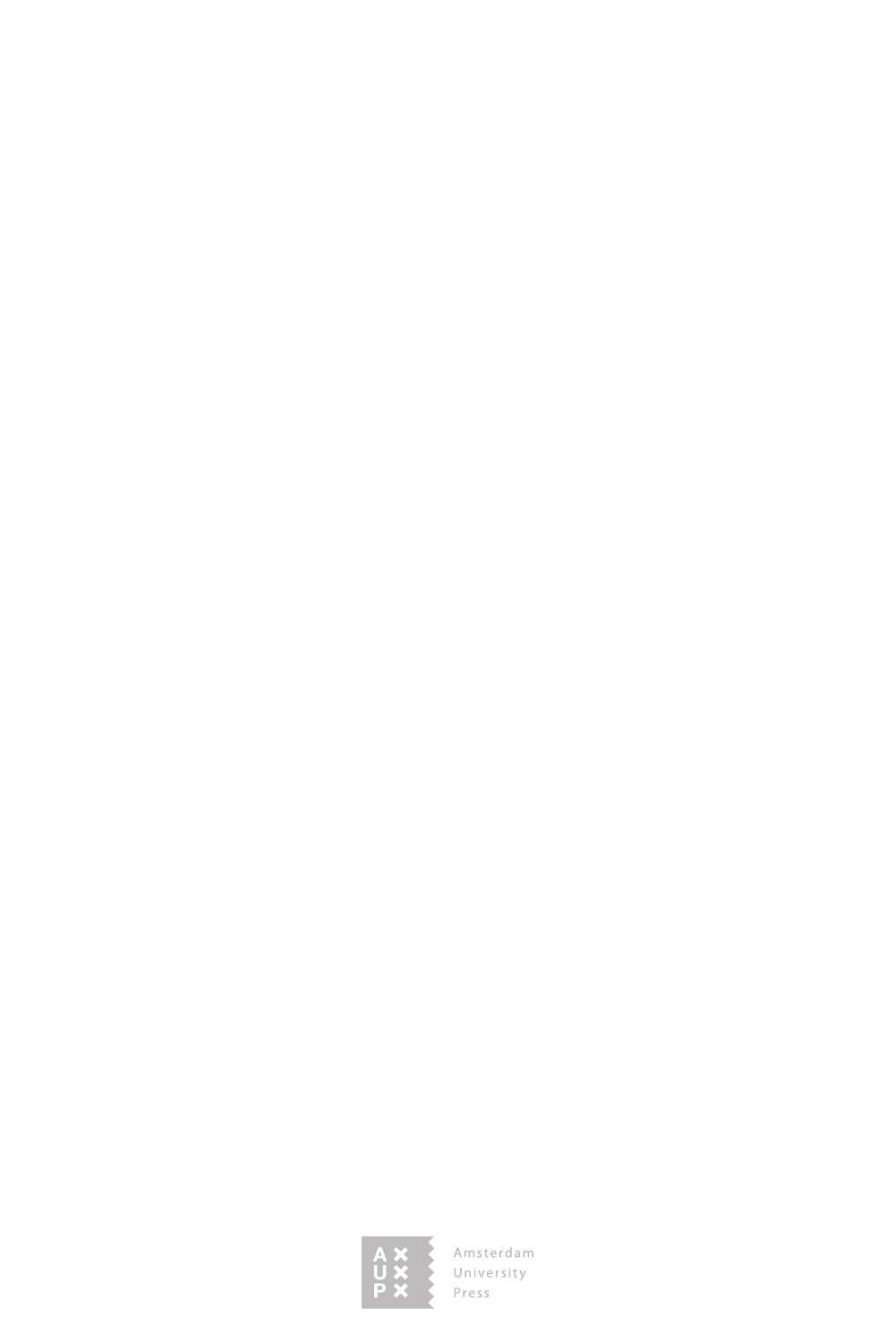# <span id="page-9-0"></span>**A Democracy of Readings and Objects: Roger Odin's Contribution to the Theory of Film**

*Vinzenz Hediger*

Odin, R., *Spaces of Communication: Elements of Semio-Pragmatics*. With an Introduction by Vinzenz Hediger. Amsterdam: Amsterdam University Press, 2022 doi 10.5117/9789462987142\_intro



Amsterdam University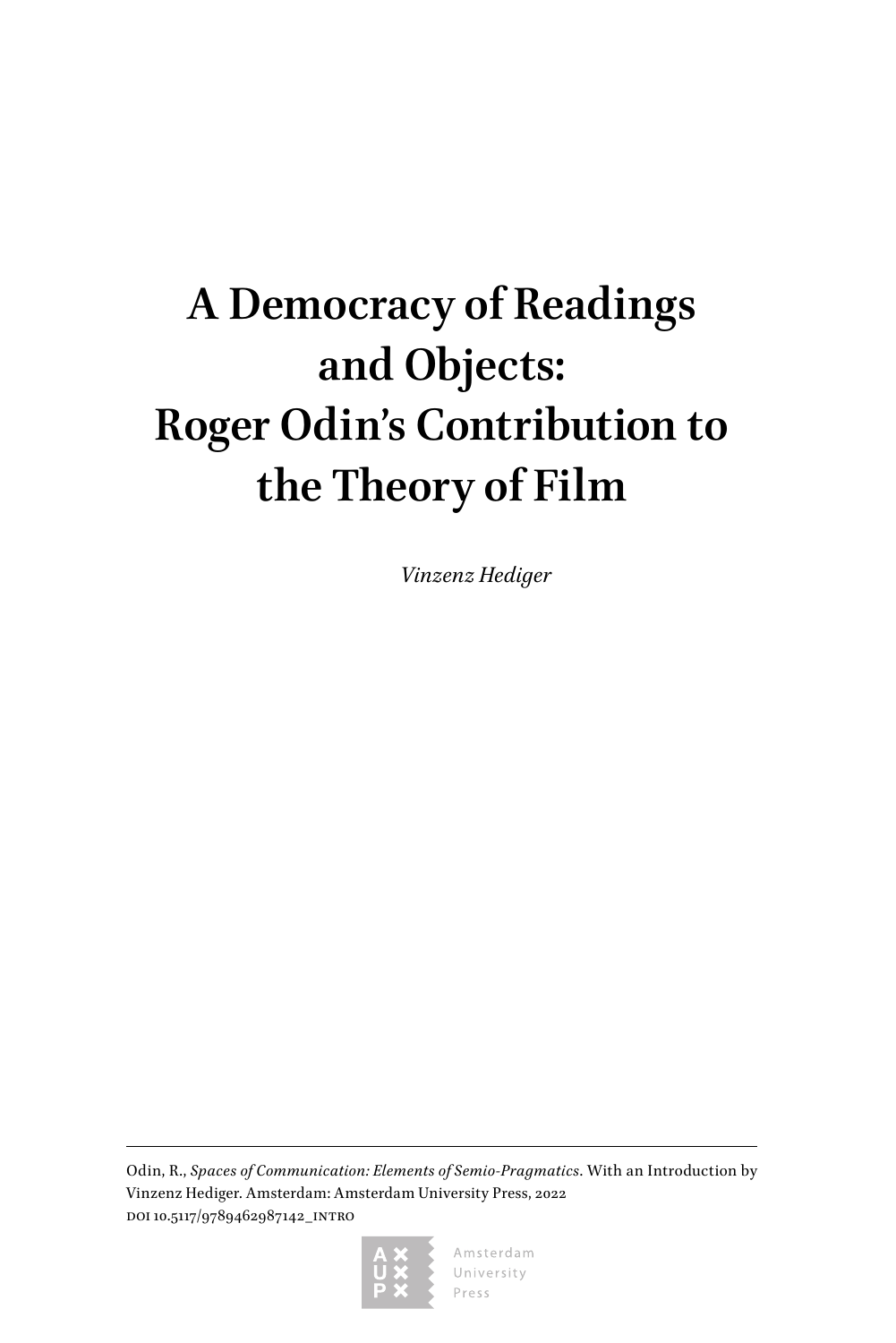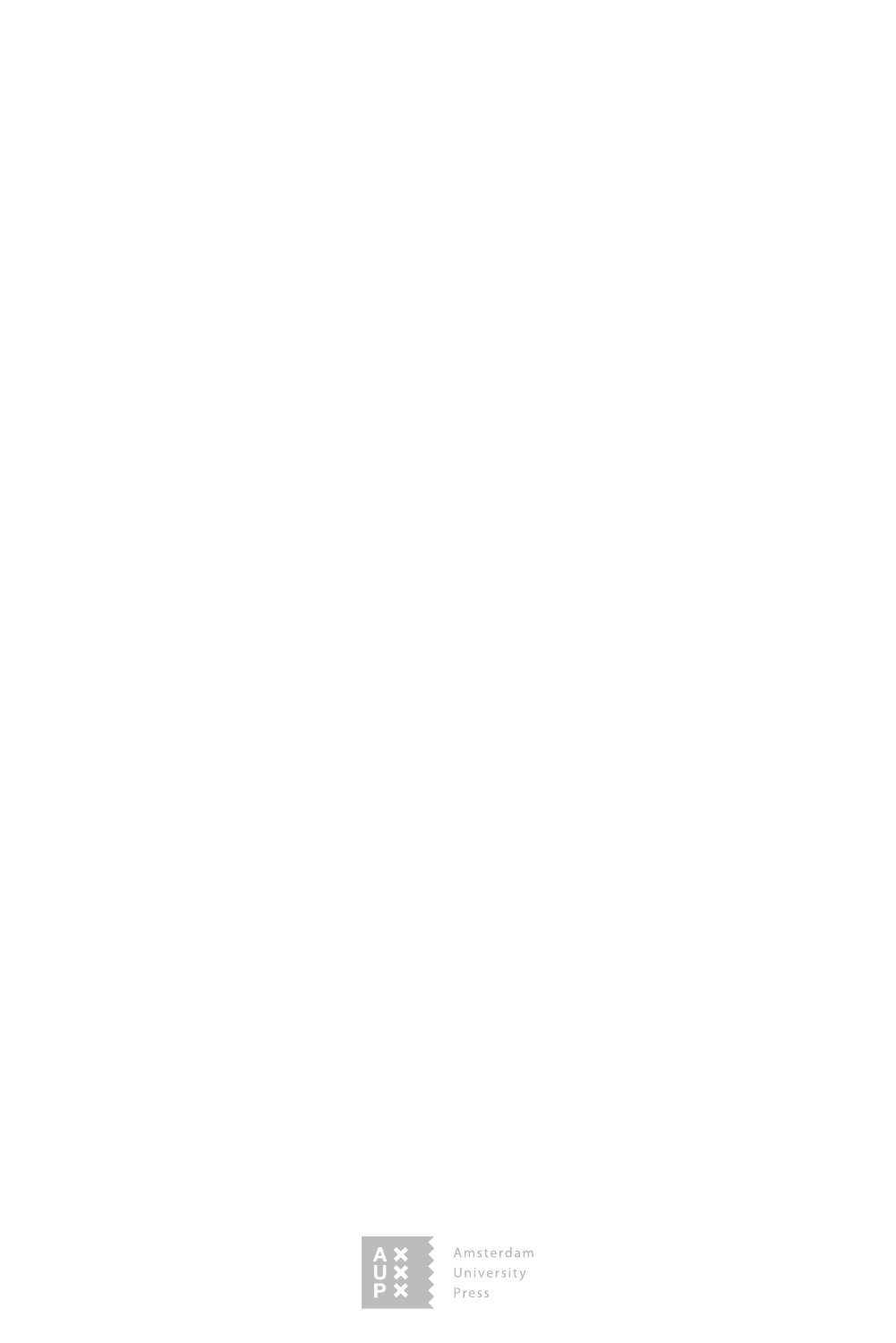#### **Abstract**

Semio-Pragmatics, an approach to the study of film and audiovisual media first proposed by Roger Odin in the early 1980s, shifted the focus from textual analysis to the interaction of text and context and to institutional modes of framing and reading which shape the viewer's engagement with the film. A response to an impasse in post-1968 film semiotics and semiopsychoanalytical approaches to film spectatorship, semio-pragmatics contributed significantly to the further development of film studies alongside such approaches as Cultural Studies, neo-formalism, historical reception studies and the phenomenology of film. At the same time, by expanding the scope of inquiry beyond the dispositive of cinema from the outset to include home movies or mobile phone films, semio-pragmatics defined film studies as a field rather than a discipline exclusively focused on the cinephile canon, thus anticipating the current shape of that field by more than two decades.

**Keywords:** Film theory, film semiotics, non-theatrical film, media theory, communication theory

The last thing a new discipline acquires, Alfred North Whitehead once wrote, are its foundations. The purpose of this book series, which makes key texts from the history of film theory available to a broad academic and non-academic audience, is to offer some contributions towards that goal for the still fairly young discipline of film studies. The inclusion of Roger Odin's *Spaces of Communication*, which first appeared in French in 2011 and was translated into German in 2019, fulfils the series' purpose in exemplary fashion.<sup>1</sup> Spaces of Communication is a book that condenses the intellectual trajectory of one of the foundational figures of film studies into a relatively short and accessible volume. It is a book that testifies to the author's deep and rich intellectual engagement with a vast array of objects ranging from the classics of the cinephile canon to television news programmes, home movies and mobile phone films. But it is also text which has the potential to contribute towards the growth of film and media studies for years to come.

In this Introduction I want to offer a brief discussion of the position of the book in relation to Odin's intellectual trajectory. I will then situate Odin's work with a view to both the institutional history of film studies and the

<sup>1</sup> Roger Odin, *Kommunikationsräume. Einführung in die Semiopragmatik.* Trans. by Guido Kirsten, Magali Trautman, Philipp Blum, Laura Katharina Mücke, (Berlin: oa books, 2019).

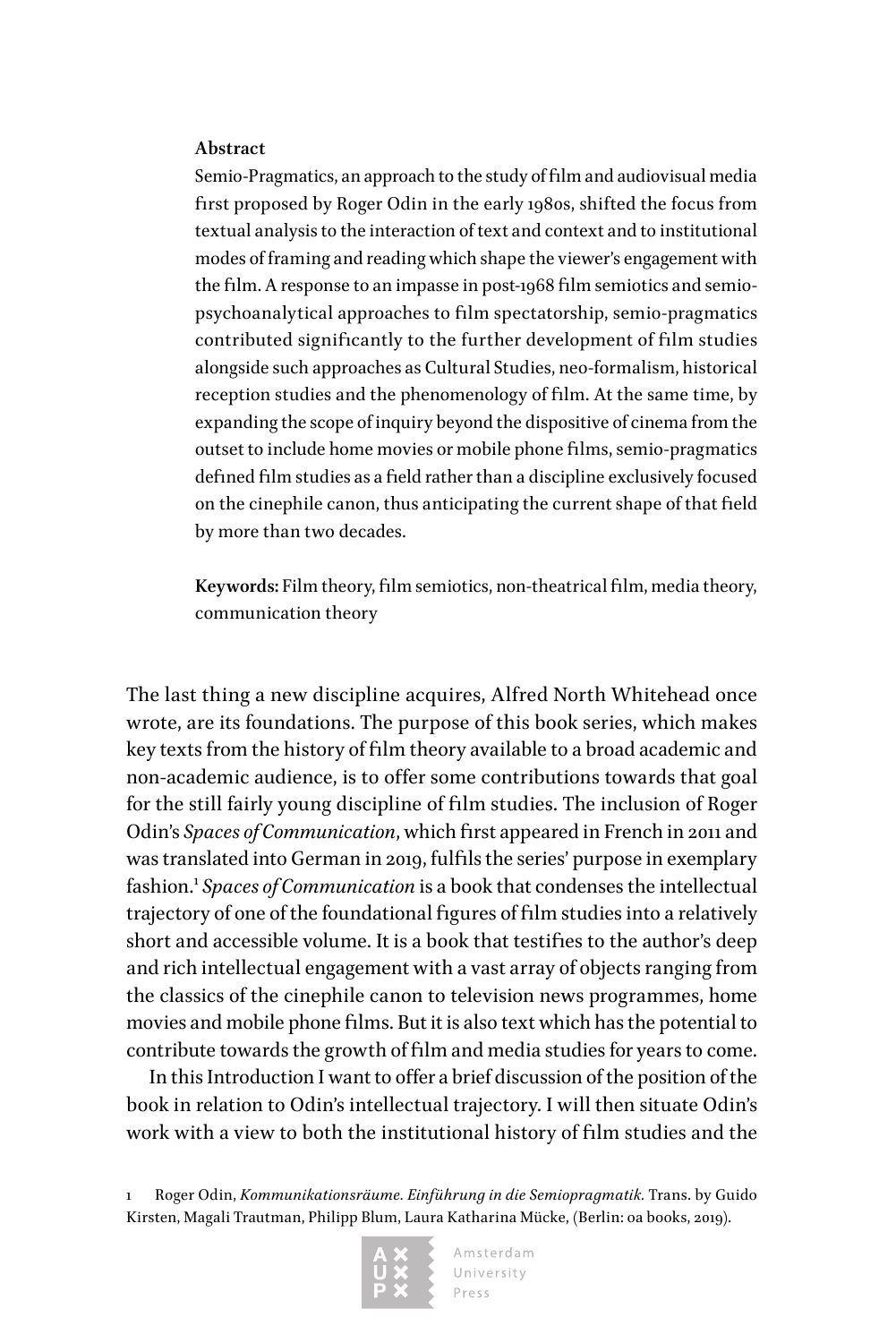<span id="page-12-0"></span>12 Vinzenz Hediger

history of film theory since the 1960s, with a particular view to the concept of communication. Finally, I want to discuss how Odin's work intersects and communicates with some of the most important current developments in the field of film and media studies.

## **What We Make of Images and Sounds: Semio-Pragmatics as Approach and Method**

One way of accessing *Spaces of Communication* is to follow the instructions of the subtitle and read the book as a concise introduction to semio-pragmatics, the theoretical approach to film and media which, for all practical purposes, bears Odin's name. Film semiotics focused primarily on semantics and syntactics, i.e., the meaning-making properties of image and sound and their articulation in narrative and other temporal sequences. The semantics of the Western, to cite Rick Altman's classic semiotic analysis of the genre, concern themselves with the iconographic lexicon of cowboys in rugged landscapes, horses, cattle, guns, coffee and beans; the syntactics focus on recurring plot structures.<sup>2</sup> As the name indicates, semio-pragmatics shifts the focus from semantics and syntactics to what in linguistics is the third leg of the field, pragmatics or the usage of signs. Or, to stay with the example of the Western: pragmatics concerns what we make of all those plots, hats, horses, guns, coffee cups and beans.

Odin inaugurated semio-pragmatics as a theoretical approach in his "thèse d'état," which he completed in 1982.3 He further developed his approach in various essays and his subsequent books, *Cinéma et production de sens* (1990), an introduction to the semiotics of film from a semio-pragmatic point of view, and *De la fiction* (2000), which, as the title says, takes the problem of fiction and non-fiction as its focus.<sup>4</sup>

2 Rick Altman, "A Semantic/Syntactic Approach to Genre," *Cinema Journal,* 23/3 (Spring 1984), pp. 6–18.

3 The "thèse d'état" is a substantial written work which comes after the dissertation proper and used to be the formal requirement for the qualification for thesis supervision. In 1984, it was replaced with the "habilitation à diriger des recherches," analogous to the German "Habilitation," which qualifies the holder for full professorship positions.

4 Roger Odin, *Cinema et production de sens* (Paris: Amand Colin, 1990); Roger Odin, *De la fiction* (Bruxelles: De Boeck Université, 2000). For a survey of Odin's trajectory see the Introduction by Frank Kessler and Guido Kirsten to the German translation of *Spaces of Communication* and the comprehensive bibliography and filmography compiled by Hans-Jürgen Wulff and Ludger Kaczmarek in the Appendix to this volume.

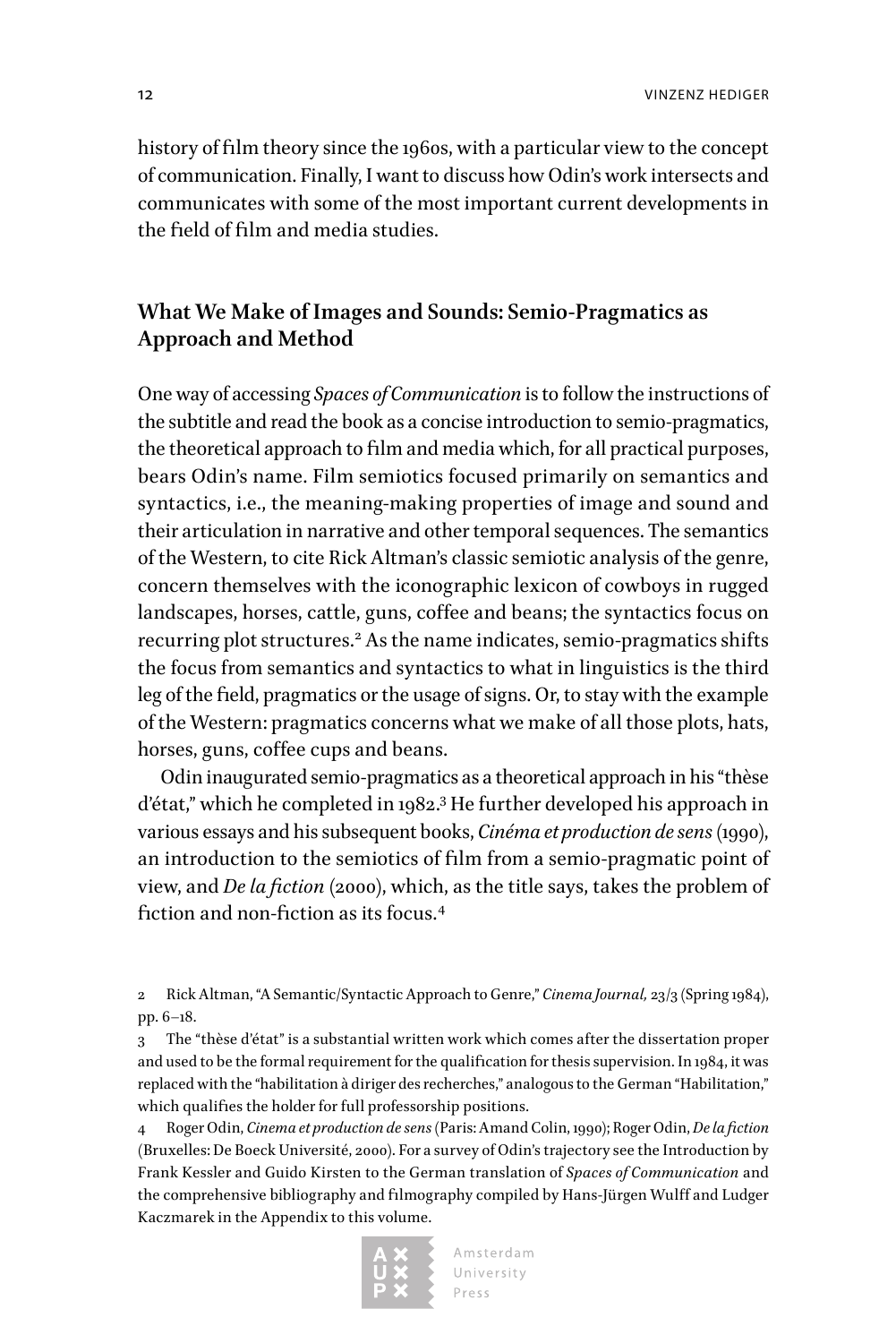To simplify, semio-pragmatics argues that meaning is not just a matter of text, but of context. What a film means depends not only on what it says and how it says it, but also on where and when it says it and to whom. Far from opening another French theory door to the twin evils of subjectivism and relativism which critics of post-structuralism so heartily decry, the "where," "when" and "whom" of semio-pragmatics are not indeterminate variables. Rather, they consist in highly specific institutional framings and settings. These determine to a significant extent how viewers will approach a film or set of moving images, and how they will read them. Accounting for these specific variations, Odin spells out his theory of the production meaning first in a typology of "modes de lecture," of modes of reading and the viewer's engagement with the world of the film.

A mode of reading can be more accurately described as a mode of producing meaning and affect. It consists of a set of specific, repeatable cognitive and affective operations, which are applicable to different types and bodies of work. These operations constitute a body of (largely) implicit knowledge which the viewer activates when dealing with a film or program, a communicative competence which can be culturally and situationally specific but remains relatively stable over time.

Apart from the problem of text and context, an important impulse for Odin to develop his approach came from his thinking about documentary. When documentary theorists in the 1980s and 1990s argued that the line separating documentary from fiction had become blurry,<sup>5</sup> they responded to new types of documentary, but also to an underlying conflict within film theory. Bill Nichols had developed an influential typology of modes of documentary practice in the mid-1970s, which he has since further developed to accommodate new trends.<sup>6</sup> But in film theory, and particularly in France, the line separating documentary from fiction had never been clearly set. Instead, two equally totalizing and seemingly mutually exclusive claims competed with each other, one which associated cinema with reality, the other which associated it with the imaginary. These claims reflect, in a way, the grand struggle between Lumière and Méliès in French film history: Lumière, the inventor of documentary, vs. Méliès, the inventor of the fiction film – or the other way around, as Jean-Pierre Léaud famously argues in Godard's *La Chinoise* from 1968, in which he references Henri Langlois to

<sup>6</sup> Bill Nichols, *Introduction to Documentary* (Bloomington: Indiana University Press, 2001), pp. 99–138.



<sup>5</sup> See for instance Michael Renov, *The Subject of Documentary* (Minneapolis: University of Minnesota Press, 2004).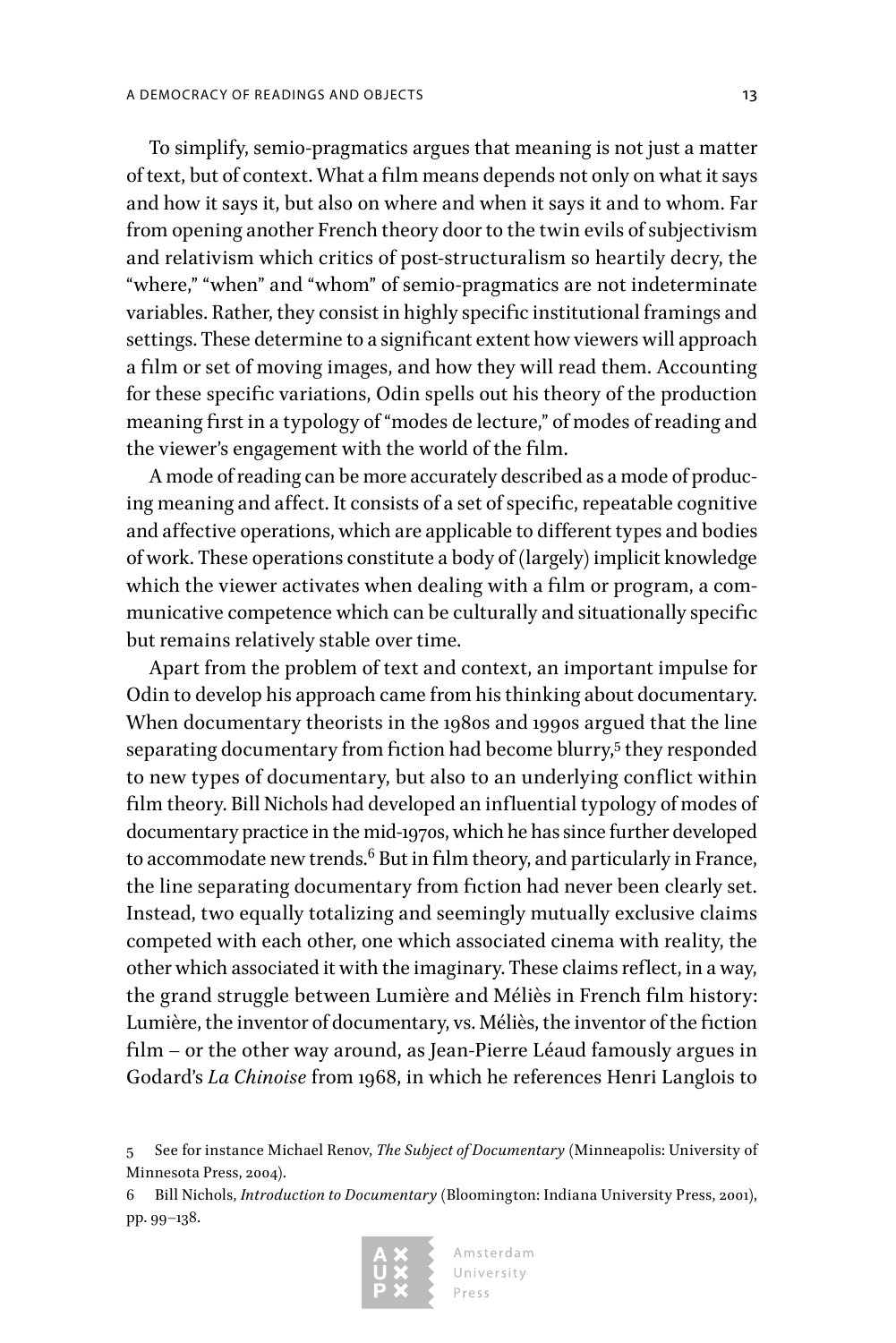14 VINZENZ HEDIGER

suggest that Lumière was a painter of sorts and the last great impressionist and Méliès a purveyor of current news.

Bazinian ontologies – sometimes implicitly, often explicitly – awarded a privileged connection to reality to all filmic representations as they defined the photographic image as trace, index or "natural image," i.e., a sign which participates in the being of the object and re-presents reality in an emphatic way.7 Different from Bazinian reality, the Lacanian real was not present in the image. It was defined precisely as that which could not be represented. Accordingly, Lacanian accounts stressed the lack of reality in the cinematic signifier and the viewer's relation to the screen, which was merely a replay of the child's discovery of the mirror, i.e., the imaginary relationship of the self to its own image. Christian Metz summarized this position most forcefully, when he declared in *The Imaginary Signifier* that "every film is a fiction film."

A young psychologist from Belgium, Jean-Pierre Meunier had tried to solve the problem in 1969 by offering a typology of film experiences which associated the three stages of Sartre's phenomenological conception of the imaginary with the home movie, the documentary and the fiction film respectively. But his book went largely unnoticed at the time and resurfaced only in the context of home movie research in the 1990s and again in more recent debates about the phenomenology of film.<sup>8</sup>

To answer the question of how we understand a documentary film, Odin made a more radical move. He applied Ockham's razor to the underlying assumptions of the debate so far and cut both the concepts of reality and the imaginary out of the equation. Neither did he rely primarily on classifications of textual properties of the kind offered by Bill Nichols. Instead, Odin argued that whether a film was a documentary was a matter of labelling and processing or framing and reading. He proposed the concept of a "documentarizing reading" and further suggested that certain films lent themselves to such readings, or rather advertised themselves to invite such readings.9 In a carefully worded retort to Metz's claim that every film was a fiction film – a retort which can be read as a condensed summary of the systematic difference between Metzian semiotics and

<sup>9</sup> See also Frank Kessler, "Fakt oder Fiktion? Zum pragmatischen Status dokumentarischer Bilder," in *Montage AV* 7/2 (1998), pp. 63–78.



<sup>7</sup> Vinzenz Hediger, "Das Wunder des Realismus. Transsubstantiation als medientheoretische Kategorie bei André Bazin," in: *Montage AV* 18/1 (2009), pp. 75–107.

<sup>8</sup> Cf. Daniel Fairfax, Julian Hanich (eds.) *The Structures of Film Experience by Jean-Pierre Meunier: Historical Assessments and Phenomenological Expansions* (Amsterdam: Amsterdam University Press, 2019).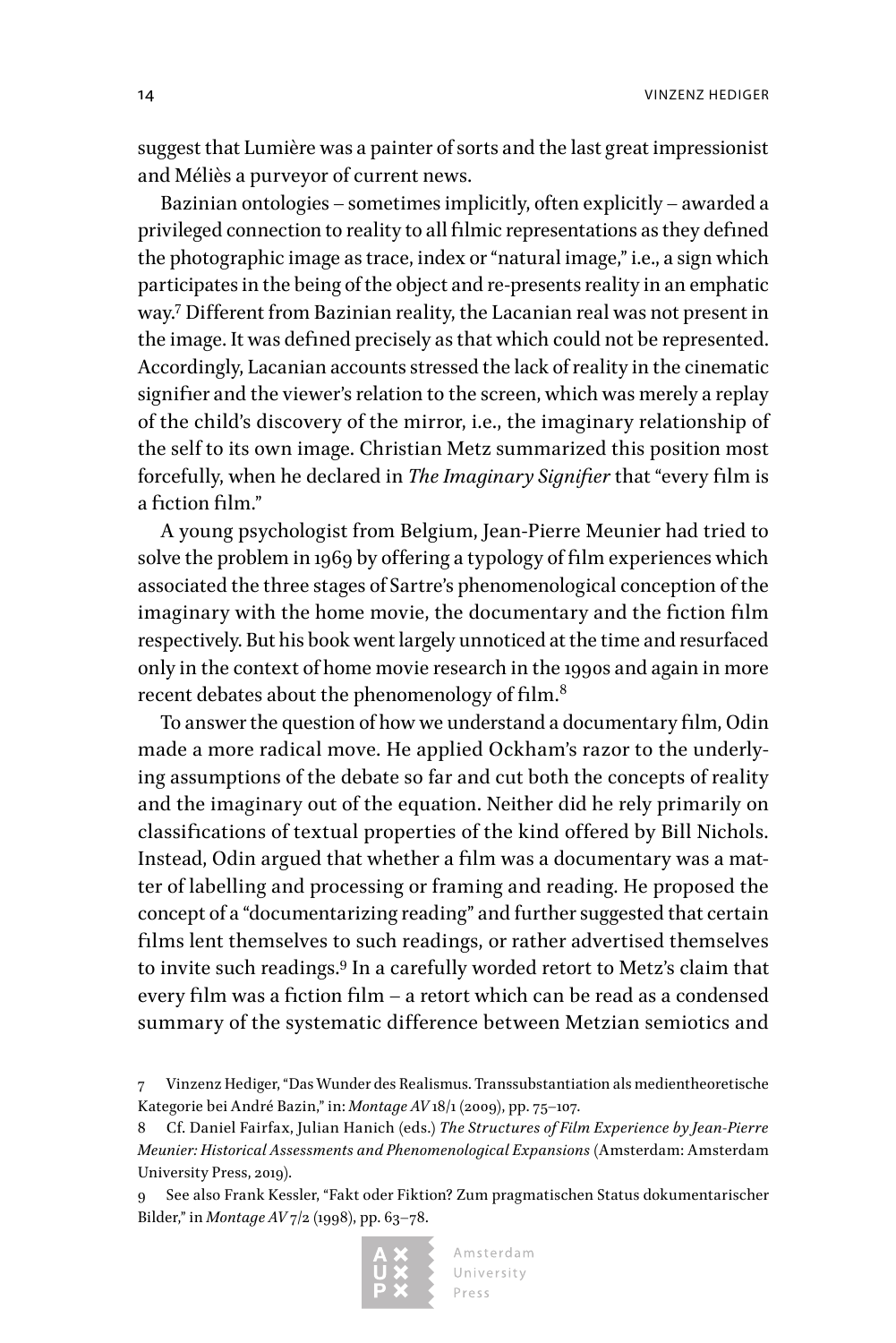semio-pragmatics –, Odin even claimed in a 1984 essay that every film *could be read* as a documentary film.<sup>10</sup> What made a documentary, then, was the meeting of a certain mode of reading with a suitable text – which is not a tautology, but a precise instruction for textual analysis and the modelling of the viewer's activity from a pragmatic point of view.

The third important impulse for the development of semio-pragmatics, apart from the problems of text and context and documentary and fiction, came from Odin's interest in home movies.<sup>11</sup> Jean-Pierre Meunier can claim to have published the first work of film theory in which home movies figure prominently. But the "film-souvenir," the memory film, as Meunier called it, served mostly as a steppingstone to a theory of the fiction film, which was the real focus of his interest.<sup>12</sup> For Odin, on the other hand, home movies were a genuine "theoretical object" in the sense of Hubert Damisch, an object which "obliges one to do theory."13 Home movies are a ground zero of semio-pragmatics because in dealing with them, no other approach to textual or semiotic analysis makes much sense. Devoid of the formal and textual properties which provide the basis for auteurist and other work-centred approaches to analysis and interpretation, the meaning of home movies lies almost exclusively in the uses their makers make of them.

From the comparison between fiction, documentary and home movie readings, Odin developed a typology of eight distinct modes of reading, a list which slightly varied over time: the spectacular, the fictionalizing, the energetic, the private, the argumentative/persuasive (which in *Spaces of Communication* has been replaced by the discursive mode), the artistic and the esthetic modes. While Odin's typology remains open to the inclusion of additional modes – more recently, his thinking has included a "making of"-mode –, the modes of reading are in themselves fairly consistent and quite distinct from each other. To borrow an analogy from sociology, they have roughly the consistency of Weberian ideal types. They owe their relative stability to an important extent to that of their corresponding institutional frameworks – e.g., the cinema, the art world, the school, the family.

<sup>13</sup> Yve-Alain Bois, Denis Hollier, Rosalind Krauss and Hubert Damisch, "A Conversation with Hubert Damisch," in: *October* 85 (Summer 1998), p. 8. See also Alexandra Schneider, "Theorie des Amateur- und Gebrauchsfilms," in: Bernhard Groß, Thomas Morsch (eds.) *Handbuch Filmtheorie* (Wiesbaden: Springer, 2021), pp. 225–242.



<sup>10</sup> Roger Odin, "Film documentaire, lecture documentarisante," in: Roger Odin, Jean-Charls Lyant (eds.) *Cinémas et réalités* (Saint-Étienne: CIEREC, 1984), pp. 263–277.

<sup>11</sup> Roger Odin (ed.) *Le film de famille: Usage privé, usage public* (Paris: Méridiens Klincksieck, 1995).

<sup>12</sup> See the interview with Meunier in Fairfax, Hanich, *Meunier.*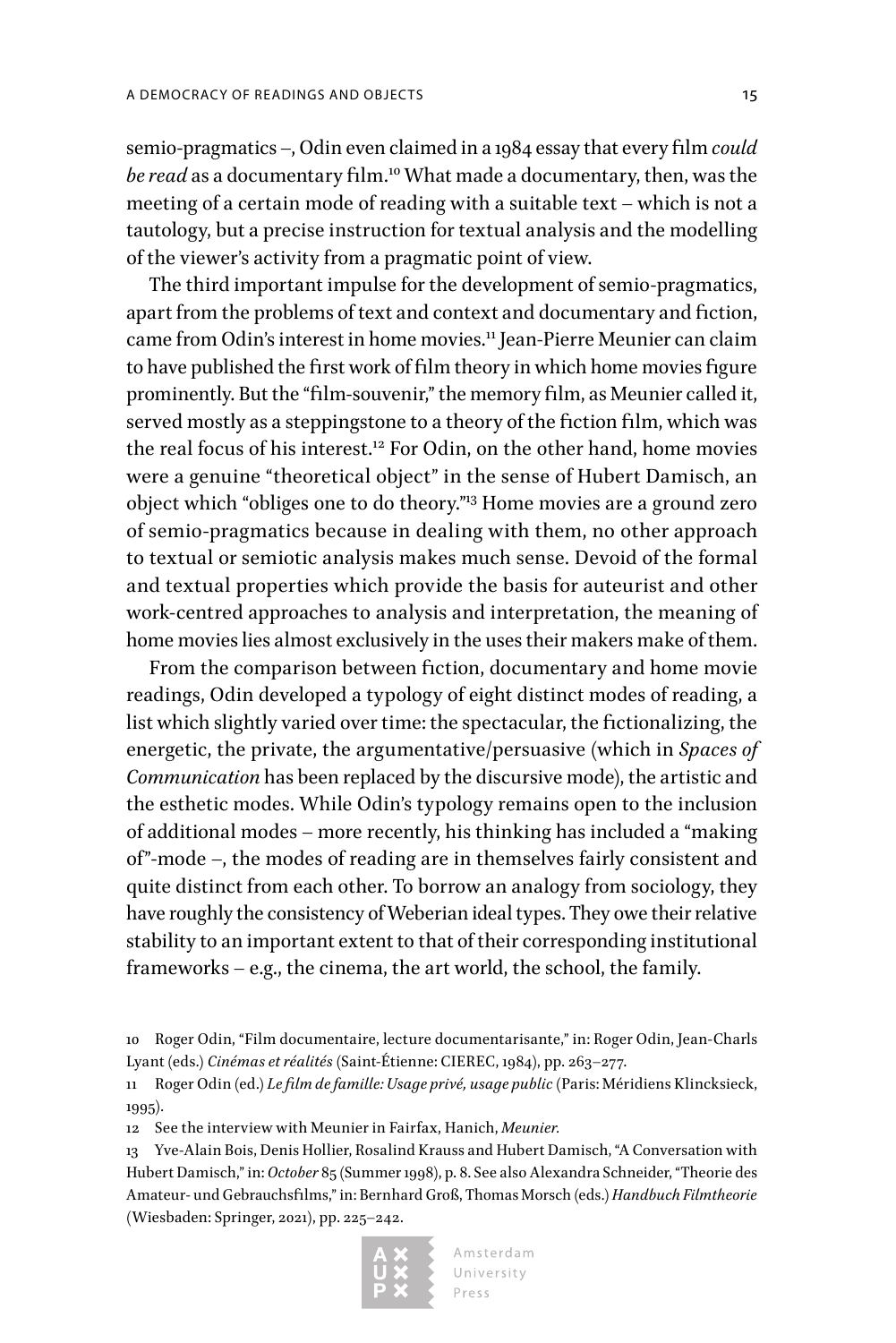As Odin further developed the question of the relationship of text and context, he came up with a concept which ties together the various ensembles or assemblages of frameworks, settings, and modes of reading. He moved to embed the modes of reading in what he proposes to call "spaces of communication," which constitutes the key conceptual innovation of the book which we are presenting here, and which provides its title.<sup>14</sup>

Significantly, as readers of this book will discover, the list of modes of readings and of spaces of communications includes academic readings of film and the space of the university. By placing the work of professional interpreters of film on equal footing with, for instance, home movie screenings, Odin subtly undercuts claims to hermeneutic privilege and authority even as it validates academic readings on their own terms. Semio-pragmatics proposes what we might call a democracy of meaning making, built on the idea of the equality and diversity of a wide array of possible modes of reading. But this democracy of meaning making is also one of objects. If semio-pragmatics awards no special privilege to academic readings, neither does it award one to theatrical fiction films.

Odin is of course not oblivious to the persistence of social hierarchies and power differentials. Of the major French film theorists, he is the one who is closest in spirit to Bourdieu, as his discussion of the coercive aspects of the institution of the nuclear family or the legacies of French colonialism in this book shows. Odin's democracy of objects and readings has political thrust but deploys it at the level of methodology. Like the epoché in phenomenology it serves to bracket certain aspects of reality. By suspending established stratifications and distinctions, it manages not to replicate them in research designs and theoretical frameworks, squarely putting them in the focus of analysis instead. Through the democracy of readings and objects, in other words, semio-pragmatics turns the stratified field of culture into a level field of inquiry.

To understand the point of the concept of "spaces of communication" and of semio-pragmatics' continuing and potentially growing relevance to contemporary film and media studies, it is useful to take a short look back and place Odin's contribution in the larger context of semiotics and film theory. Specifically, semio-pragmatics can be understood as the solution to one of the key problems of the semiotics of film as it first emerged in the 1960s and 1970s, even as it addresses some of the shortcomings of the

14 Odin had first used the term "fictional space of communication" at the end of the 1980s, but only returned to the concept of "spaces of communication" for the publication of this book.

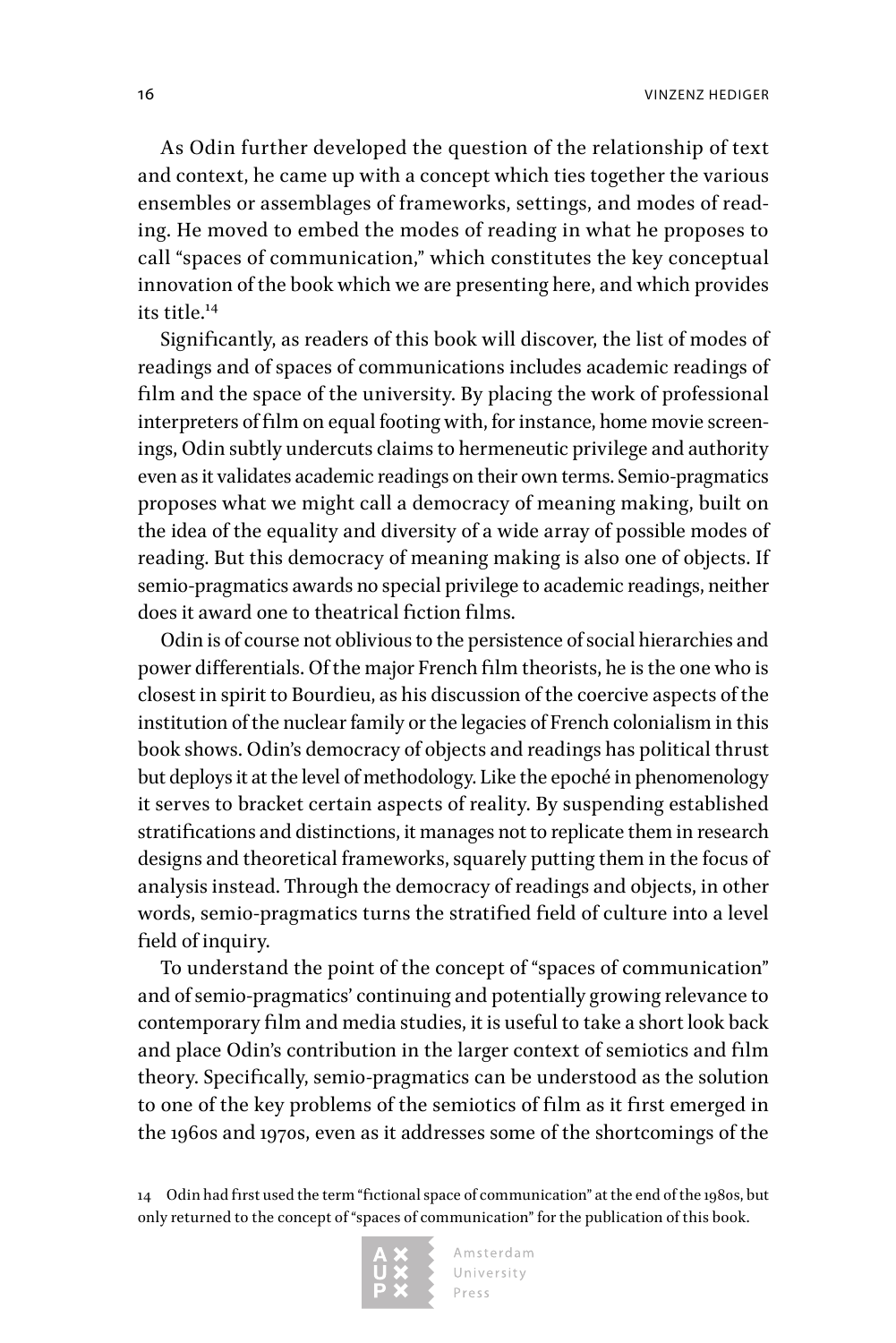<span id="page-17-0"></span>approaches which emerged in cinema studies in response and as alternatives to the semiotics of film in the 1980s and 1990s.

### **Establishing a Discipline, Cultivating a Field: Roger Odin and Film Studies in France**

Born in 1939, Roger Odin belongs to the generation of film scholars who grew up in and were formed by the culture and atmosphere of post-war cinephilia.15 A linguist by training, a film club activist and a consummate amateur filmmaker, Odin became the first film scholar to ascend to a full professorship in cinema studies in a French university when he moved to Paris 3-Sorbonne Nouvelle from Saint-Étienne in 1983.

Film scholars had, of course, worked in French research institutions before. Christian Metz held a position in the École des Hautes Études en Sciences Sociales, a research institution in Paris which includes disciplines ranging from history to anthropology and economics, and which has also been the home of scholars such as Claude Lévi-Strauss, Pierre Nora, Jacques Derrida or, more recently, Thomas Piketty. Raymond Bellour had joined the Centre National de la Recherche Scientifique, another non-university "grand établissement," at the invitation of Edgar Morin in 1964. Marie-Claire Ropars-Wuilleumier created a department of cinema from within French literature at the experimental university of Paris-Vincennes in the early 1970s, an important step towards film studies as a discipline. In *Spaces of Communication*, Roger Odin pays tribute to her work with a subchapter dedicated to a re-reading of Ropars-Wuilleumier's pioneering publications of that time. Furthermore, historians like Pierre Sorlin, Michèle Lagny or Marc Ferro focused their research on cinema from their respective positions in sociology and history departments.

But the department of cinema and audiovisual media at Paris-3 was to become the first proper film studies department in a French university. Odin moved quickly to expand the department with chairs in film aesthetics for former *Cahiers* critic Jacques Aumont and in film history for Michel Marie, who had written his dissertation under Ropars-Wuilleumier's and Metz's supervision and joined Paris-3 as a maître de conference (assistant professor) for cinema in 1974. Together with Aumont and Marie, Odin continued to expand the scope and size of the department during his twenty-year

15 Antoine de Baecque, *La cinéphilie. Invention d'un regard, histoire d'une culture, 1944-1968* (Paris: Pluriel, 2013).

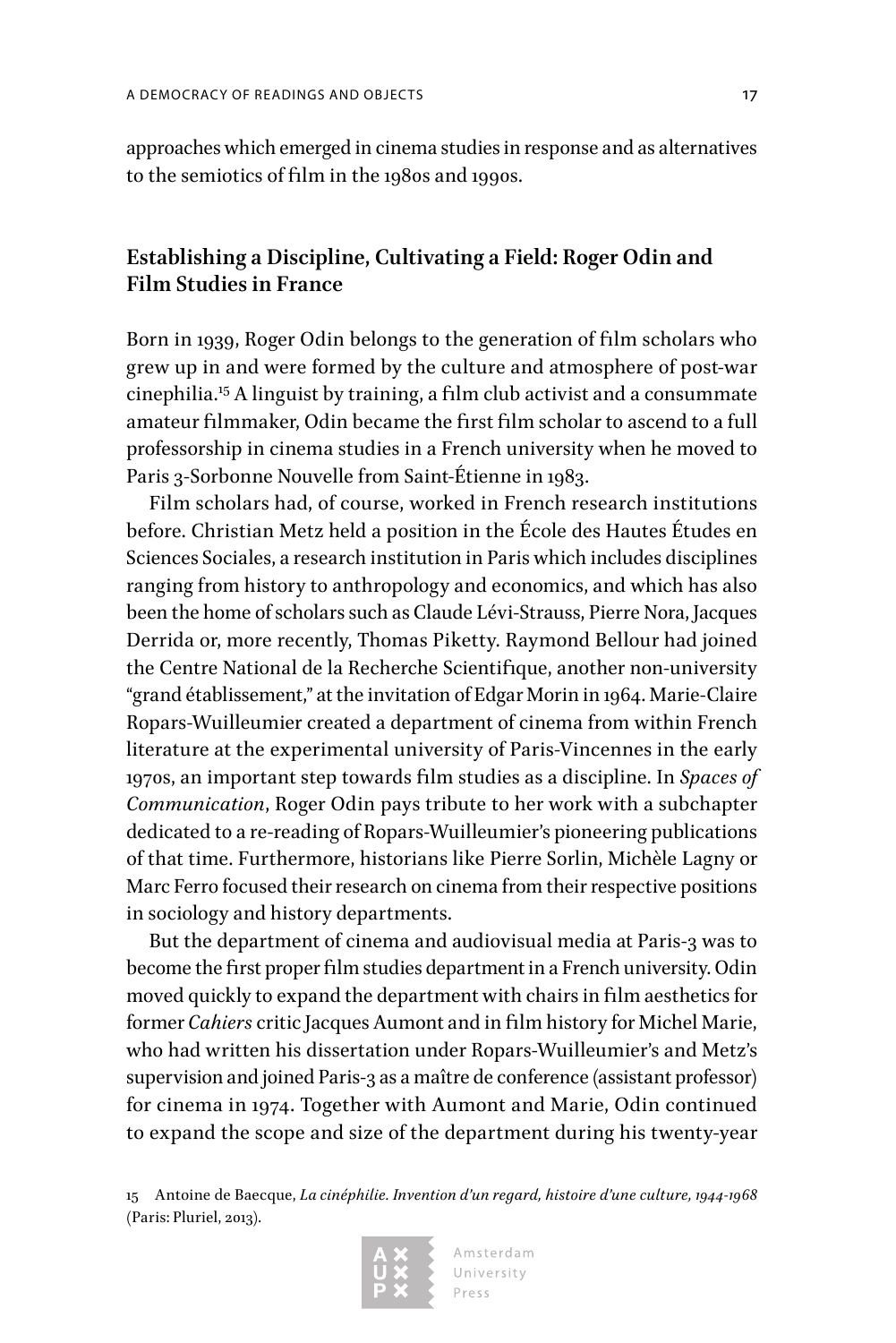18 VINZENZ HEDIGER

tenure as its director, to the point where the department is now the largest of its kind in the world in terms of full professor positions, including one exclusively dedicated to the study of the economics of cinema currently held by Laurent Creton.

Odin was also instrumental in the creation of a doctorate in film studies at the national level. Decisions concerning the shape and structure of academic disciplines in France are in the hands of the national ministry of tertiary education and research rather than in the hands of individual universities. The doctorate as granted by the ministry is the birth certificate of a discipline. Roger Odin led a committee which developed a curriculum in cinema studies comprised of optional courses in secondary education, as well as undergraduate, graduate and doctoral degrees at the tertiary level. Following the committee's recommendation, the ministry created film studies doctorate in the early 1990s.<sup>16</sup> This emancipated cinema studies from the neighbouring disciplines of literature, art history and history and secured its place among established subjects for tertiary education and research. It granted a license to universities across France to institute doctoral programs and departments in cinema studies. In quick succession, with Lyon-2, Rennes, Bordeaux and Montpellier among others emerging as new centers of film studies from the 1990s onwards.

Throughout his tenure at Paris-3 and beyond, Roger Odin has always insisted that he considered cinema studies to be a field rather than a discipline. This is an important distinction both in the light of the history of cinema studies in France and with a view to its development in a broader perspective. It is also a distinction which helps us understand how Odin's work as a theorist intersects with his work as an institution builder.

One of the countries that lay claim to the invention of cinema, France has always had a uniquely vibrant film culture. It was built and fostered by institutions such as the ciné-club movement, which started in the 1920s and in which Roger Odin actively participated as a programmer and presenter during his years in Saint-Étienne. It was also built around institutions like the Cinémathèque française, which Henri Langlois established in the early 1930s just as film archives sprung up around the world as salvage institutions for film history in the wake of the introduction of sound. French film culture was further sustained by a film criticism striving to elevate film to equality with the other arts, an effort best exemplified by the work of André Bazin

<sup>16</sup> Roger Odin, "Zur Etablierung der Filmbildung in Frankreich – Ein Erfahrungsbericht," in: Malte Hagener, Vinzenz Hediger (eds.) *Medienkultur und Bildung. Ästhetische Erziehung im Zeitalter digitaler Netzwerke* (Frankfurt: Campus 2015), pp. 295–312.

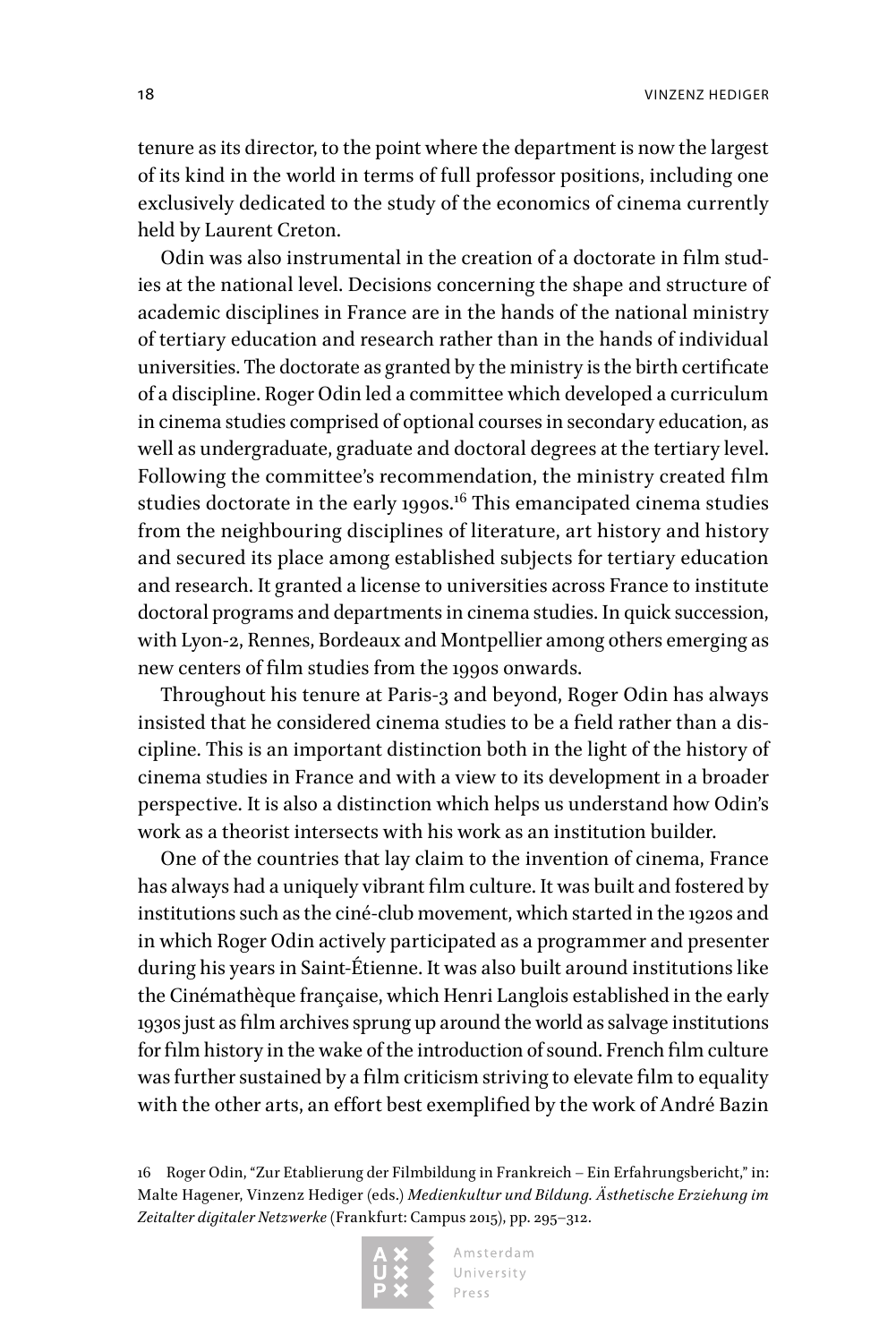and the *Cahiers du cinéma* in the 1950s. Since the 1920s, the operative concept which brought all facets of French cinema culture together had been the notion of the director as *auteur*. First introduced to distinguish French films from the American competition in the 1920s, it became a selection criterion that served to distinguish art from mere merchandise and build canons of significant works in a global perspective from the 1930s onwards.

However, the first attempt to establish film studies in France had little to do with cinephilia or auteurism. The Filmology movement of the 1940s and 1950s was organized by producer/philosopher Gilbert Cohen-Séat at the Sorbonne, with help from Étienne Souriau, an eminent philosopher and France's foremost aesthetic theorist at the time, and Henri Wallon, a leading developmental psychologist who first described the mirror stage, which later made the fame of Jacques Lacan.<sup>17</sup> As a top-down effort to study and control the social effects of cinema in the wake of the Second World War, Filmology initially met with scorn from cinephiles. A young Jean-Luc Godard signed up to quell the concerns of his Swiss bourgeois parents about his lack of interest in academic study, but he appears to never have attended classes. In 1951, André Bazin published a fierce polemic against the "filmologues" and their ignorance of cinema in the *Cahiers* under the pseudonym of Florent Kirsch (combining the first name of his son and the maiden name of his wife).18 The controversy petered out towards the end of the 1950s, when Filmology shifted its focus to television and eventually morphed into mass communication effects research in France and Italy.

When film studies finally found its place in the French university system in the 1980s the cinephile canon constituted the core of the curriculum. Universities are conservative institutions. Once a plausible claim could be made that cinema had produced a body of work equivalent to that of national literatures – a claim which the *Cahiers* critics had established and which Stanley Cavell strategically repeated in 1971, when he wrote in the Introduction to *The World Viewed* that classical Hollywood cinema had brought forth more masterpieces than the Elizabethan period in literature<sup>19</sup> – chances improved for cinema studies' acceptance as a discipline. Absent

17 Edmund Lowry, *The Filmology Movement and Film Studies in France* (Ann Arbor: UMI Press 1985); François Albéra, Martin Lefebvre (eds.) *La filmologie, de nouveau*, double issue of *CINéMAS: Revue d'études cinématographiques/Journal of Film Studies*, 19/2-3 (spring 2009); Vinzenz Hediger, Guido Kirsten (eds.) *Filmologie* (Amsterdam: Amsterdam University Press, forthcoming).

<sup>19</sup> Stanley Cavell, *The World Viewed: Reflections on the Ontology of Film* (Cambridge, MA: Harvard University Press, 1971).



<sup>18</sup> Florent Kirsch [André Bazin], "Introduction à une filmologie de la filmologie," in: *Cahiers du cinéma*, 5 (1951), pp. 33–38.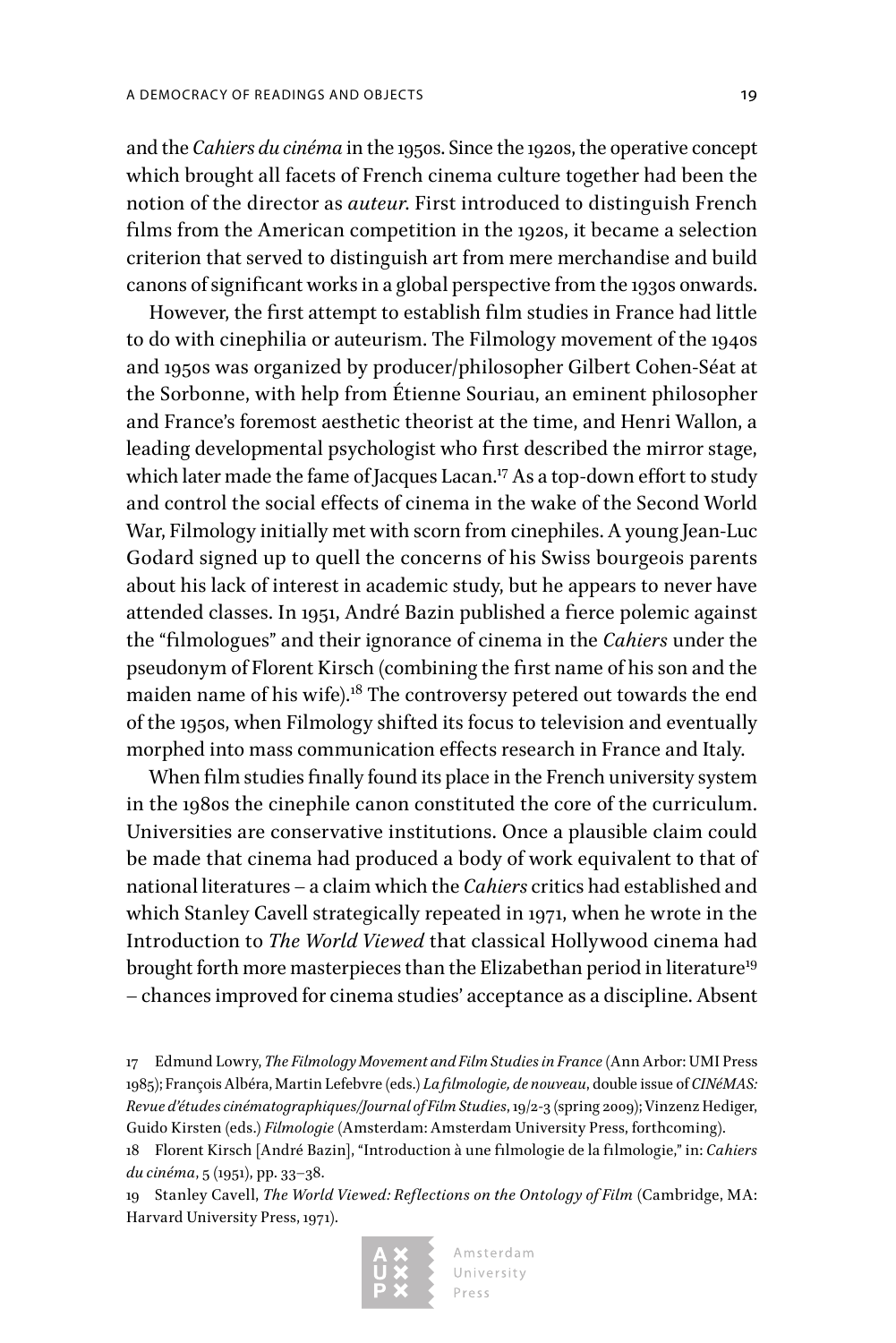20 Vinzenz Hediger

mandarin champions of the stature of Souriau and Wallon, it was ultimately the combination of a solid grounding in the academic rigor of structuralist linguistics and semiotics and cinephile culture which created the conditions of acceptance for film studies as an academic subject. Incidentally, this applies to both France and the United States, and in both cases the path to success led through Paris. Through his seminars at the EHESS, Christian Metz had taught the first generation of university professors "what research was," as Jacques Aumont once put it.<sup>20</sup> Metz's students also included numerous young American scholars, who would become the first and second generation of film professors in the United States. In the US, film studies emerged from literature departments, with the department of romance studies at Iowa with Dudley Andrew, a biographer of André Bazin and specialist in French cinema, playing a particularly important role in training the first generation of cinema studies PhDs.<sup>21</sup>

Roger Odin is part of that group – a student of Christian Metz's who is nothing if not firm in his command of the cinephile canon. Yet even as he emerged as a pivotal figure in the consolidation of cinema studies as a discipline focused primarily on the history and aesthetics of fictional theatrical films as art, he continued to insist that film studies is a field rather than a discipline. Film Studies' cinephile pedigree had distinct advantages, of course. It connected the new academic discipline to a dynamic set of cultural practices, including highly sophisticated forms of film criticism as art criticism, which kept cinema studies from prematurely veering off into scientist pretensions even as it demonstrated the standards of rigor required of an accredited member of academia. But Odin managed to translate this energy into a broader set of potentials. Explicitly referencing filmology as a model and strategically naming the new department "Cinéma et audiovisuel," Odin kept the door open for the inclusion of new methodologies and objects of inquiry beyond cinema, and he contributed to this opening through his own work. One of Odin's most widely quoted and translated essays, which he co-wrote with Francesco Casetti, is "De la paléo à la néo-télévision" from 1990, a text which analyses a major shift in television aesthetics and mode of address from the 1960s to the 1970s and continues to be a key reference

20 Personal communication with Jacques Aumont.

<sup>21</sup> For a survey of Metz's role in the formation of academic film theory and his intellectual legacy cf. Dominique Chateau, Martin Lefebvre, "Dance and Fetish: Phenomenology and Metz's Epistemological Shift," in *October* 148 (Spring 2014), pp. 103–132; Margrit Tröhler, Guido Kirsten (eds.) Christian Metz and the Codes of Cinema: Film Semiology and Beyond (Amsterdam: Amsterdam University Press, 2018).

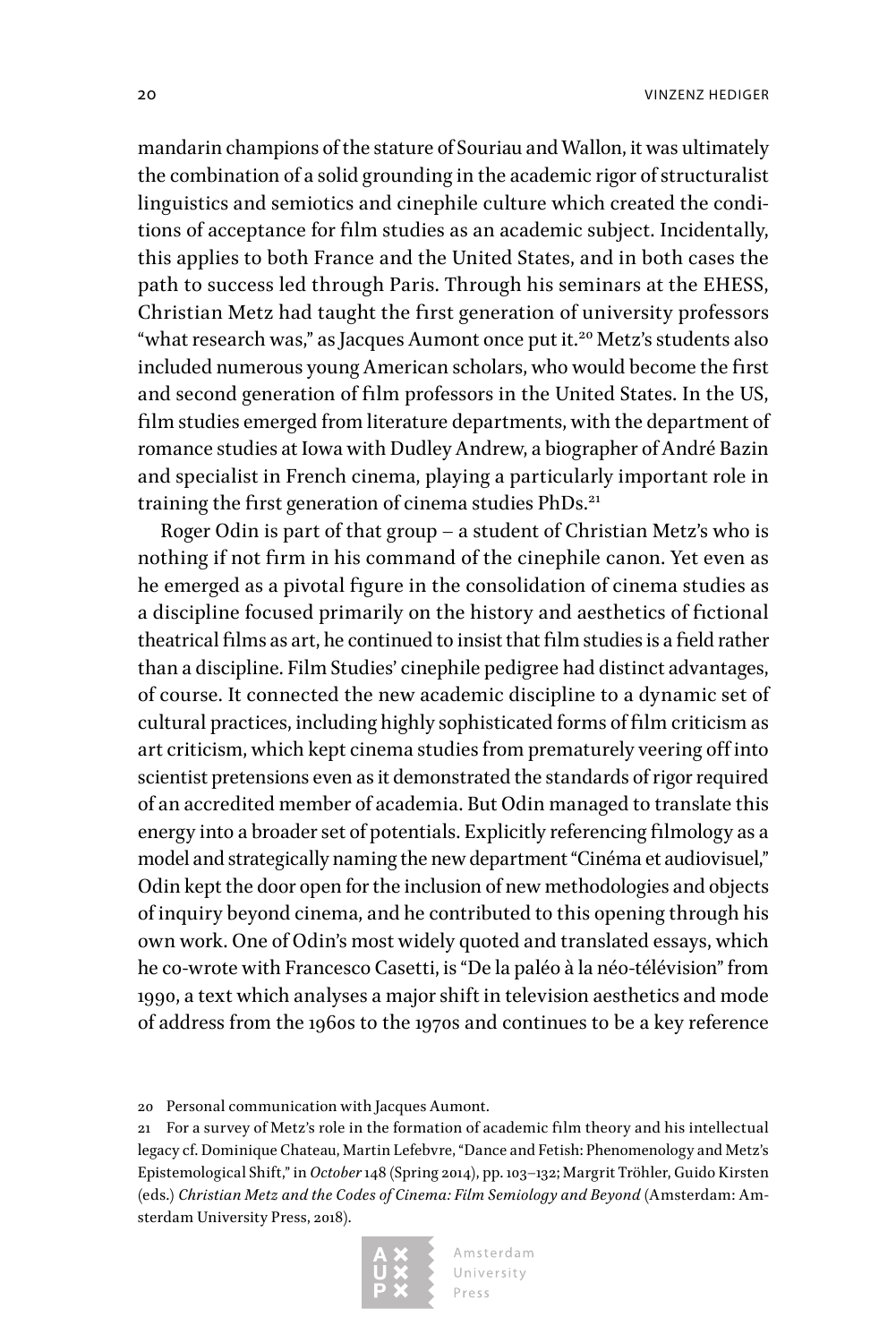<span id="page-21-0"></span>in television studies.<sup>22</sup> And as the department in Paris-3 grew, additions include permanent positions for television studies.

But insisting on a definition of film studies as a field rather than a discipline also creates a problem. Scientific disciplines emerge and coalesce around well-defined objects. Biology as a discipline only comes into existence with the theory of evolution, which defines life as a continuous historical process, a definition further corroborated by the description of the cell as the smallest unit and building block of life as a self-organizing process. The cinephile canon is cinema studies' theory of evolution: a simple, neat definition which separates its object from that of other, neighboring disciplines. Stressing the field character of film studies means to abandon the safety afforded by that definition. One other way of understanding semio-pragmatics is as a solution to this epistemological conundrum: the concepts of modes of reading and of spaces of communication provide an epistemological bracket, a principle of unity, for the diversity of readings and objects to which semio-pragmatics ascribes equal value. Or, to put it differently: these concepts broaden the scope of inquiry beyond a singular object and its corresponding discipline, while at the same time securing the coherence of the field.

In that sense, there is in Roger Odin's work as a theorist and an institution builder a remarkable and, for an academic, rather unique convergence of thought and action, of theory and practice. But to fully appreciate the contribution of semio-pragmatics to the field of film studies it is important to also situate Odin's approach more specifically within the history of film theory.

### **Moving Semiotics Forward: Semio-Pragmatics and Film Theory since the 1960s**

In retrospect, the original promise of semiotics can probably best be described as that of a *prima philosophia* for media culture and, in fact, for culture understood as a set of practices of meaning making more generally. In the able hands of authors like Roland Barthes, Umberto Eco or Yuri Lotman, Ferdinand de Saussure's concept of the sign worked like a Swiss Army knife of cultural analysis: easy to handle and variable in use, it cut across everything, from comics to novels, movies and magazine covers to car designs and spaghetti packaging, so long as the object in question could be described

22 Francesco Casetti, Roger Odin, "De la paléo- à la néo-télévision," in *Communications* 51 (1990), pp. 9–6.

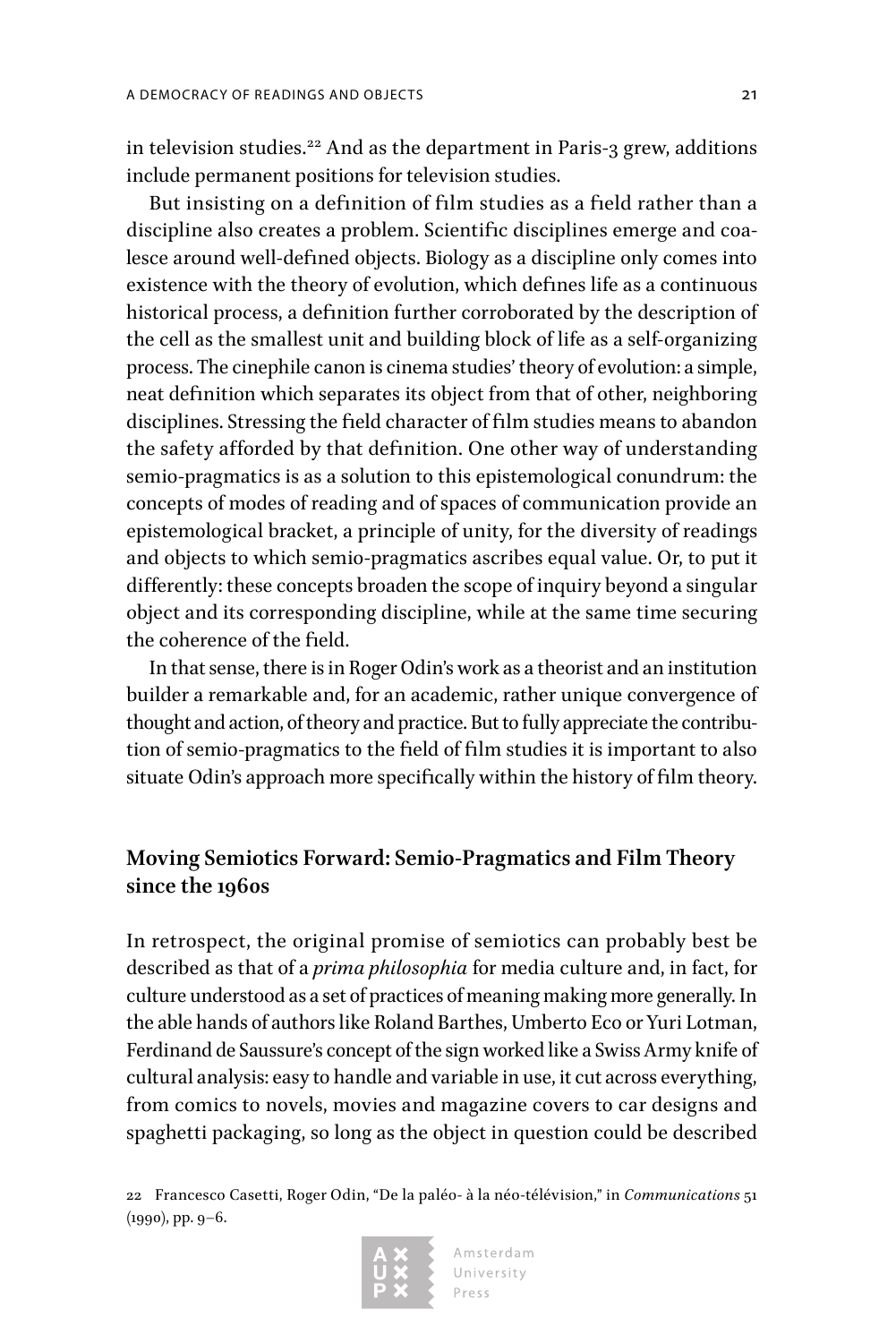as a text and broken down into relationships of signifier to signified. And even though the connection of signifier to signified remained arbitrary (at least in the case of non-indexical signs) and many of the meanings created through that connection turned out to be deeply troubling, the concept of the sign provided a philosophically soothing sense of unity not just of an object of study upon which one could build a discipline, but unity in the face of the increasingly bewildering diversity of contemporary culture and society and its signifying practices.

Following close on the heels of Barthes and others – but also borrowing some of his key concepts and insights from Étienne Souriau and Filmology –, Roger Odin's teacher and mentor Christian Metz inaugurated the semiotics of film in a double move: he narrowed the focus of analysis to the dominant mode of narrative cinema and its technological infrastructure and social frameworks, and he stressed the linguistic origins of semiotics. "La grand syntagmatique du cinema" was an attempt to spell out in rigorous scientific terms the implications of André Bazin's famous throw-away line at the end of his essay on the ontology of the photographic image: "On the other hand, cinema is also a language."<sup>23</sup> As it turned out, the language of cinema did not quite have the structural consistency of a natural language. But semiotics still prevailed.

Spreading from France to other parts of Europe, the anglophone world and the Global South (and with significant additional lines emerging from Eastern Europe and the Tartu school) semiotics became the dominant paradigm in film theory in the 1960s and 1970s. Metz, Baudry, Bellour and Kuntzel in France and Laura Mulvey, Stephen Heath and others in Great Britain and the US combined it with Lacanian psychoanalysis and, in some strains, with Althusser's neo-Marxist analysis of the ideological effects of the state apparatus to build a critical analytics of film spectatorship which resonated strongly with the political outlook of post-68 cinema culture.<sup>24</sup> In the hands of Mulvey the combination proved to be particularly potent. Mulvey provided an account of the regressive politics of gender in classical Hollywood cinema which continues to reverberate in debates about intersectional feminism and queer theories of spectatorship to this day.<sup>25</sup>

25 Laura Mulvey, "Visual Pleasure and Narrative Cinema," in: *Screen*, 16/3 (1975), pp. 6–18.



<sup>23</sup> André Bazin, "Ontology of the Photographic Image," transl. Hugh Gray, in: *Film Quarterly*, 13/4 (Summer 1960), pp. 4–9.

<sup>24</sup> For a comprehensive history of post-68 French film culture and film theory see Daniel Fairfax, *The Red Years of Cahiers du Cinéma (1968-1973): Volume I. Ideology and Politics* (Amsterdam: Amsterdam University Press, 2021); *Volume II. Aesthetics and Ontology* (Amsterdam: Amsterdam University Press, 2021).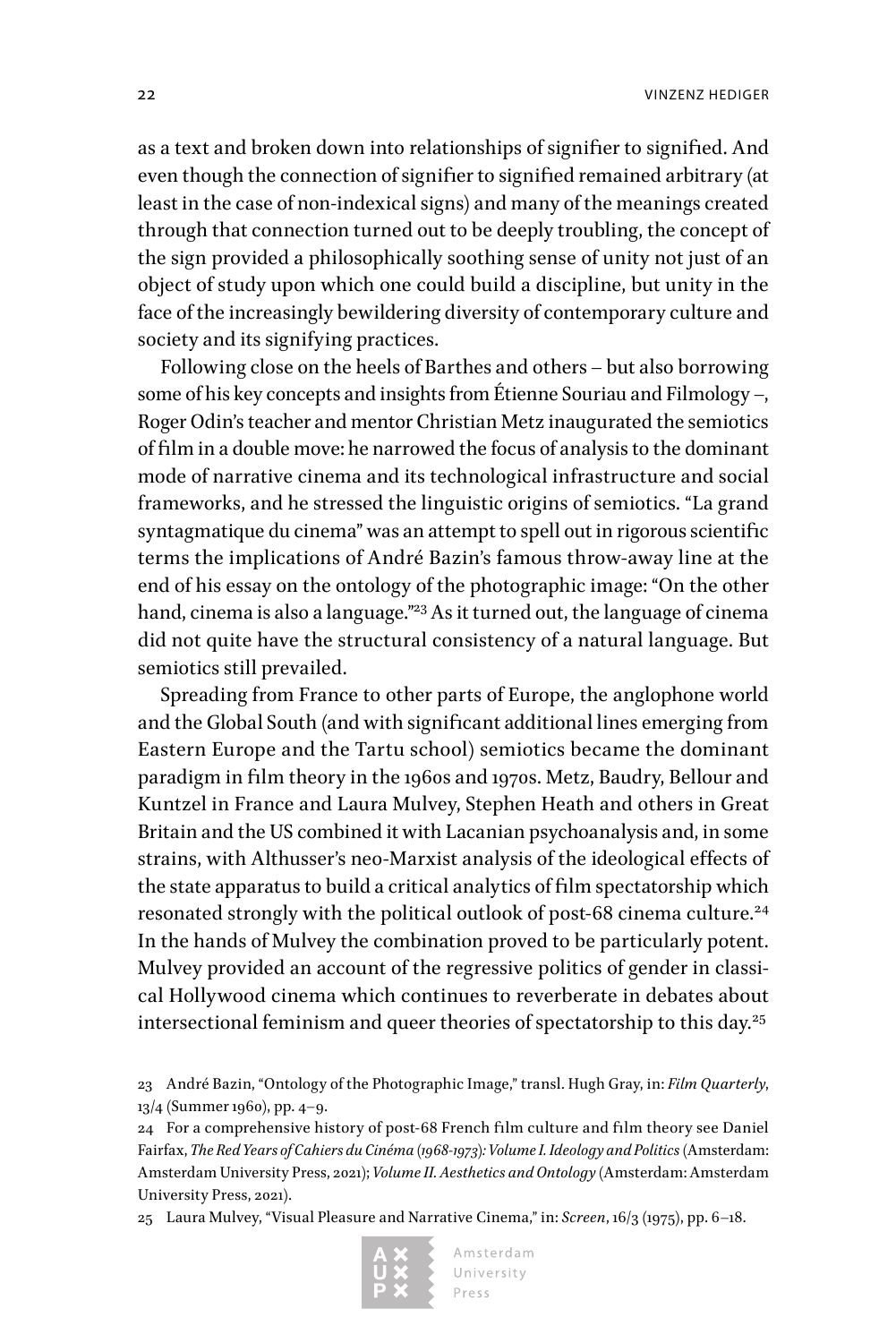However, the very feature that made the combination of semiotics and psychoanalysis so compelling as an elegy of the failed revolution of 68 turned out to be a liability in the long run. The emphasis on the ideological determinism of the "apparatus" restricted the spectator's subjectivity to a mere afterthought of a pernicious interplay of technology and text. To many scholars coming up in the 1970s and 1980s particularly in anglophone film studies, this no longer seemed to be a useful account of spectatorship. In succession, Cultural Studies, a combination of neo-formalism and cognitive science, historical reception studies, the phenomenology of film experience and Deleuzian approaches to the philosophy of film emerged as compelling alternatives.

Cultural Studies is a multi-faceted field which covers some of the same territory as semiotics and emerges at the same time, to the extent that it could be seen as its British counterpart: what the Citroen DS is to Barthes, dime novels and television are to Raymond Williams. At its intersection with media studies Cultural Studies offered an alternative to the linear models of communication and media effects in communication research. Stressing the activity and agency of the viewer, Stuart Hall highlighted the possibility of oppositional readings of (mass) media texts and the ability of the viewer to engage with normative representations of ethnicity and gender even as they maintained their sense of identity and difference.<sup>26</sup> This approach became highly influential in anglophone television studies of the 1980s and 1990s, as well as in studies of film stars and popular cinema.

The combination of neo-formalist film analysis and cognitive psychology, which took shape in the United States and Germany in the 1980s through the work of authors like David Bordwell, Peter Wuss and Hans-Jürgen Wulff, offered another account of the active spectator, albeit one that was willingly oblivious to questions of context, identity and difference. Particularly in Bordwell's formulation it proposed a model of spectatorship as a largely disembodied mode of information processing. Bordwell even claimed at one point that it was perfectly possible to build a model of how audiences understand a film without accounting for the role of affect and emotion – a point that was disproven not least by a subsequent generation of cognitivist scholars like Murray Smith and Ed Tan in their work on spectatorship and emotion.<sup>27</sup>

26 Stuart Hall, "Encoding and Decoding in the Television Discourse," in: Meenakshi Gigi Durham, Douglas M. Kellner (eds.) *Media and Cultural Studies: Keyworks* (Hoboken: Wiley, 2009), pp. 163–174; Stuart Hall, "Cultural Identity and Cinematic Representation," in: *Framework* 36 (1989), pp. 68–81.

27 David Bordwell, *Narration in the Fiction Film* (London, New York: Routledge, 1985); Murray Smith, *Engaging Characters: Fiction, Emotion, and the Cinema* (Oxford: Oxford University Press,

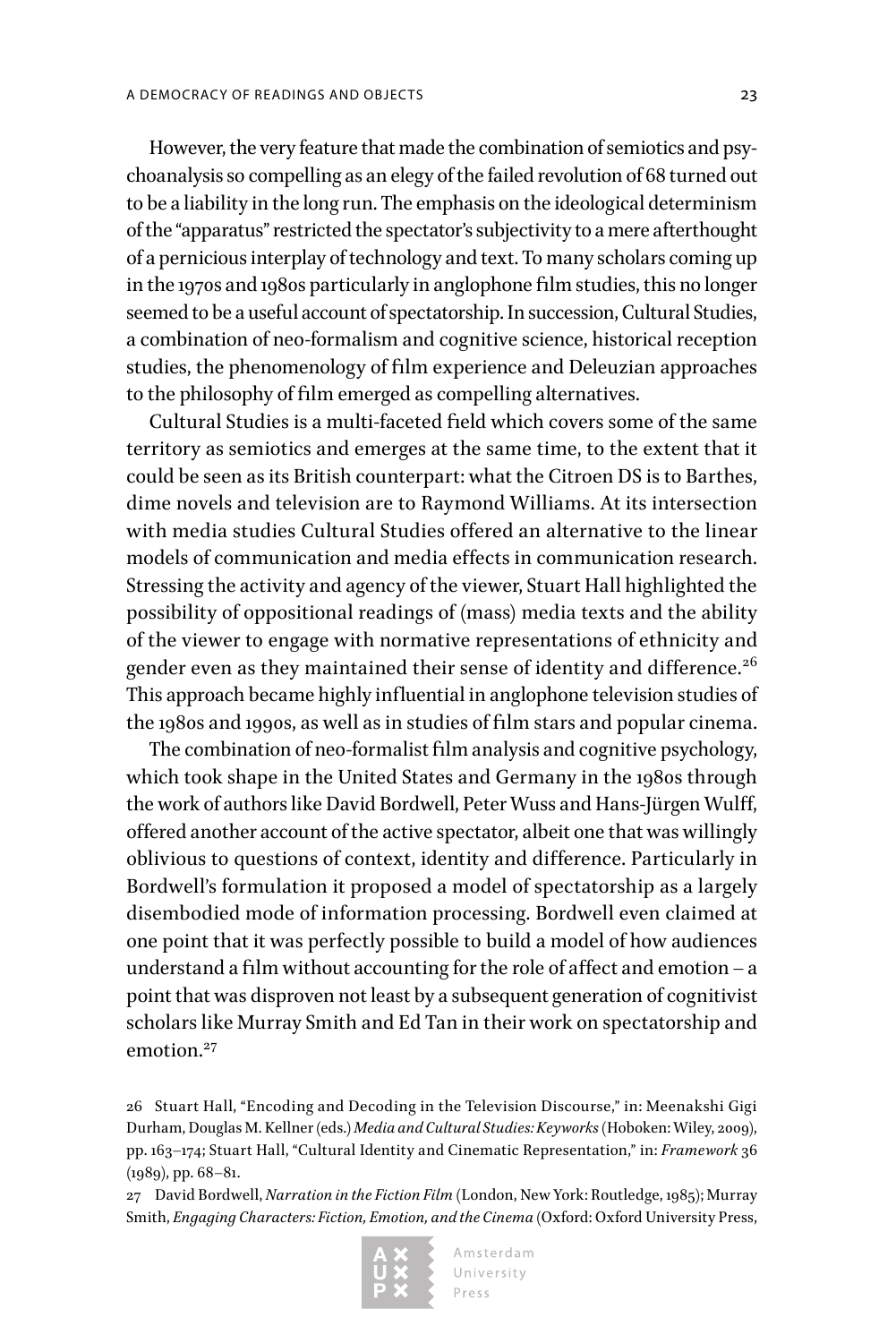24 VINZENZ HEDIGER

Another response to the disembodied and decontextualized concept of spectatorship proposed by early cognitivist theories consisted in historical reception studies, an approach pioneered by authors such as Janet Staiger, a co-author with Bordwell and Kristin Thompson on the groundbreaking 1985 book *The Classical Hollywood Cinema*, or Annette Kuhn.<sup>28</sup> Historical reception studies reconstruct the viewer's experience from reviews, scrapbooks, diaries and other historical sources.

In a more theoretical vein, the phenomenology of film experience, which Vivian Sobchack pioneered in opposition to the then dominant semiopsychoanalytic paradigm, stresses the corporeal and tactile dimensions of spectatorship, substituting for the transcendentalist notion of the gaze, which had been a cornerstone to Lacanian notions of spectatorship, the viewer's engagement with the body of the film.<sup>29</sup>

And finally, Gilles Deleuze offered a critique of both the semiotic concept of the sign and the psychoanalytic concept of the gaze in his two books on cinema.30 Both sign and gaze, Deleuze argued, stood for absences and implied a lack – of the object depicted, and of the object desire by the subject of the gaze. They were transcendentalist notions which offered an abstract, impoverished account of cinema, which a philosophy of film should replace with an account of the image in its immanence.<sup>31</sup> Following through on his critique Deleuze did away entirely with the concept of the spectator and replaced it with a typology of images inspired by pragmatist philosopher and semiotician Charles Sanders Pierce (even though some of his readers argued that his notion of the fold could be read as a theory of spectatorship, of the folding of the viewer into and out of the image<sup>32</sup>).

One way of describing the place of semio-pragmatics in the history of film theory is to say that Roger Odin set out to solve the same problem

1995); Ed S. Tan, *Emotion and the Structure of Narrative Film: Film as an Emotion Machine* (London, New York: Routledge, 1996).

28 Janet Staiger, *Interpreting Films: Studies in the Historical Reception of American Cinema*  (Princeton: Princeton University Press, 1992); Annette Kuhn, *An Everyday Magic: Cinema and Cultural Memory* (London: J.B. Tauris, 2000); Daniel Biltereyst, Richard Maltby and Philippe Meers (eds.) *The Routledge Companion to New Cinema History* (London, New York: Routledge, 2019).

29 Vivian Sobchack, *The Address of the Eye: A Phenomenology of Film Experience* (Princeton: Princeton University Press).

30 Gilles Deleuze, *Cinema 1: The Movement Image* (London: Bloomsbury Academic, 2013); Gilles Deleuze, *Cinema 2: The Time Image* (London: Bloomsbury Academic, 2013).

31 Gilles Deleuze, *Deux régimes de fous. Textes et entretiens* (Paris: éditions de minuit, 2003), pp. 263ff.

32 Raymond Bellour, "Le dépli des émotions," in *Trafic* 43 (2002), pp. 93–128.

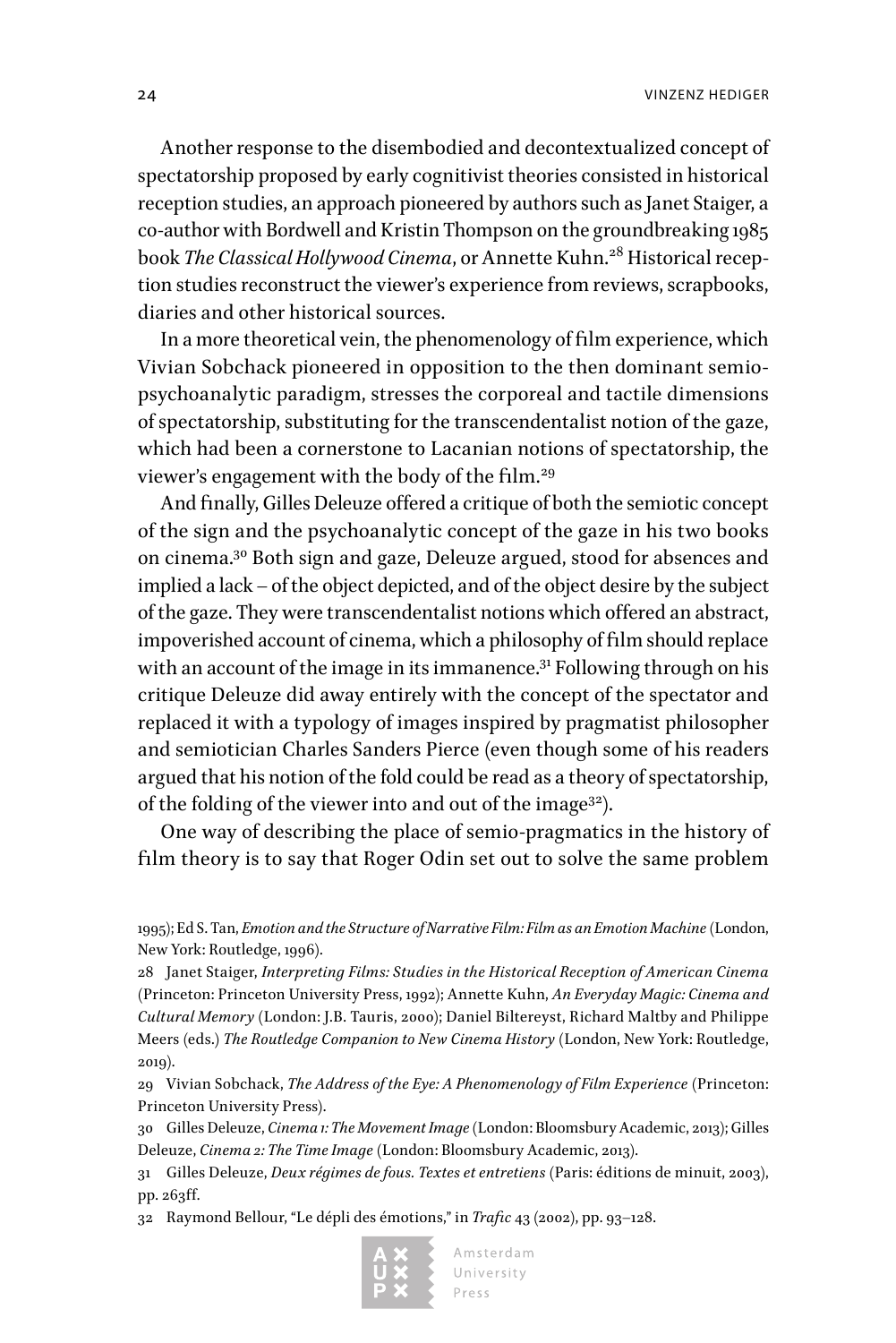to which this succession of models and approaches responded, but from within semiotics. How can we escape the narrow focus and determinism of a semio-psychoanalytic model of spectatorship in the classical dispositive of cinema? Metz himself had opened a pathway in his influential essay "The Fiction Film and its Spectator." Quite against the grain of some of his more determinist readers, he described his theory of spectatorship as site-specific and situated. It applied mostly, Metz wrote, to the cinephile culture of Paris, but it may not apply in the same way to other settings. "We have only attempted *one* ethnography of the spectator, among others remaining to be done," Metz wrote. As a note of caution, he added that going forward Freudian notions would "be perhaps less helpful and certainly less directly useful, since they were established, despite their pretensions, in an observational field with cultural limits."33 Semio-pragmatics can be understood as a systematic exploration of the field of inquiry which that admission opened up. Maintaining the original framework and rigor of Metzian film semiotics but shifting the focus to pragmatics, Odin developed the concept of modes of reading as an account of spectatorship which is highly differentiated, but also clearly delineated, i.e., attuned to specific constellations of sound and image in varying institutional and pragmatic settings – constellations which include, but are far from limited to the dispositive of the cinema and the practices of cinephilia.

Furthermore, semio-pragmatics is concerned with specific films, and with the surface of films rather than with depth. In a discussion of the difference between Bellour's concept of "blocage symbolique" and his own notion of the "mise-en-phase," the viewer's phasing in with the formal operations of the film, Odin argues that Bellour stresses the importance of deep-seated cultural meanings and scenarios, such as the patterns of sexual desire in modern societies of the nineteenth and twentieth century, whereas semio-pragmatics proposes to have the closest possible look at how such orders manifest themselves on the surface of a given film, i.e., in the relations inside the diegesis and the relation between a viewer and film.34 *Surfaces, singularities, site specificities*: if the problem of semiotics is indeed the transcendentalism of the concepts of sign and gaze, what we may describe as the three "s" of semio-pragmatics provide the contours of an immanentist approach to film from within pragmatics itself.

33 Christian Metz, "The Fiction Film and Its Spectator: A Metapsychological Study," trans. Alfred Guzetti, in *New Literary History,* 8/1 (1976), pp. 75–105, here p. 100.

34 Roger Odin, "Mise en phase, déphasage, performativité," in *Communications* 38 (1983), pp. 213–238.

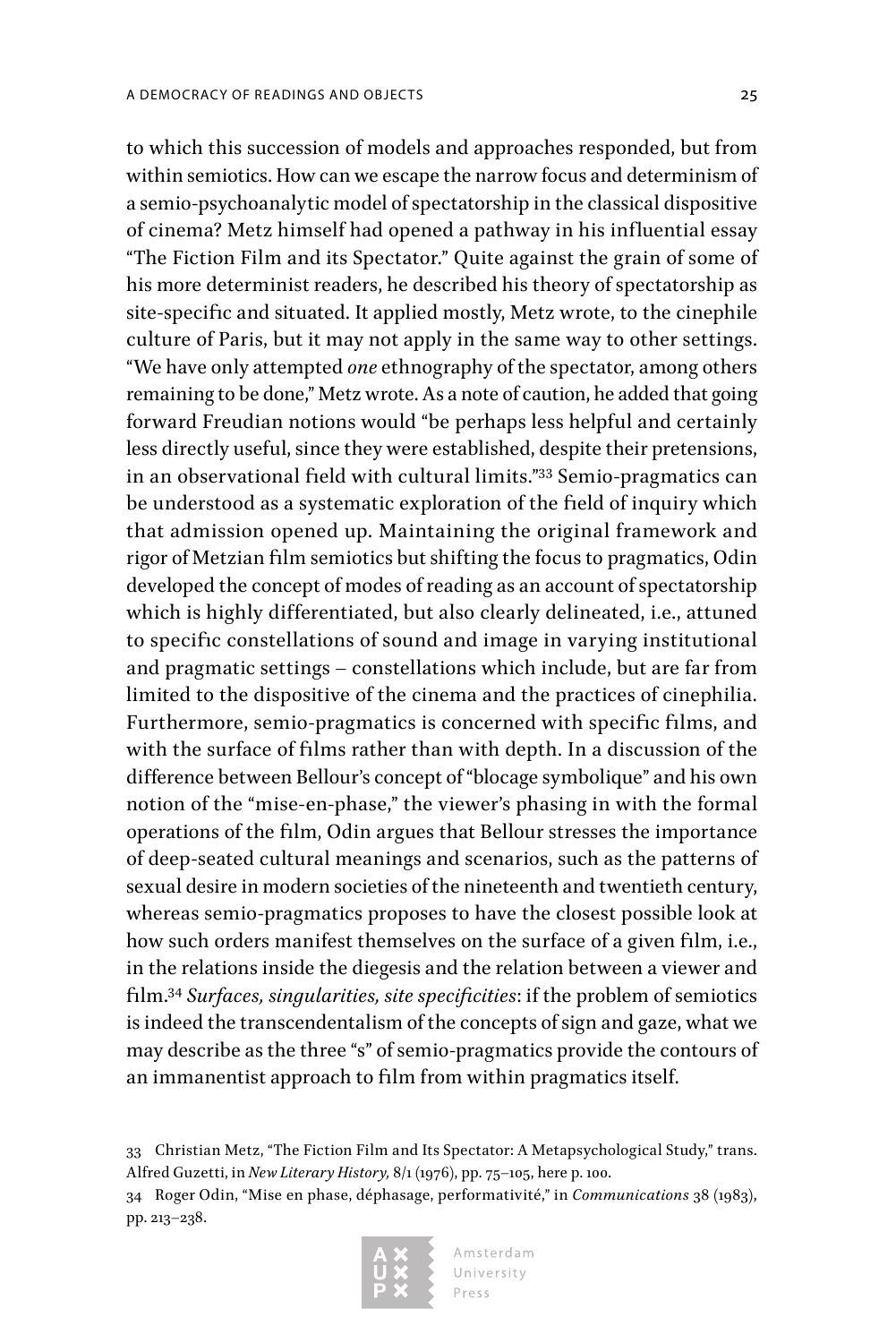26 Vinzenz Hediger

Film theory is not a horse race, and while paradigm skirmishes broke out among the various approaches which I just sketched out in the 1980s and 1990s,<sup>35</sup> contemporary film studies is a surprisingly harmonious field, at least by the standards of larger and more consolidated disciplines like literature, philosophy or sociology, where paradigm wars structure much of the disciplinary debates. But since our aim here is to understand the place of semio-pragmatics in the broader field of film theory, it can still be useful to engage in a brief exercise of compare and contrast.

Cultural Studies maintained a focus on mass media and popular culture and proved to be particularly productive in the analysis of television and later fan cultures and fandom; semio-pragmatics' scope of inquiry encompasses practices ranging from cinephile and the art world to marginal media practices like home movies or educational films. Cognitivist approaches focus on a binary relationship of film and viewer; semio-pragmatics develops a ternary model: each mode of reading and space of communication includes text, context and viewer, which means that spectatorship is necessarily situated. Historical reception studies focus on historical practice; semio-pragmatics maintains a strong focus on theory and with it the ability to respond and adapt to emergent new media practices and modes of spectatorship. Phenomenological and Deleuzian approaches stress the embodied and immanent nature of spectatorship and the engagement with the image; semio-pragmatics offers an account of spectatorship as embodied and situated by spelling out for each space of communication the specific constituents of its ternary model.

Another axis along which these approaches can be compared concerns the degree of freedom and spontaneity they assign to the viewer. At one end of this spectrum we find the ideological determinism of post-68 semiopsychoanalysis, which largely shares with Adorno the assessment that mainstream cinema is an assembly line for commodified subjectivities. At the other end we find Cultural Studies, and more specifically fan studies. *Textual Poachers*, the title of Henry Jenkins's 1992 book,<sup>36</sup> which was based on his dissertation under the supervision of one of the pioneers of Cultural Studies, John Fiske, makes this point: if cinephilia is a form of reverence

35 David Bordwell and his school were particularly vocal in their criticism of what they perceived to be the then-dominant paradigm of psychoanalytic film theory and hermeneutic approaches to film. Cf. David Bordwell, *Making Meaning: Inference and Rhetoric in the Interpretation of Cinema* (Cambridge, MA: Harvard University Press, 1989); David Bordwell, Noel Carroll (eds.) *Post-Theory: Reconstructing Film Studies* (Madison: University of Wisconsin Press, 1996). 36 Henry Jenkins, *Textual Poachers: Television Fans and Participatory Culture* (London, New York: Routledge, 1992).

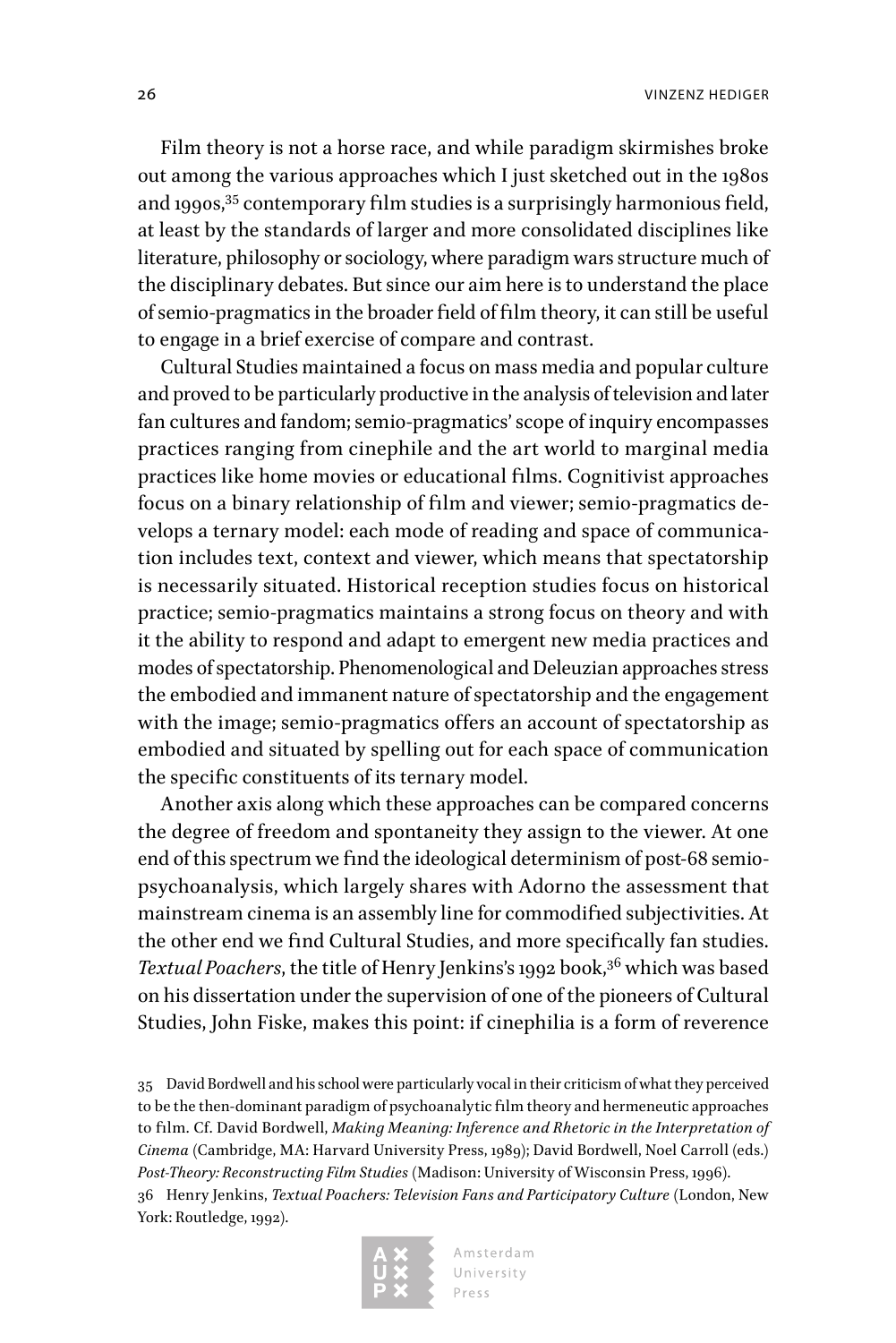for the text, fans approach popular texts with a mixture of dedication and irreverence. Their fidelity is to their own emotional response to the text rather than to the text itself, which they treat as a resource for their own artefacts and inscriptions. Fandom is a transgressive form of meaning making, an extractive rather than a pious form of devotion – hence "textual poaching." Semio-pragmatics occupies a middle ground between these two poles. It is heedful of the strictures which text and context, or cinematic form and institutional framing, impose on a given mode of reading or space of communication. But it also allows for, and helps us understand, re-framings and reappropriations in a highly specific way.

An example may serve to illustrate this balance.

Almost twenty years ago, I curated a program of movie trailers for a video art festival in Basel, Switzerland. The pièce de résistance of the program was a ten-minute trailer for Cecil B. DeMille's *The Ten Commandments* from 1956. Produced as a multi-purpose short film which could be screened as a trailer in theatres and as an educational short in 16mm prints in schools, this trailer features Cecil B. DeMille in a wood-panelled office delivering a lecture on the historical sources of his film. DeMille addresses his audience with paternalistic aplomb: this is America's filmmaking history teacher speaking. One by one, he produces for the camera objects ranging from papyrus scrolls to a scale model of Michelangelo's sculpture of Moses and a replica of the marble plates on which the Ten Commandments were supposedly incised. The short film ends with a selection of scenes from the film, over which DeMille voices a series of questions, following a standard template of trailers from the 1950s. Having appeared on camera in similar fashion in his trailers since the 1920s, DeMille in his wood-panelled office cuts a familiar figure for contemporary American audiences – so familiar, in fact, that Alfred Hitchcock chose to advertise *The Birds* with a parody of DeMille's *The Ten Commandments* trailer, in which he can be seen delivering a lecture about "our feathered friends." In my trailer program, the Hitchcock trailer followed immediately after the *Ten Commandments* short. But the audience did not need to be educated about possible divergent readings of DeMille's trailer. It chose to develop one itself, spontaneously. To every new object the audience responded with roaring laughter, for the full ten minutes of the film's run time.

In her work on genre theory and reception history, Janet Staiger has shown how films can change their genre over time – or rather how they can be gradually re-classified and re-labelled.37 But there is nothing gradual about

<sup>37</sup> Janet Staiger, *Perverse Spectators: The Practices of Film Reception* (New York: New York University Press, 2000), pp. 61ff.

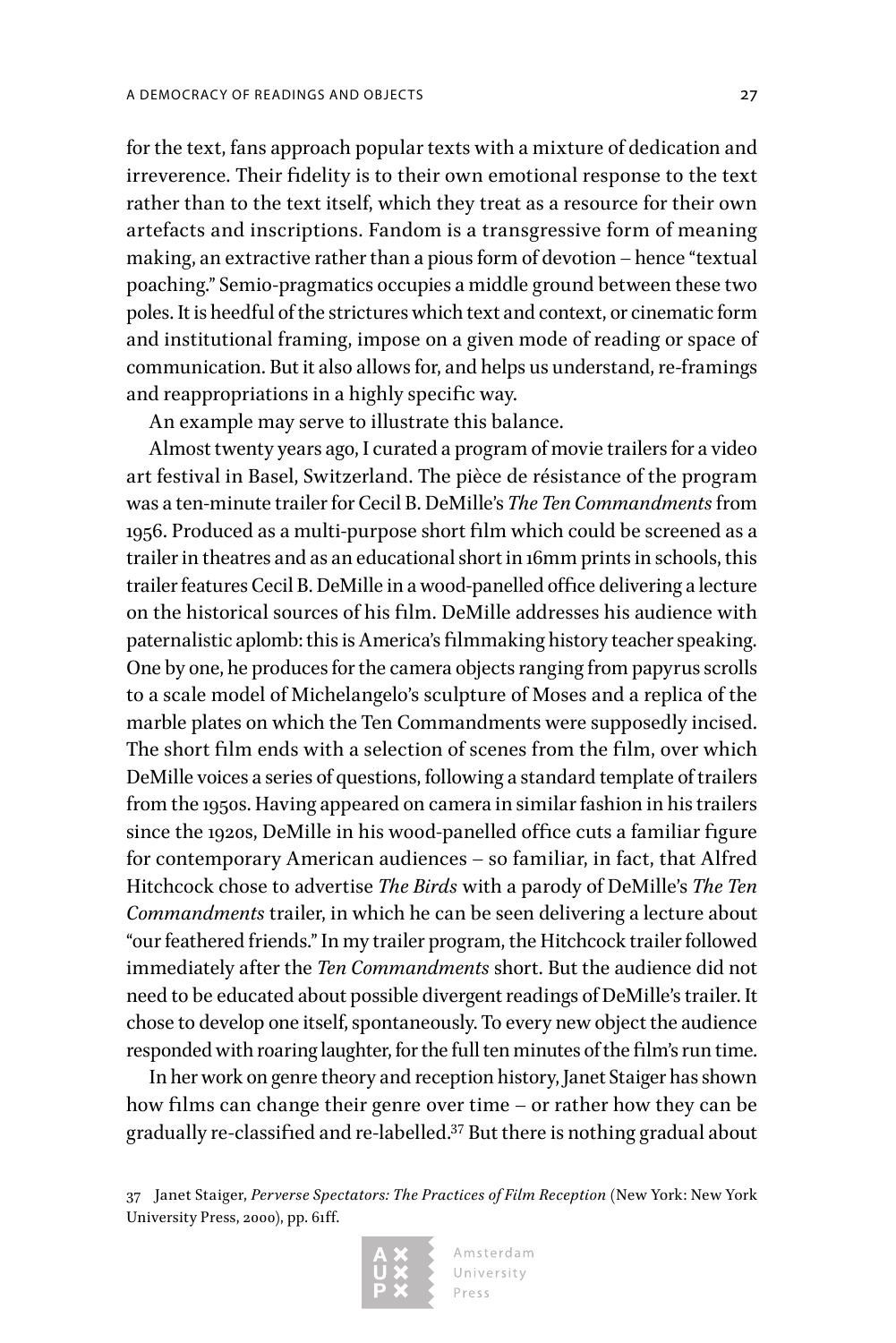28 VINZENZ HEDIGER

the re-classification the Basel audience operated on the DeMille short film. Theirs is also not a camp reading. Theorists like Benjamin Buchloe think that camp is a form of mockery of the ruling order. But there is "no position of superiority in camp," as Juliane Rebentisch argues: "The camp relation to its objects of choice is, to the contrary, one of siding with failure and decay."38 The Basel audience was not laughing with or in support of DeMille, but at him, and however old and decaying he may have been in 1956, he was clearly sitting at the top of a social hierarchy which had lost little of its purchase on people's lives since then. So mockery of the ruling order yes, camp reading no. What it was is an audience of festival goers watching a program in an evening sidebar, ready for entertainment after a hard day's work of engaging with serious video art and experimental films. What they collectively chose to do is pick up on a structural feature of the film, the regular intervals at which DeMille produced his historical artefacts. They chose to respond to the educational short much as they would to a sitcom episode, in which gags are spaced out at similar intervals.

This experience demonstrates an insight from one of Odin's earlier texts, which is key to the entire project of semio-pragmatics: namely that the "traitement filmique," the cinematic form, functions in a certain way, but has no determined function ("Tout en ayant un fonctionnement spécifique, le niveau du traitement filmique n'a pas de fonction specifique"39). Far from prescribing their position in any definitive way, it engages the viewer's affects and moves her along in the process of constructing the world of the film. But the element of indeterminacy remains. The fact that the cinematic form functions in a certain way, but is not fully determined in its function, allows the viewer to phase out, for instance to be bored and lose interest, or to phase in with a different set of affects. The options, however, remain limited and prescribed by the way the film functions.

This exactly describes the actions of the Basel audience. Rather than be educated, they chose to be entertained – they were, after all, sitting in a cinema, in the evening, after a full day of work. They chose to relabel the text and approach it in accordance with the label they chose. But in their contrarian preference for entertainment, they remained faithful to the text, or at least to what it ineluctably prescribed – not, admittedly, to its tone, but to its structure. Neither cinephiles nor fans, not engaged in pious or extractive devotion, they behaved rather like a group of scrupulous

38 Juliane Rebentisch, "Camp Materialism," pp. 242–243.

<sup>39</sup> Roger Odin, "Mise-en-phase, déphasage, performativité," in: *Communications* 38 (1983) p. 214.

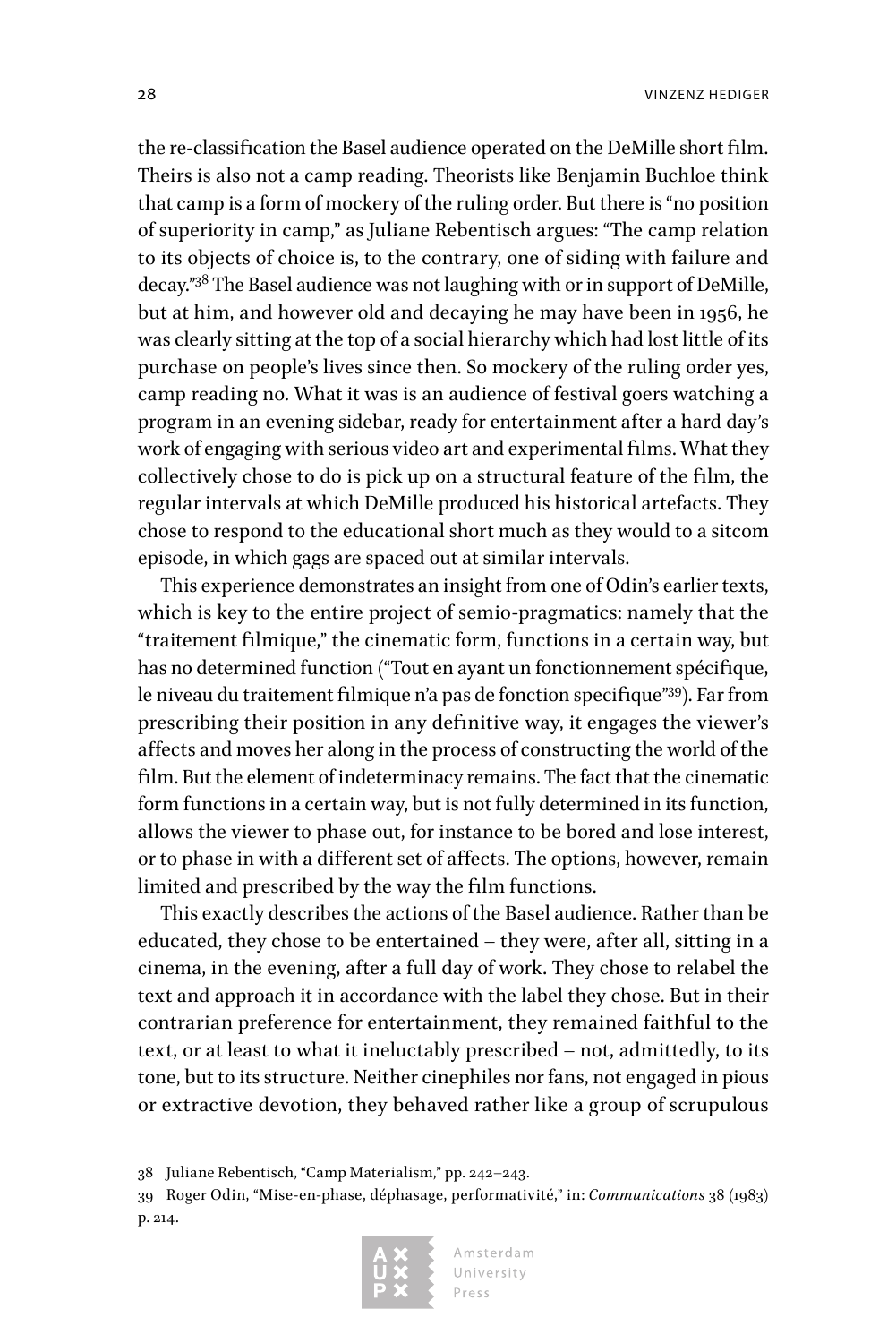<span id="page-29-0"></span>semioticians having a ball. As radical as their reframing and repurposing of the DeMille short may seem, it is well within the boundaries defined by the text and the context, and well within the boundaries of the space of communication of the festival.

A key criterion for the validity of a theory is elegance, and semiopragmatics certainly offers the most elegant explanation of what a festival audience did with, or rather to, a DeMille film on that night in Basel twenty years ago.

## **Beware of the Crypt: Semio-Pragmatics and the Question of Communication**

We have noted the alignment of thought and action in Odin's work as a theorist and an institution builder. We have also noted his pioneering work on home movies, amateur films and, most recently, mobile phone films.40 This is another area of convergence of theory and practice in Odin's work. Odin was always a filmmaker as well as a theorist. His body of work includes more than fifteen short films, mostly documentaries. On 6 December 2020, Odin uploaded a twenty-minute video film shot with a mobile phone to YouTube entitled *Méfiez vous de la crypte!*41 The film consists of observations in the style of diary entries, commented by Odin himself in voice-over. It covers the period from March to November 2020, i.e., the first eight months of the COVID-19 lockdown, which Odin and his wife Andrée spent in their country home, a modest restored farmhouse in a rural section of the Haute-Loire. The video chronicles Odin's work in and around the house, his viewing of television news, his readings (of Francis Ponge, among others), etc. It is both a diary film and the work of a theorist in action, a work of reflection on the lockdown and its mediated condition through the format of the video/mobile phone film. Odin, we are given to understand at the outset, films almost like he breathes. If the writer's motto is to never spend a day without writing – "nulla dies sine linea" –, the film theorist/filmmaker Odin's motto is to never spend a day without filming.

The film's climax consists in a montage of shots of an empty white bathtub which has been repurposed as a drinking trough for cows and graces a green

41 <https://youtu.be/ZpsUJoeAnrs>



<sup>40</sup> Roger Odin, "Spectator, Film and the Mobile Phone," in: Ian Christie (ed.) *Audiences* (Amsterdam: Amsterdam University Press, 2012), pp. 155–169; Laurence Allard, Laurent Creton, Roger Odin (eds.) *Téléphonie mobile et création* (Paris: Armand Colin, 2014).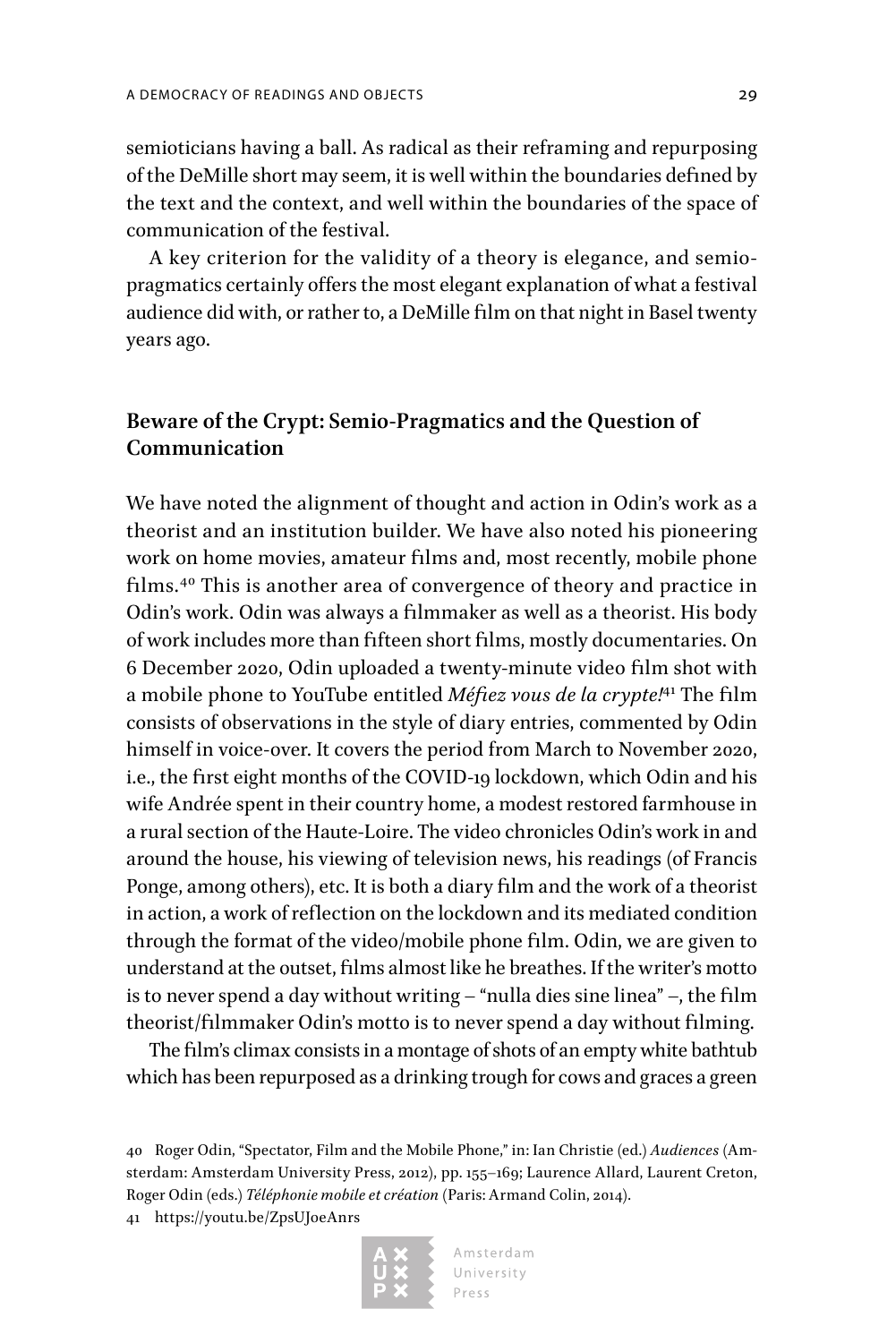pasture near Odin's house. Odin records that he returns to the bathtub and films it every day, and sometimes even at night. "The videos testify to a transfer upon that object, to a proper fixation," Odin comments. "There is a coherence to this choice of object, and my way of filming it." The images make him understand that the space of confinement of the lockdown defines his way of filming. And he recognizes what draws him to the tub and what he sees in it: himself. Unable to focus on writing during the lockdown, his head had been empty ("J'avais la tête vide"). Instead, he was drawn to the bathtub and started to film it obsessively. Citing psychoanalysts Nicholas Abraham and Maria Török, Odin describes the bathtub as a repository of experiences which cannot be represented and assimilated into conscious memory: a crypt.

Recently, John Mowitt has also used Abraham's and Török's concept of the crypt to raise the question of communication and film in a discussion of David Bowie's last video work, "Lazarus."42 Film scholars have tended to avoid the concept of communication, not least to distinguish themselves and their object from the field of mass media and communication studies. As Christian Metz put it, cinema "goes beyond communication strictly speaking" since "it does not authorize the immediate play of bilateral exchange." But then, Metz continues, "it is not the only semiotic system to behave in this way; nothing directly responds to a myth, to a folk tale, to a ritual, to a culinary or a clothing system, to a piece of music."43 The reversal of terms in Metz's observation is striking: what moves cinema beyond communication is not the lack of response from its semiotic system; it's the lack of direct response from the viewer.<sup>44</sup>

That we must nonetheless speak of communication is one of the underlying assumptions of Odin's work, one which he makes explicit with the concept of "spaces of communication." In Metz's seminar, Odin had found an ally in Francesco Casetti, who broadened the scope of film semiotics in his 1984 book *Dentro lo sguardo* (translated into English as *Inside the Gaze* in 1999)45 to study the ways in which films directly address spectators and take their engagement

<sup>45</sup> Francesco Casetti, *Inside the Gaze: The Fiction Film and Its Spectator*. Translated by Nell Andrew, with an Introduction by Christian Metz (Bloomington: Indiana University Press, 1999).



<sup>42</sup> John Mowitt, *Tracks from the Crypt* (Lüneburg: meson press, 2019). [https://meson.press/](https://meson.press/wp-content/uploads/2019/11/978-3-95796-003-0-Mowitt.pdf) [wp-content/uploads/2019/11/978-3-95796-003-0-Mowitt.pdf](https://meson.press/wp-content/uploads/2019/11/978-3-95796-003-0-Mowitt.pdf)

<sup>43</sup> Christian Metz, *Language and Cinema*. Translated by Donna Jean Umiker-Sebeok (The Hague and Paris: Mouton & Co., 1974), p. 288.

<sup>44</sup> Having first stated his stance on cinema and communication in the late 1960s, Metz continued to elaborate his take through the 1980s. Cf. Christian Metz, "Théories de la communication vs. Structuralisme. Sur la notion de communication," in: *Mise au Point* 8 (2016), [https://doi.](https://doi.org/10.4000/map.2121) [org/10.4000/map.2121](https://doi.org/10.4000/map.2121).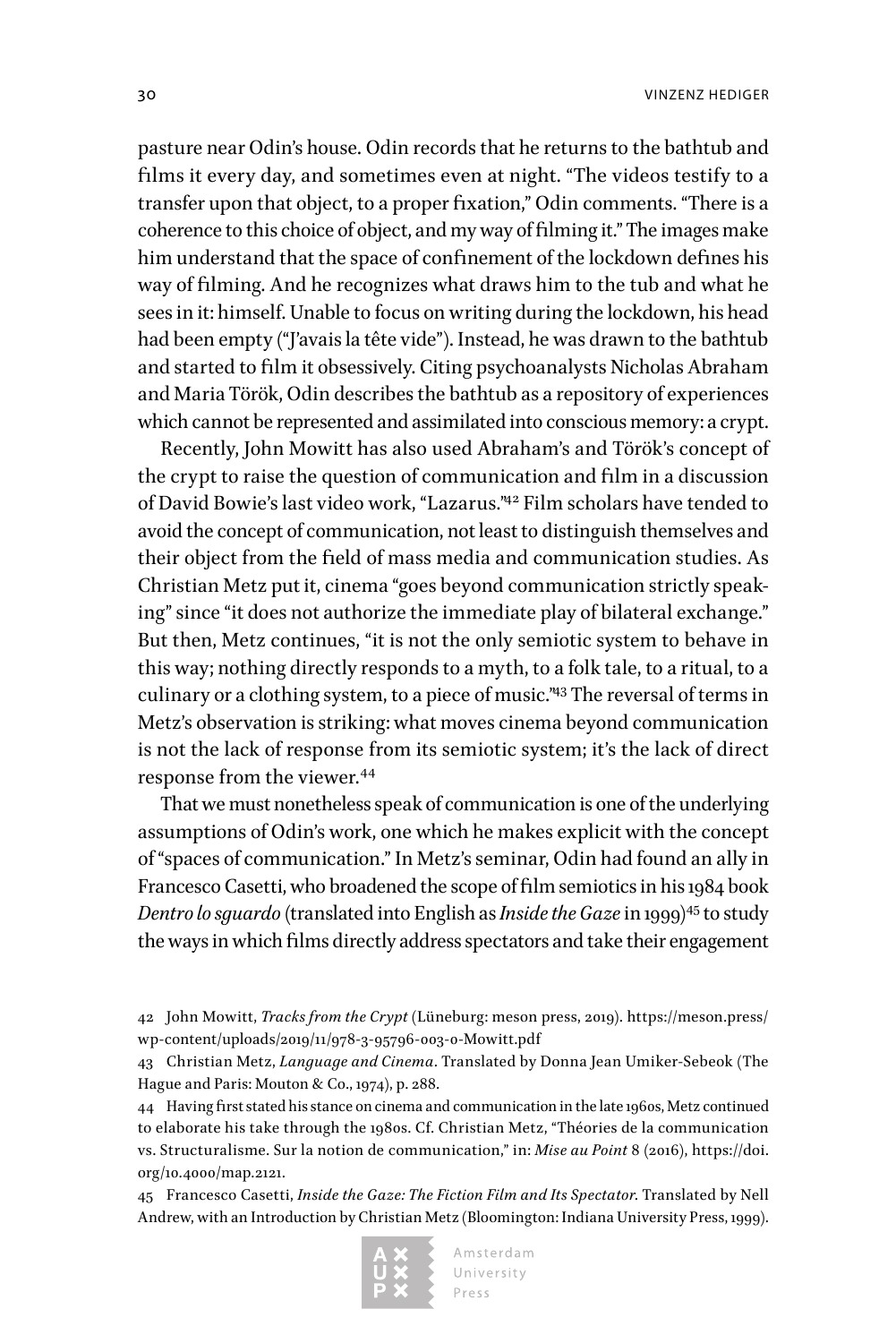<span id="page-31-0"></span>into account. Metz, in turn, responded to both Casetti and Odin in his last book, *Impersonal Enunciation, or The Place of the Film* (originally published in 1993 and translated in 2016), $4^6$  in which he insisted that a thorough analysis of the film's enunciatory patterns was sufficient to understand how films are understood, and no account of the viewer's engagement was required. Against Metz, and moving beyond Casetti's focus on the fiction film, Odin's semio-pragmatics consistently focused on how the viewer does respond, if indirectly, to the semiotic system of the film. The concept of "spaces of communication" further embeds the semiotic system of the film in specific settings and framings. German sociologist Niklas Luhmann has emphasized what he called the "improbability of communication." As Daniel Lee writes, "regardless of how much people believe they have in common […] it is not due to their regional, national or cultural backgrounds" that they manage to successfully communicate and build a society. Rather, it is "by employing established systems of communication, building new understanding upon what was successfully communicated in the past."47 Semio-pragmatics offers a fine-grained analysis of such established systems of communication, and the Basel experience illustrates, among other things, how little shared background matters for a group of people to successfully communicate with each other over and through a film. But the DeMille example exemplifies not just the improbability of communication and how it is overcome. It also points towards an element of indeterminacy, which implies a possible failure to communicate. That is, in a way, also the message of the empty bathtub. It marks an internal boundary in the space of communication. "Méfiez vous de la crypte!" means that we must not just be able to account for the improbable event of communication. We must also account, in the spaces of communication, for that which goes beyond communication, the possibility that communication is, strictly speaking, not possible.

### **After the Elegy of Cinema: Semio-Pragmatics and the State of Film Studies**

As it emerged from cinephilia and established itself as an academic discipline, film studies rephrased Bazin's argument about the ontology of the

46 Christian Metz, *Impersonal Enunciation, or The Place of Film*. Translated with an Introduction by Cormac Deane, afterword by Dana Polan (New York: Columbia University Press, 2016). 47 Daniel Lee, "The Society of Society.: The Grand Finale of Niklas Luhmann," in: *Sociological Theory*, 18/2 (2000), p. 323.

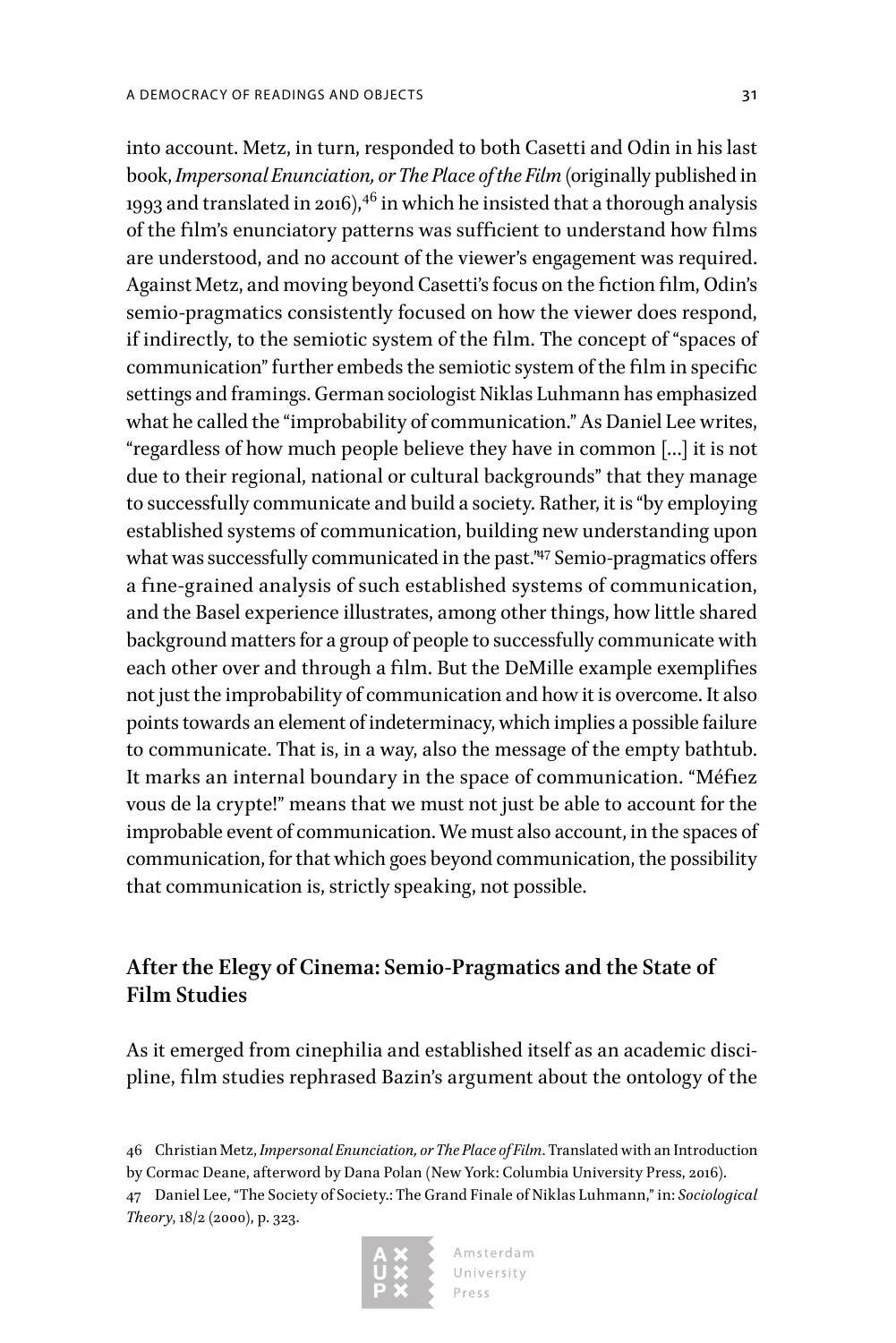32 Vinzenz Hediger

photographic image in the language of semiotics and defined cinema as a photochemical image technology with a privileged bond to reality (and index), a site of public projection, which also happens to encapsulate a model of the modern public sphere as an open, accessible, but ultimately homogeneous space (the dispositive),<sup>48</sup> and a limited body of works from directors from a limited number of countries (the canon).

Cinema is currently undergoing a transformation that can be described as a triple crisis of the index, the dispositive and the canon.<sup>49</sup> Digitization has turned the photographic image from an index into a graph. The moving image has always also been an image in movement, but it has become more so in the age of digital devices, platforms and streaming.50 Whereas the cinema used to be a model for the modern public sphere, moving image culture now consists of a multitude of publics in different, interconnected but distinct spaces,<sup>51</sup> which – illustrating Sarah Sharma's point that while publics used to be "almost solely understood as spatial constructs, they are also temporal" $52 -$  also means different temporalities. As a consequence, we can also no longer deny that the history of film has long included much of which even the most knowledgeable gatekeepers of Western film culture have been unaware.

We now live, so the diagnosis goes, in an age of post-cinema – a formula which appears to capture one of the key aspects of the transformation, but also conveys a melancholy attachment to cinema's classical dispositive.53

To the triple crisis of index, canon and dispositive many film theorists of Odin's generation have responded with books and essays which either diagnose an "explosion" of cinema<sup>54</sup> and a "cinema éclaté"<sup>55</sup> or offer elegies

49 Vinzenz Hediger, "Illusion und Indexikalität," in *Deutsche Zeitschrift für Philosophie* 54 (2006), pp. 1–10.

50 Frank Kessler, "The Multiple Dispositifs of Early Cinema," in: *Cinémas* 29/1 (Fall 2018), pp. 51–66.

51 Among the first to diagnose and account for this transformation apart from Roger Odin – and from within a Habermasian rather than a semio-pragmatic framework – was Miriam Hansen. Cf. Miriam Hansen, "Early Cinema, Late Cinema: Permutations of the Public Sphere," in: *Screen*  34/3 (Autumn 1993), 197–210.

52 Sarah Sharma, *In the Meantime: Temporality and Cultural Politics* (Durham, London: Duke University Press, 2014), 146.

53 See for instance José Moure and Dominique Château (eds.) *Post-cinema: Cinema in the Post-art Era* (Amsterdam: Amsterdam University Press, 2020).

54 Francesco Casetti, *The Lumière Galaxy: Seven Key Words for the Cinema to Come* (New York: Columbia University Press, 2015).

55 Guillaume Soulez (ed.) *Le Cinéma éclaté. Formes et theories* (= *Cinémas* 29/1, Fall 2019).



<sup>48</sup> Miriam Hansen, *Babel and Babylon: Specatorship and American Silent Film* (Cambridge, MA: Harvard University Press, 1994)*.* See also the discussion of cinema and public sphere in Heide Schlüpmann, *Raum geben – der Film dem Kino* (Berlin: Vorwerk 8, 2020).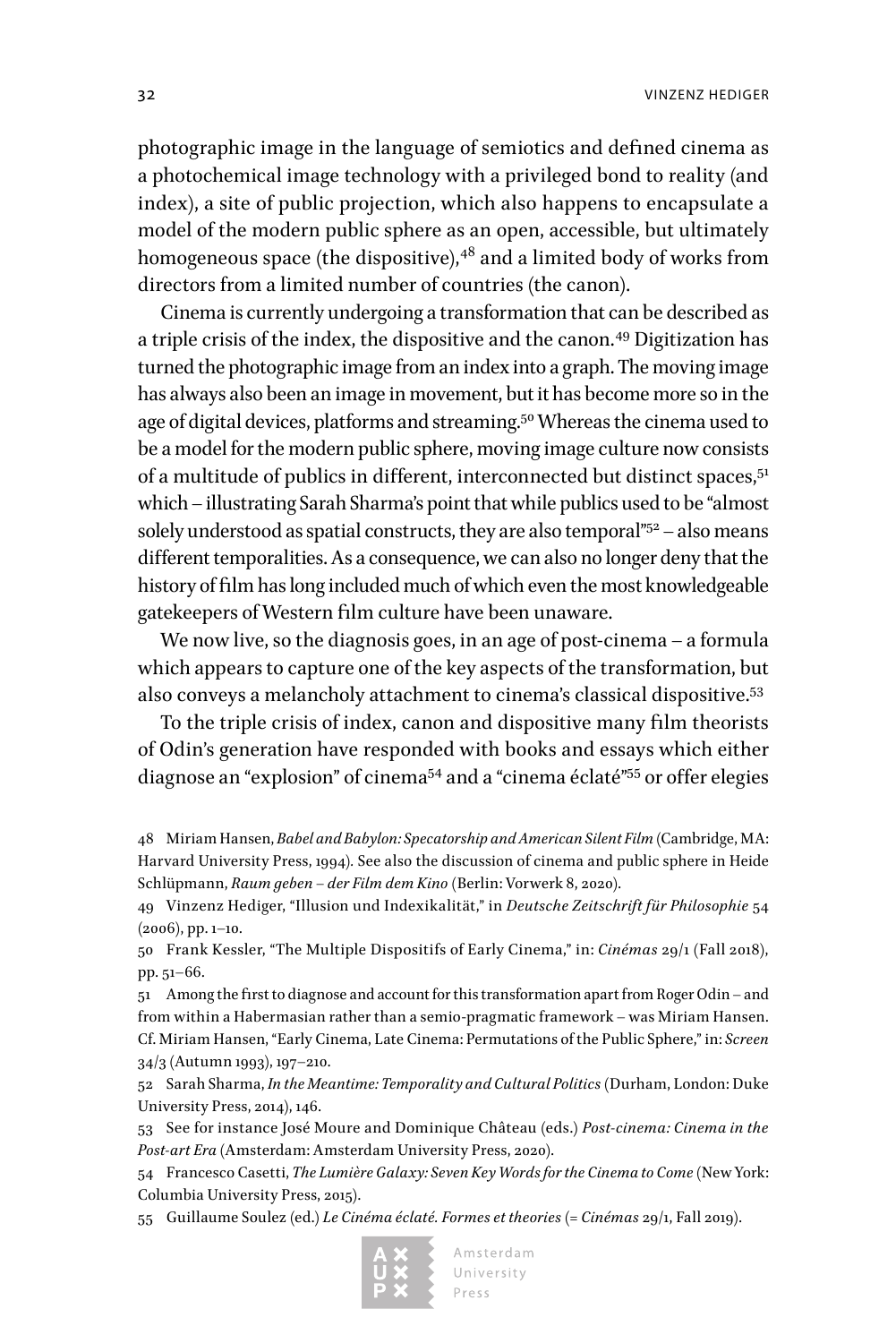for cinema in its former shape and form.56 Roger Odin has written no such book. Instead, he has published books on mobile phone films, and he has written *Spaces of Communication*. It is a book which offers an approach to all kinds of objects which would not traditionally have been identified as "cinema." It is also a book which accounts for a wide variety of spatial arrangements of moving images beyond the cinema dispositive, without imposing a hierarchy. It is a book which endorses a democracy of spaces of communication and helps us account for their different, interconnected, but distinct temporalities.

Among many younger film scholars, the response to the transformation of cinema has been to similarly broaden the scope and redefine the objects of film studies to include non-theatrical films, "useful cinema" and other configurations of film beyond the dispositive of cinema.57

But Roger Odin has been at this for a long time.

When Odin insisted that film studies is a field rather than a discipline, and when he first developed semio-pragmatics as an approach to identify and analyse a broad variety of modalities of the moving image including, but not limited to, the cinema, he marked out what may at the time have seemed like a marginal position. But he was anticipating the shape of cinema studies to come. If semio-pragmatics can be read as a response to a key

56 For instance, Dudley Andrew, *What Cinema Is! Bazin's Quest and Its Charge* (Oxford: Wiley-Blackwell, 2005); Raymond Bellour, *La querelle des dispositifs. Cinéma – installations, expositions* (Paris: P.O.L, 2012); Jacques Aumont, *Que reste-t-il du cinéma?* (Paris: Vrin, 2013); Schlüpmann (2020).

57 See for instance Vinzenz Hediger (ed.) "Gebrauchsfilm 1"; "Gebrauchsfilm 2" (= special issues of *Montage AV*, 14/2 (2005), 15/1 (2006); Valérie Vignaux, *Jean Benoit-Lévy ou le corps comme utopie. Une historie du cinéma éducateur entre les deux guerres* (Paris: AFRHC, 2007); Vinzenz Hediger and Patrick Vonderau (eds.) *Films That Work: Industrial Cinema and the Productivity of Media* (Amsterdam: Amsterdam University Press, 2009); Charles Acland and Haidee Wasson (eds.) *Useful Cinema* (Durham, London: Duke University Press, 2011); Dan Streible, Devin Orgeron and Marsha Gordon (eds.) *Learning with the Lights Off: Educational Film in the United States* (Oxford, New York: Oxford University Press, 2011); Yvonne Zimmermann and Pierre Emmanuel Jacques (eds.) *Schaufenster Schweiz. Dokumentarische Gebrauchsfilme 1896-1964* (Zürich: Limmat, 2011); Eef Masson, *Watch and Learn: Rhetorical Devices in Classroom Films after 1940* (Amsterdam: Amsterdam University Press, 2012); Pascal Laborderie, *Le cinema éducateur laique* (Paris: L'Harmattan, 2015); Oliver Gaycken, *Devices of Curiosity: Early Cinema and Popular Science*  (Oxford, New York: Oxford University Press, 2015); Scott Curtis, *The Shape of Spectatorship: Art, Science, and Early Cinema in Germany* (New York: Columbia University Press, 2015); Marsha Gordon and Allyson Nadia Field (eds.) *Screening Race in American Non-Theatrical Film* (Durham: Duke University Press, 2019); Florian Hoof, *Angels of Efficiency: A Media History of Management Consulting* (Oxford, New York: Oxford University Press, 2019).

Vinzenz Hediger is professor of cinema studies at Goethe University Frankfurt am Main.

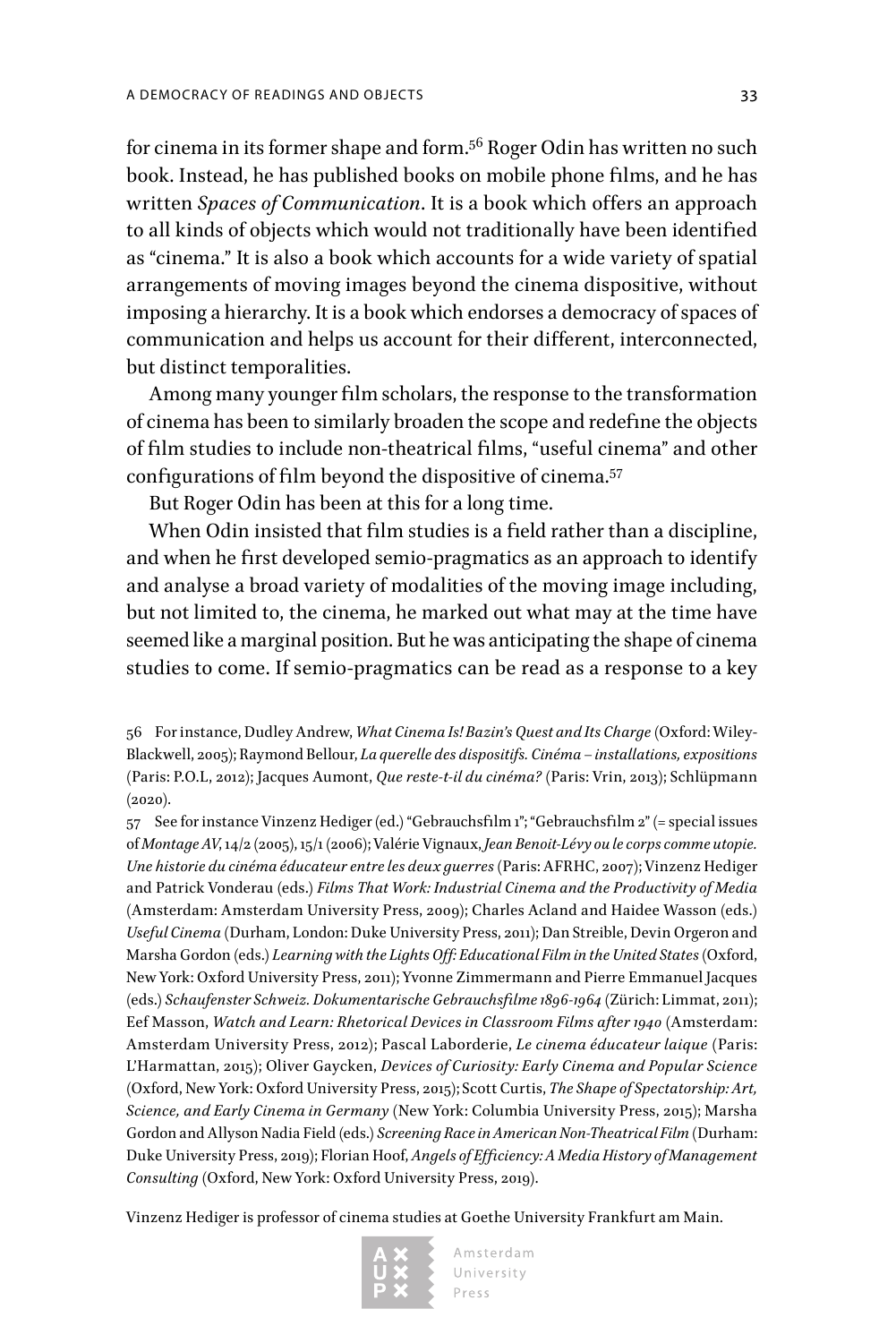34 Vinzenz Hediger

problem of film theory and the semiotics of film in the period after 1968, the solution Roger Odin proposed has been such that film studies is now, in a way, finally catching up with him.

This is why the English translation *Spaces of Communication* could not come at a more auspicious and appropriate time.

\*\*\*

A complete bibliography and filmography of Roger Odin's works compiled by Ludger Kaczmarek and Hans-Jürgen Wulff with a presentation by Guido Kirsten can be found here: <https://mediarep.org/handle/doc/13732>

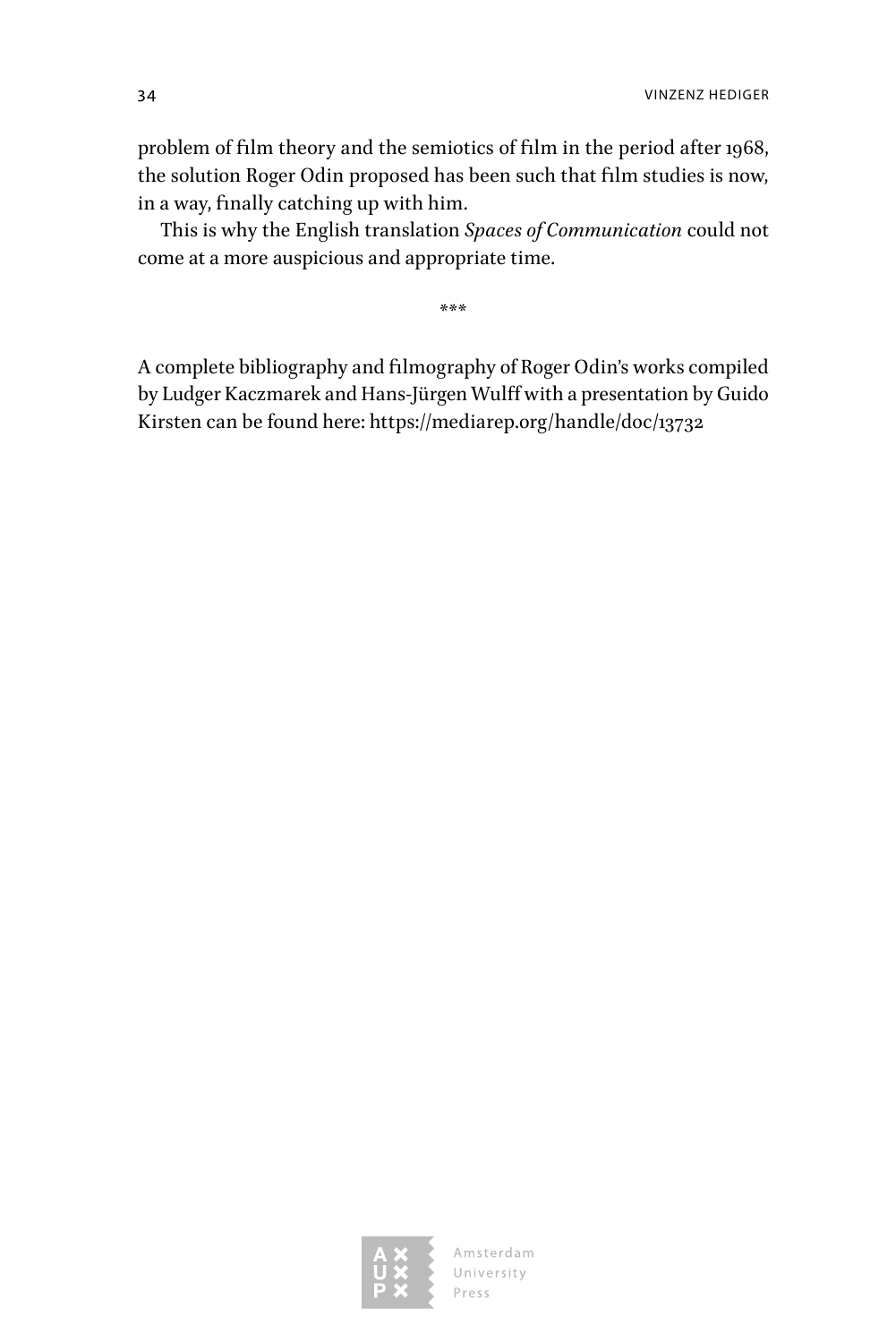# <span id="page-35-0"></span>**Spaces of Communication: Elements of Semio-Pragmatics**

*Roger Odin*



University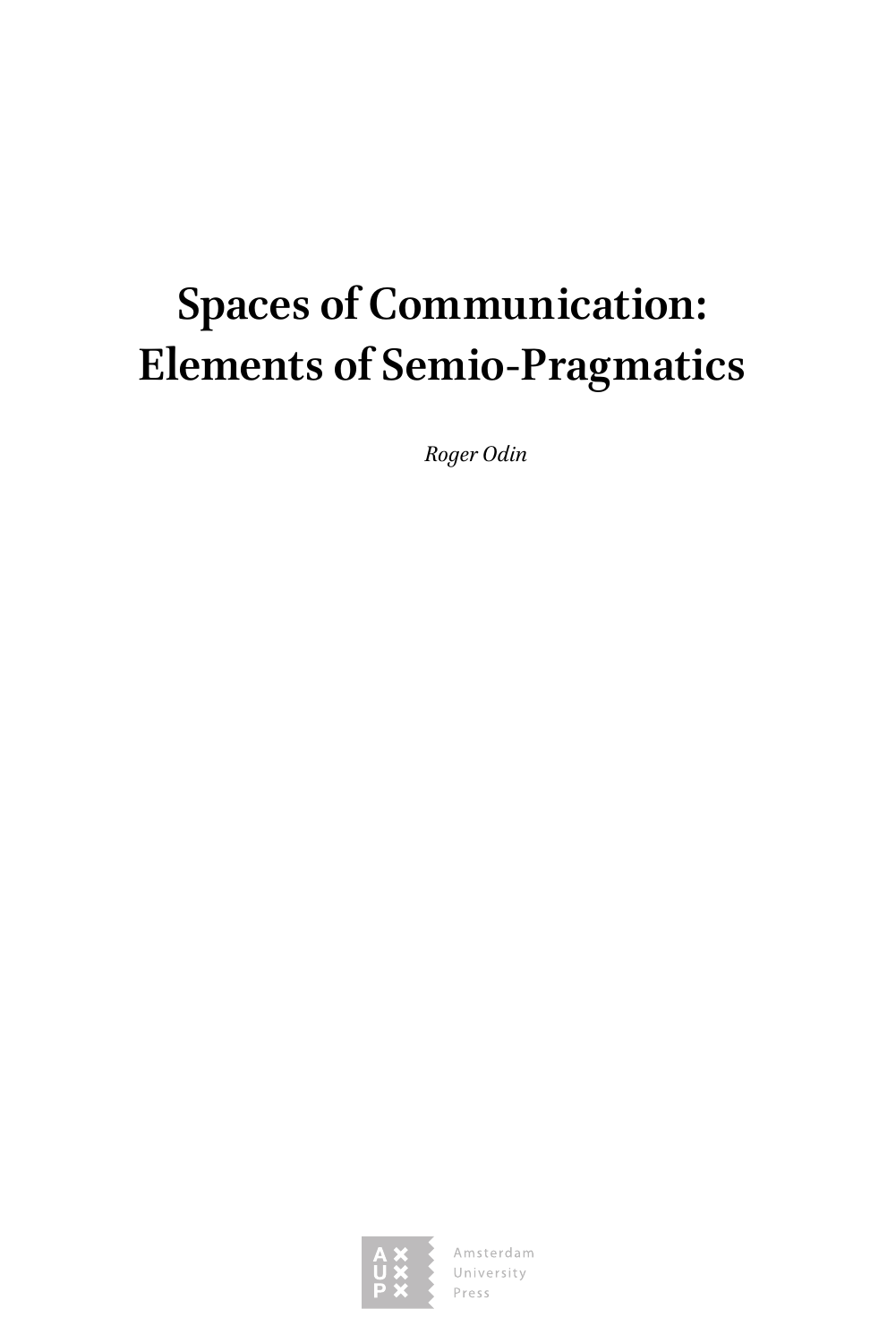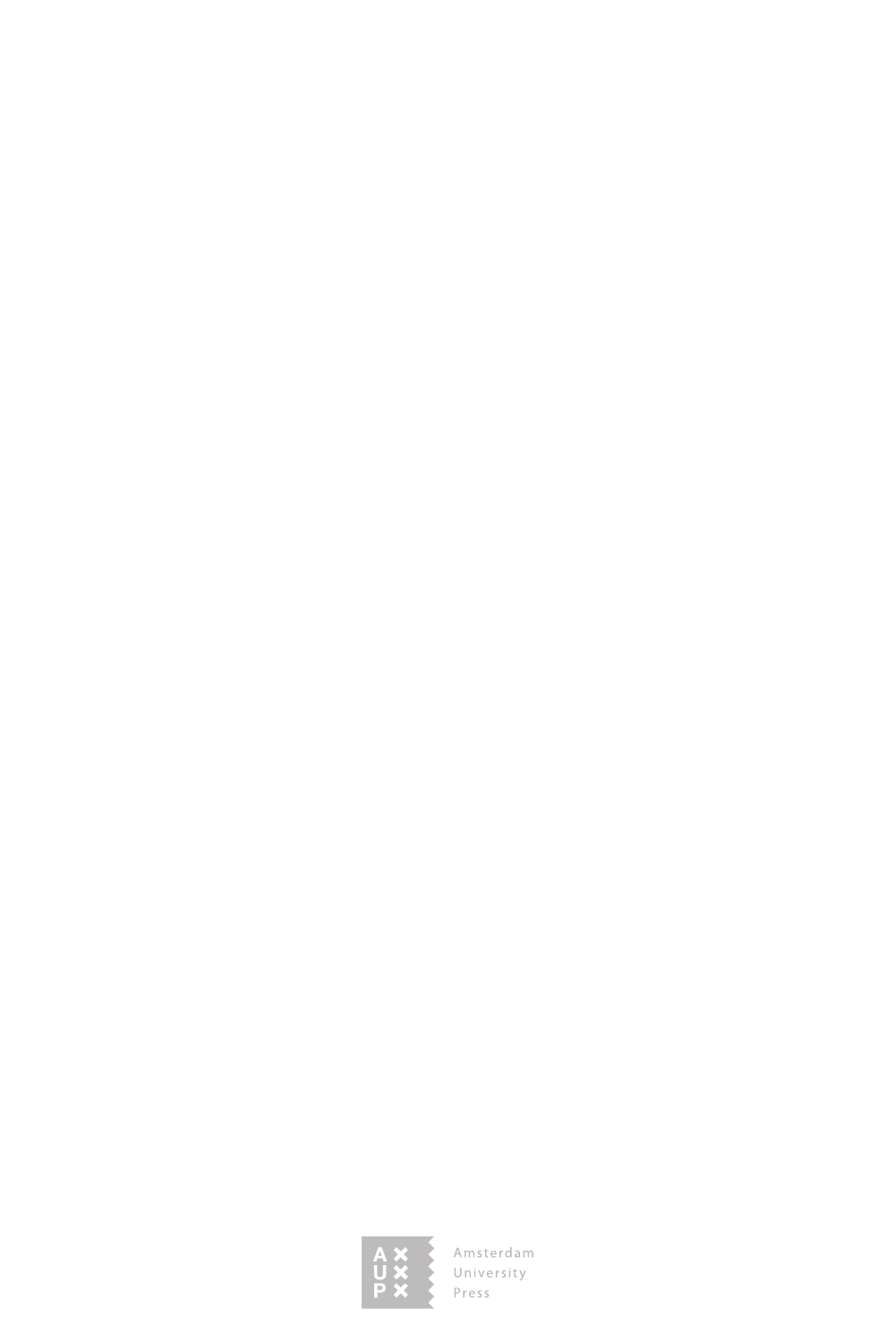## <span id="page-37-0"></span>**Foreword and Acknowledgements**

My reflections on semio-pragmatics began in the 1980s and have continued up to this day without interruption, thus giving rise to quite a number of publications (see the bibliography for some of these). However, what I have to say in this book is fundamentally new. Even though the themes here are similar to those I have explored in previous publications, the way I approach them, but also the argument itself are, as a general matter, different. This is not only because I happened to change my mind on one or another point, and not only because since publishing previous books I have continued to work and thus to clarify certain points, but because the axis of reflection that runs all the way through this work requires that issues be addressed in a different light: this is the first time I have tried to theorize the notion of a *space of communication* and to show how it can be used in analyses.

I have long resisted the idea of writing a book on semio-pragmatics. Articles are more flexible – better suited to a process of reflection that is still in the making. A book makes the presentation of content more rigid and more conclusory – to say nothing of the risk of presumptuousness when one ventures to present one's approach. However, there comes a time where it seems necessary to try to make at least one provisional point, if only to take stock more precisely of where I am in the process of reflection. (Articles – and this is where their flexibility pays off – allow a certain vagueness when it comes to overall consistency, whereas a book does not). And still I had to make the decision to throw myself into the project.

This book would not exist without a kind request from Bernard Miège.

The proposal to publish it as part of a series on communication certainly helped things along: I initially conceived of semio-pragmatics as an approach that could work for all types of production, but up to then I had stuck almost exclusively to cinema and broadcasting. Publishing in this series has prompted me to work on more-varied output. Although there are still plenty of references to my own professional domain, I have also tackled other areas. I have greatly enjoyed writing this book, and I hope the general aim of the "model" I have set out will be clear.

Odin, R., *Spaces of Communication: Elements of Semio-Pragmatics*. With an Introduction by Vinzenz Hediger. Amsterdam: Amsterdam University Press, 2022 DOI 10.5117/9789462987142\_FW

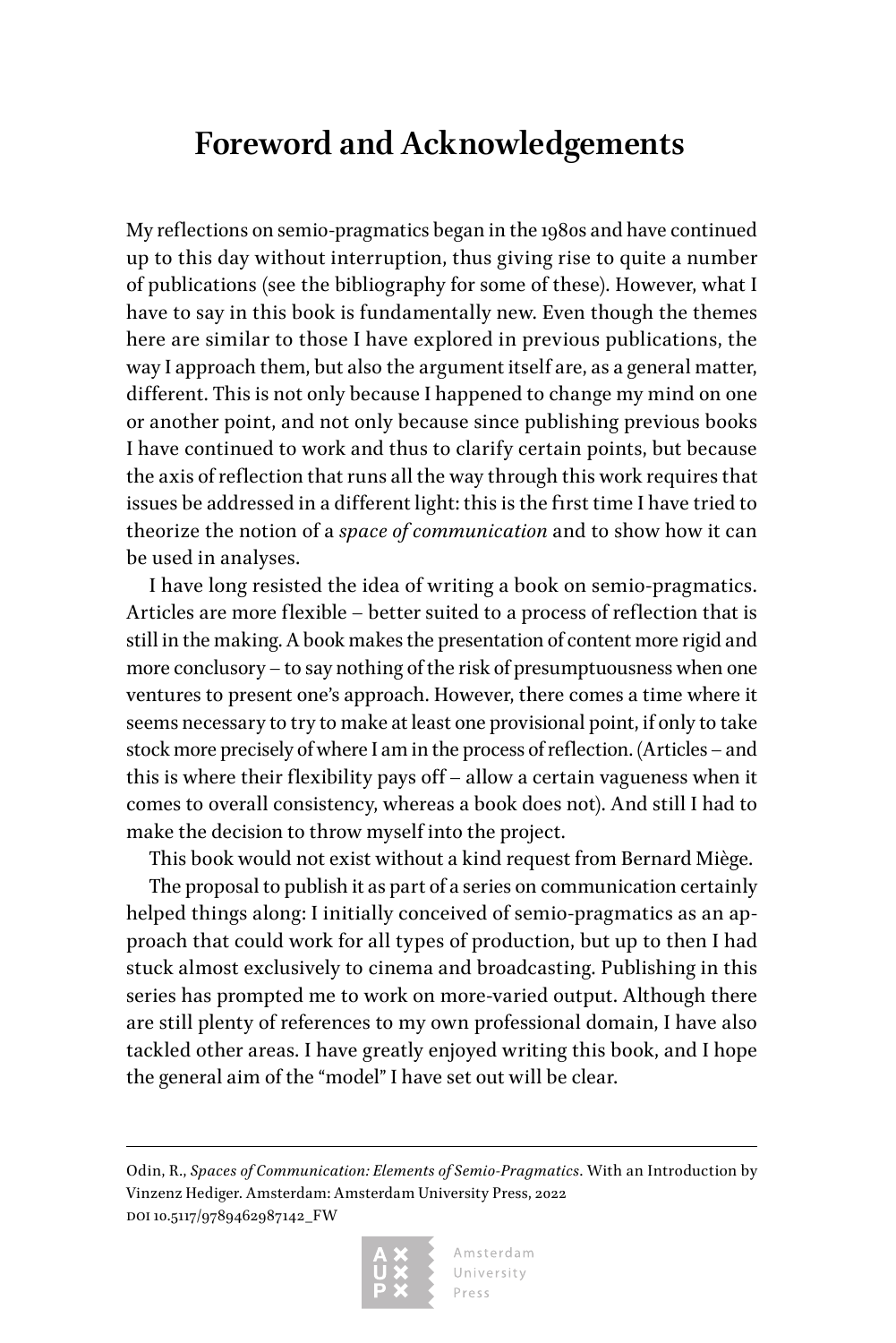I cannot give enough thanks to those students and colleagues who had to put up with my various attempts at theorizing in various seminars, whether at the University of Paris III – Sorbonne Nouvelle, elsewhere in France, or abroad, and who, with their questions and their comments, and sometimes just by listening, allowed me to look back at my work and move forward with my research.

I would like to thank Isabelle Pailliart, Bernard Miège and Pierre Mœglin for reading the book with such a critical eye. I have taken full account of their comments, and even where I have not followed their suggestions, I have always benefitted from them one way or the other. It is rare in this day and age to find a book series that affords its authors critical readings of such high quality.

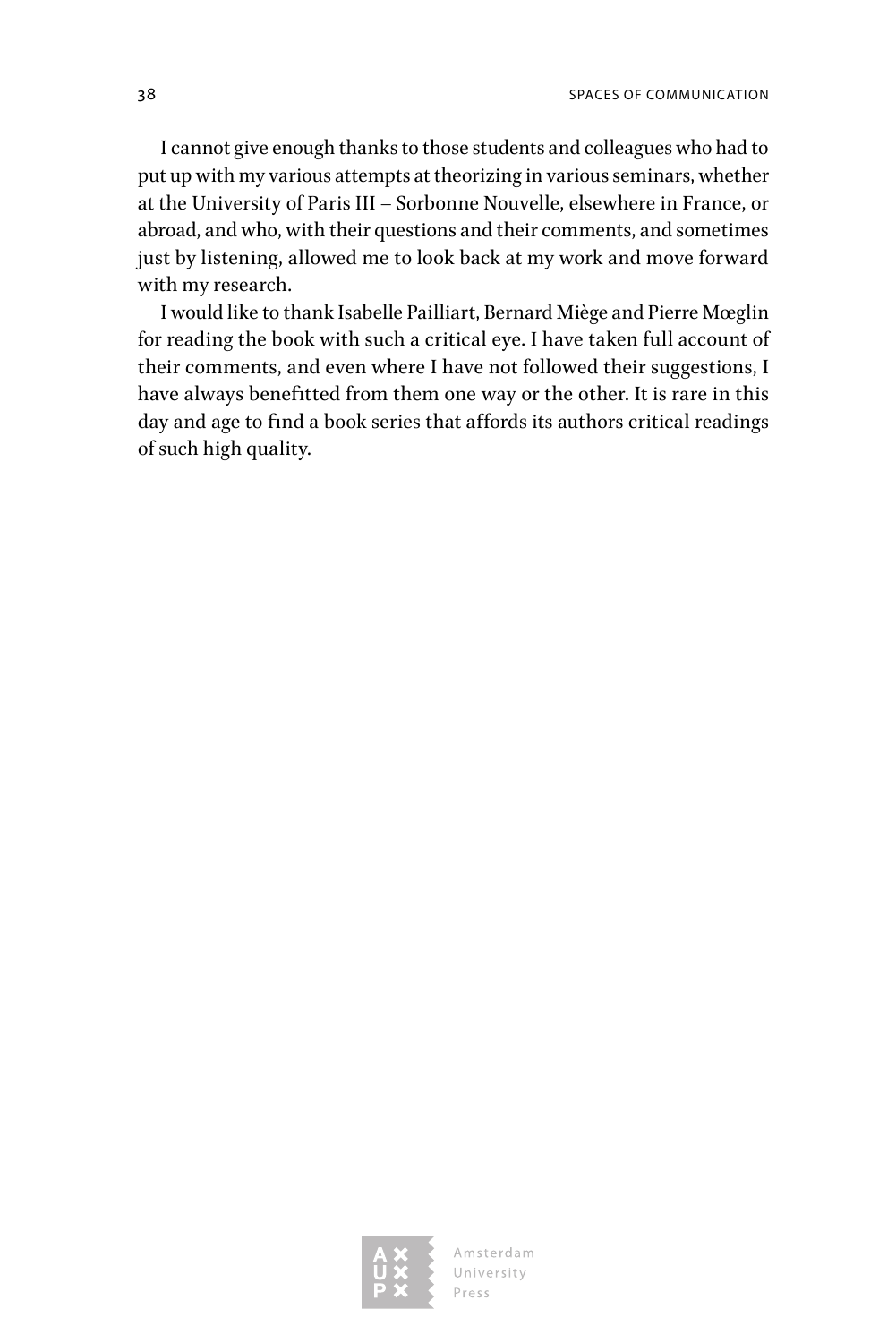"Without a machine, one is sure, from the start, to see nothing." – Christian Metz



Amsterdam<br>University<br>Press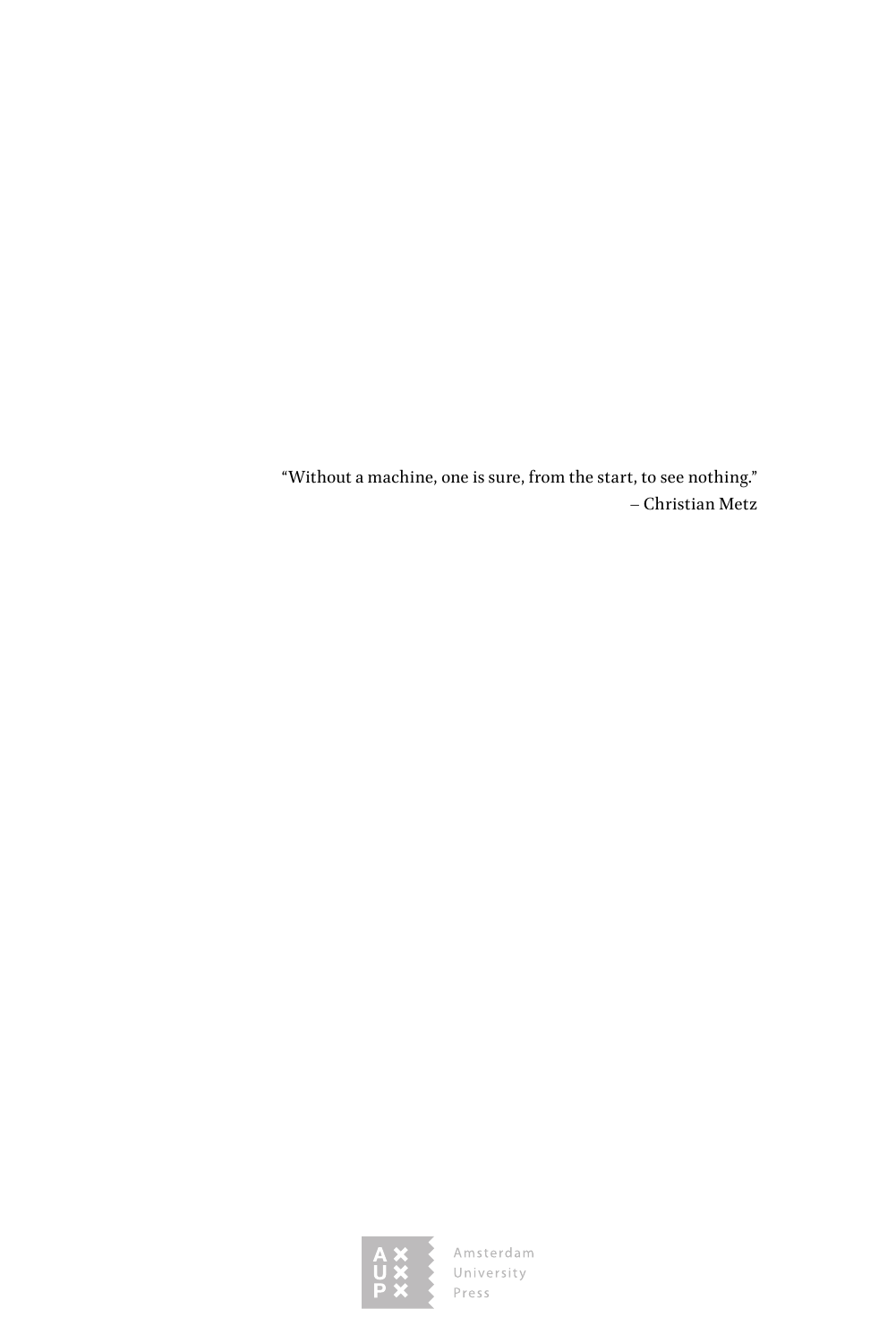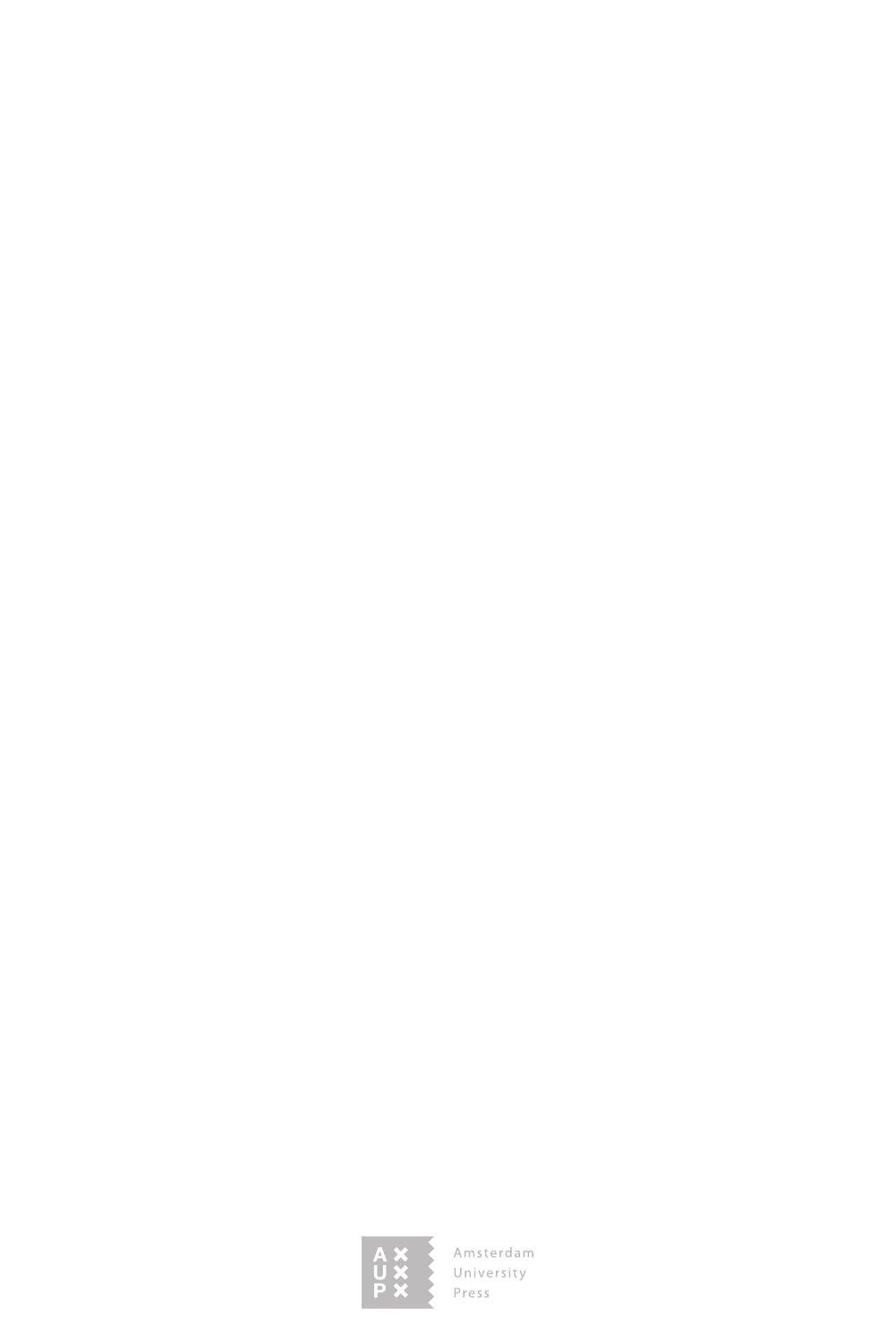# <span id="page-41-0"></span>**Introduction: The Semio-Pragmatic Model**

There is a rather surprising observation to be made right at the starting point of semio-pragmatics: a great many theorists seem to have enormous difficulties deciding where they stand with regard to these two major paradigms: the immanentist and the pragmatic.

A look back at a couple of definitions:

The *immanentist approach* posits the text or language [*langage*] as an entity endowed with permanent structural characteristics (a system in which each term has meaning only in relation to the system), an entity that it describes without reference to what lies outside it. As Ferdinand de Saussure put it: "Language [*la langue*] is a system that knows only its own order."1 Classical semiology was built on these foundations.

Conversely, *pragmatic approaches* hold that a sign, a word, a statement and a text make sense only in relation to the context in which they are sent and received. Theorists have different conceptions of what we are to understand by "relationship with the context." I regard *pragmatics* as comprising those approaches that put the *context* at the *starting point* of the production of meaning – that posit the context as *regulating* this production.

## **On the Difficulty of Getting Away from Immanence**

A number of attempts by theorists to move away from the immanentist paradigm and enter the pragmatic have ended up running aground in a return to the immanentist.

1 Ferdinand de Saussure, *Cours de Linguistique Générale* (Paris: Payot, 1986), p. 43.

Odin, R., *Spaces of Communication: Elements of Semio-Pragmatics*. With an Introduction by Vinzenz Hediger. Amsterdam: Amsterdam University Press, 2022 doi 10.5117/9789462987142\_intro2



Amsterdam University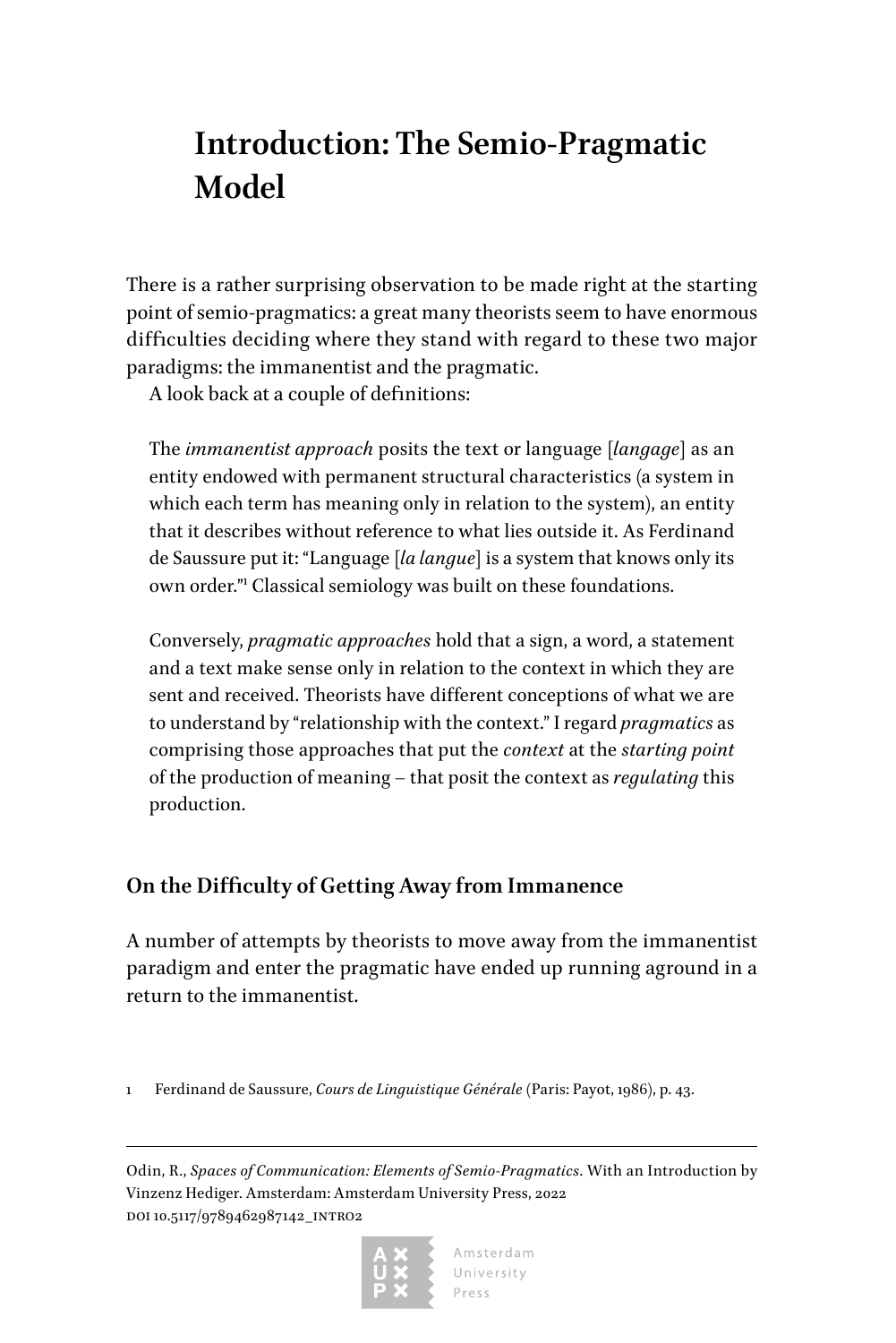This is true, for instance, of the theory of enunciation that was initially constructed as the analysis of the relationship between enunciation and the set of parameters in the communication setting (the sender, the receiver and the context, and the spatio-temporal circumstances, as well as the conditions of the production and reception of messages) – that is, as a pragmatic approach. This theory quickly gets to the point where it is boiled down to an analysis of "the imprint of the process of enunciation on the utterance."2 This return to immanentism is often made in the awareness that one is missing something: Catherine Kerbat-Orrechioni3 thus observes: "We are methodologically *bound* to the problematic of traces" [my emphasis].

The same goes for the pragmatics of speech acts (Austin, Searle), which are limited to studying how a text affects the reader. Thus the text still comes first. In the field of film studies, this movement is evident in the book *Western Graffiti* (1983) by Daniel Dayan, who, even as he shows his willingness to "move from one type of analysis oriented towards the text of a film to another oriented towards the viewer"4 (a statement that seems to fall within the pragmatic paradigm), is devoted in fact "to the study of the effects of the *utterances*" on the viewer.5 Moreover, the subtitle of the book is "Image Games and the Programming of the Viewer in John Ford's *Stagecoach*." We do not get away from the immanentist paradigm.

Here is one last example: the case of Umberto Eco, a theorist who, in 1962 [1989], wrote a book, *The Open Work*, which begins with this statement: "It is a fact that production and consumption may be at the origin of two objects that *are strangers to one another*."<sup>6</sup> It thus announces itself as a precursor to the pragmatic approach to texts. And there he is again in 1990, in *The Limits of Interpretation*, dedicating one of his first chapters to "an apology of the literal sense"7 and setting himself the goal of "knowing what *one has to protect* in order to open it" [my emphasis].<sup>8</sup>

2 Oswald Ducrot and Tzvelan Todorov*, Dictionnaire encyclopédique des sciences du langage* (Paris: Seuil, 1972) p. 405.

3 Catherine Kerbrat-Orechioni, *L'énonciation. De la subjectivité dans le langage* (Paris: A. Colin, 1980), p. 32.

4 Daniel Dayan, *Western graffiti*. *Jeux d'images et programmation du spectateur dans La chevauchée fantastique de John Ford* (Paris: Clancier-Guenaud, 1983), p. 269.

5 Ibid.

6 Umberto Eco, *The Open Work*, Trans. by Anna Cancogni (Cambridge, Massachusetts: Harvard University Press, (1989) [1962] ), p. 11 [my emphasis].

7 Umberto Eco, *The Limits of Interpretation* (Bloomington: Indiana University Press, 1990), p. 53.

8 Ibid., p. 55 [my emphasis].

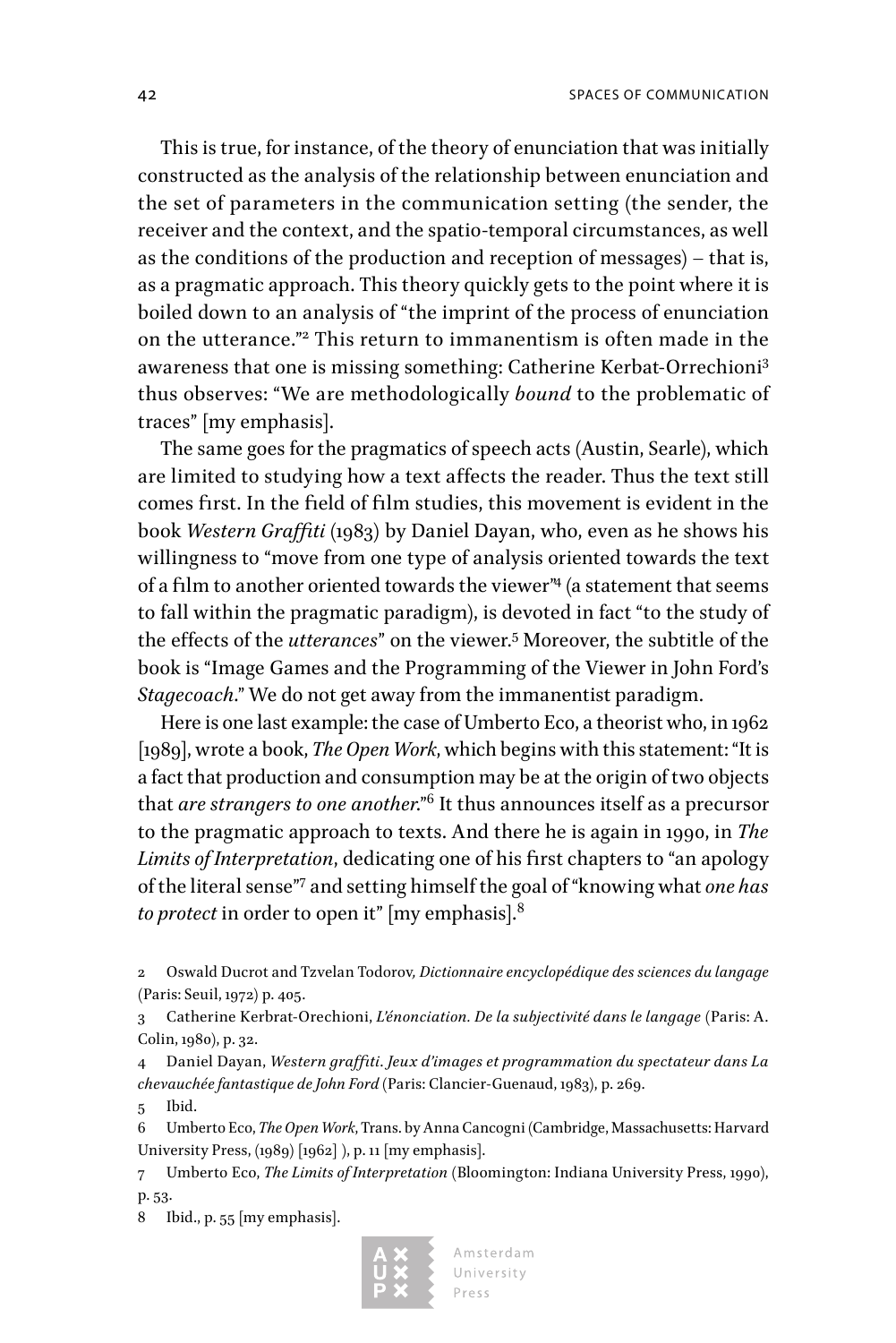#### <span id="page-43-0"></span>**On the Difficulty of Staying Within Immanence**

One might think that, if it is hard to get away from immanence and turn to pragmatics, staying within immanence poses no problem – but that is just not so. Theorists who say they are adherents of immanence still find just as many difficulties staying within the immanentist paradigm as the theorists who seek a pragmatic approach in trying to escape the immanentist one. The world of theorists is really quite complicated….

The work of the semiologist Christian Metz is a remarkable illustration of this second movement. Few theorists, indeed, have claimed so vigorously that they belong to the immanentist paradigm. He has claimed that he has prioritized the study of systems, used a method based on the study of internal differences (distributional or componential analysis), and established typologies and taxonomies: a taxonomy of sequential constructs likely to appear in films (the famous *grand syntagmatic* [1968]), a taxonomy of languages [*langages*], a taxonomy of various types of "system," a taxonomy of the "codes" of cinematic language…. And the list could go on. His last book, *Impersonal Enunciation, or the Place of Film* (2016 [1991]), is an immanentist manifesto if ever there was one. Metz states not only that the enunciator and the addressee are "parts of text"<sup>9</sup> but that, "in principle the reader only decodes what the writer produces, yet their respective activities move in opposite directions."10

The paradox is that the first gesture Metz made in founding the semiology of cinema was to construct cinematographic language as a "language without a language system" [*un langage sans langue*] (1968) and thus to place this approach from the get-go alongside the models of performance and pragmatics: "one finds oneself thrown back from the outset onto judgements that correspond to instances of acceptability (performance models) that come into play in the reception of the socio-cultural classes of users and the broadcast of film genres."11 In Metz's first articles (1968), references to the work the viewer does to produce meaning figure prominently (*cf.*, for example, the notion of "induction current," which suggests that the viewer projects a narrative relationship between two shots). Even the *grand syntagmatique*, which is always cited as a model of the immanentist structural approach, was conceived to work for a class of films (fiction films) that is delimited

<sup>11</sup> Christian Metz, *Essais sémiotiques* (Paris: Klincksieck, 1977a), p. 118.



<sup>9</sup> Christian Metz, *Impersonal Enunciation, or the Place of Film* (New York: Columbia University Press, (2016) [1991]), p. 20.

<sup>10</sup> Ibid.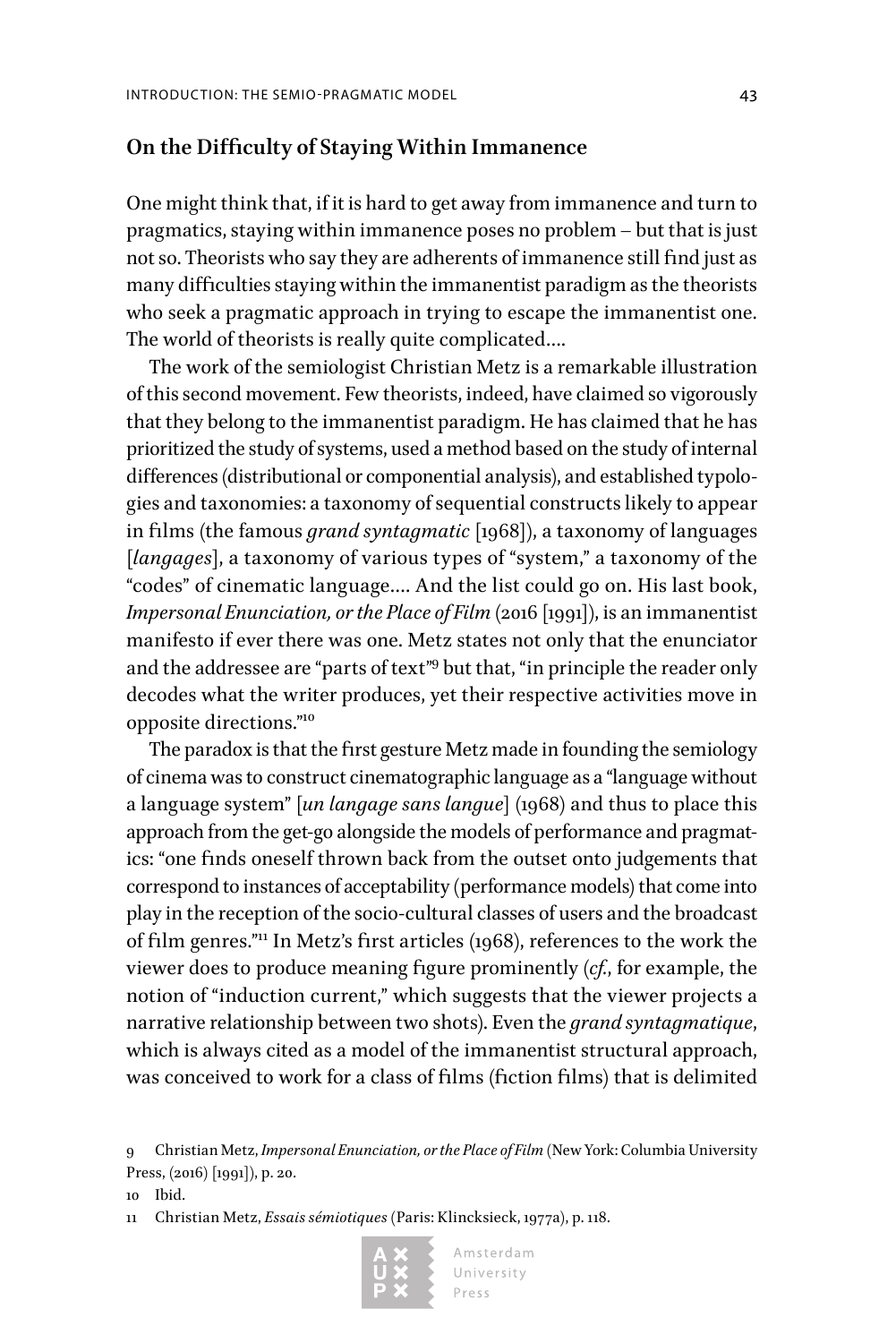historically (classic fiction films produced from 1930 to 1955 or thereabouts). External (that is, not immanent) considerations thus determine the construction of the model. At first glance, *Langage et Cinéma* (1971) would seem to be farther from these pragmatic concerns. In it, Metz insists, however, that even if cinematographic language can be described as a combinatory of codes, only the notion of the subcode can explain how it works at any given point in its history. If the codes are the locus of the problems that every director has to resolve (how to frame? how to organize a sequence of images? how to link up moving images?), there are indeed many ways to answer these questions. The subcodes are specifying "the same coding problem."12 For example, the issue of montage leads to different answers depending on the period, the author, aesthetic currents, and genres: montage of attractions (Eisenstein), invisible montage, montage-collage, "forbidden" montage (Bazin), and so on. The notion of the subcode is without doubt pragmatic.

More generally, for Metz, "linguistic-analytical capture" is "from the start a socio-historical project."13 In *The Perceived and the Named*, 14 he shows that "the perceptual object" is a "socially constructed" entity. The transition to the psychoanalytic approach (1975) becomes part of the same movement by integrating the unconscious determinations into the process of reading movies and into the construction of the cinematic signifier itself. Metz points out in closing that the way he has described how the cinematographic signifier works "concerns…only certain geographical forms of the institution itself – those used in Western countries." And he adds: "The entire film as a social fact, and thus also the psychological state of the ordinary viewer, may entail aspects that are very different to those we are used to. Only one ethnography of the filmic state has been attempted, among others that have yet to be tried."15 The contextual, pragmatic approach is not even absent from *Impersonal Enunciation, or the Place of Film (2016 [1991]*). Metz points out several changes in the way the configurations he studies work, depending on the communicative contexts they are operating in. He observes, for instance, that the gaze of the camera "was capable of taking forms one would not think of." The viewer of primitive cinema would see it as something normal, because at that time "it is a set-up [*dispositif*] that differs profoundly from what prevails today."16

<sup>16</sup> Christian Metz, *L'énonciation impersonnelle ou le site du film* (Paris: Méridiens Klincksieck, 1991), p. 41.



<sup>12</sup> Christian Metz, *Language and Cinema* (The Hauge, Paris: Mouton & Co., 1971b), p. 193.

<sup>13</sup> Metz, *Essais sémiotiques*, p. 186.

<sup>14</sup> Ibid., pp. 127–161.

<sup>15</sup> Ibid., pp. 132–133.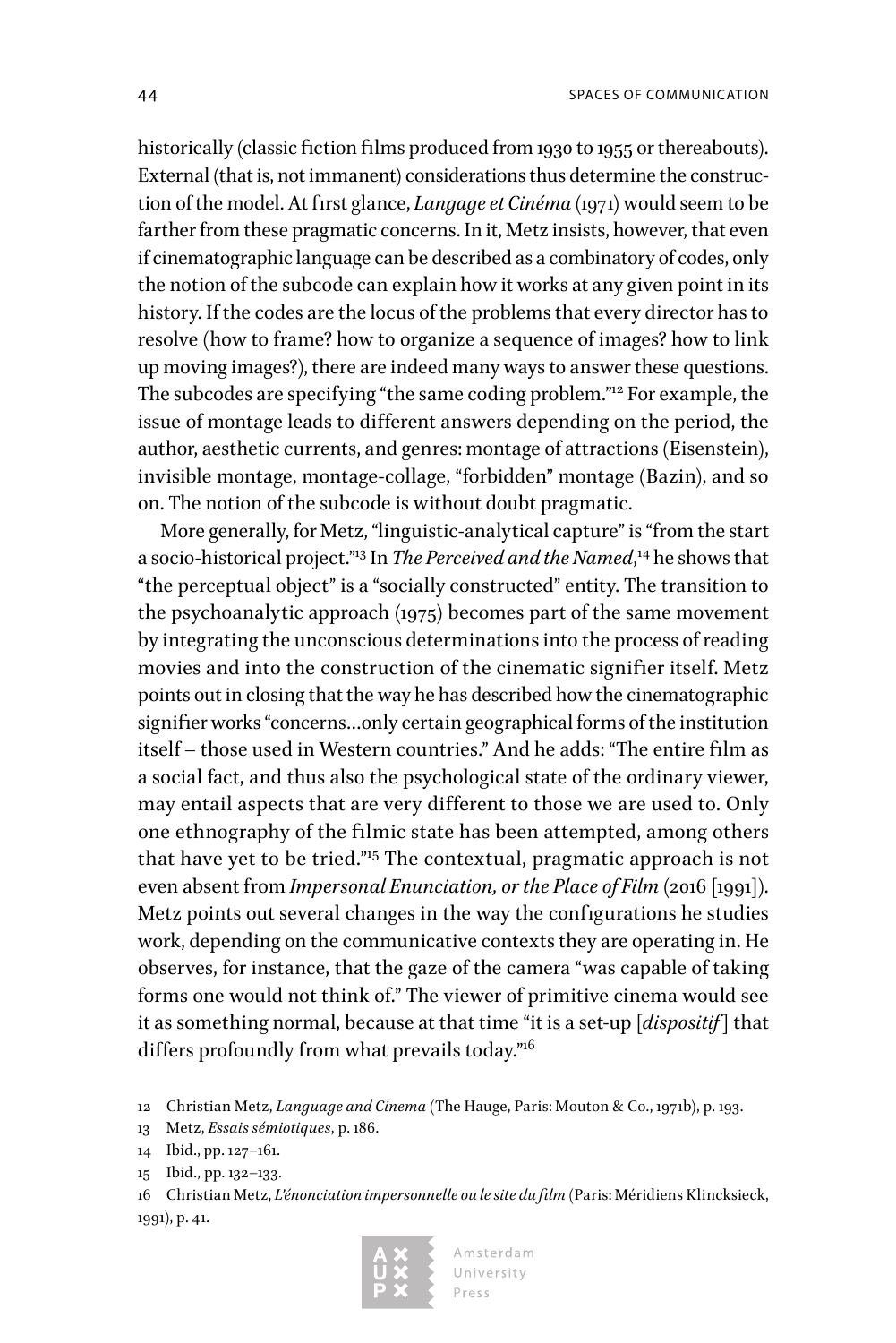<span id="page-45-0"></span>In short, the analyses Metz offers are based on the conviction that external constraints determine the cinema's *conditions of possibility*. Beyond its immanentist proclamations, we can say that the entire work of Metz reflects concerns from pragmatics.

#### **Vacillation**

Some works vacillate between the two paradigms. I will give just one example. Gianfranco Bettetini's 1984 book *La conversazione audiovisiva* invites us to look at conversational analysis, one of the major trends in linguistic pragmatics. Yet, from the beginning, Bettetini explains that the notion of conversation cannot have the same meaning in film as in linguistics: not only is film a mono-directional medium that does not allow an authentic exchange, but the film text itself cannot be modified during the conversation. There is thus no real interactivity. On the other hand, the audiovisual conversation in question takes place between two entities, both of which are identifiable through a set of marks inscribed in the text itself: the enunciator and the addressee. It is, in a word, a *conversazione testuale*  (this is the title of Chapter 4).<sup>17</sup> At the same time, Bettetini recognizes that it is essential to step back from the text and to extend his investigations to concrete situations in which communication takes place. In this way, he begins a typology of the various constitutive instances of the empirical enunciating subject (*il soggetto empirico*) – instances that may speak in the communicative field: the editorial, the author, the major genres<sup>18</sup> and an analysis of the extratextual enunciative marks (paratexts, a TV schedule, indications about genre, and so on).<sup>19</sup> Two conceptions of enunciation are thus posited – one, textual (enunciation in the classic sense of the term, which falls under the category of immanence); the other, whose status is pragmatic, external.

At other times, Bettetini shows that the empirical viewer can be registered in the textual conversation only by putting themselves in the shoes of the subject of the enunciation that the text offers them, a symbolic subject who works as a "prosthesis"<sup>20</sup> on which the viewer must rely in order for



<sup>17</sup> Gianfranco Bettetini, *La conversazione audiovisiva. Problemi dell'enunciazione filmica e televisiva* (Milan*:* Bompiani, 1984), pp. 95–133.

<sup>18</sup> Ibid., p. 29.

<sup>19</sup> Ibid., p. 36.

<sup>20</sup> Ibid., p. 28.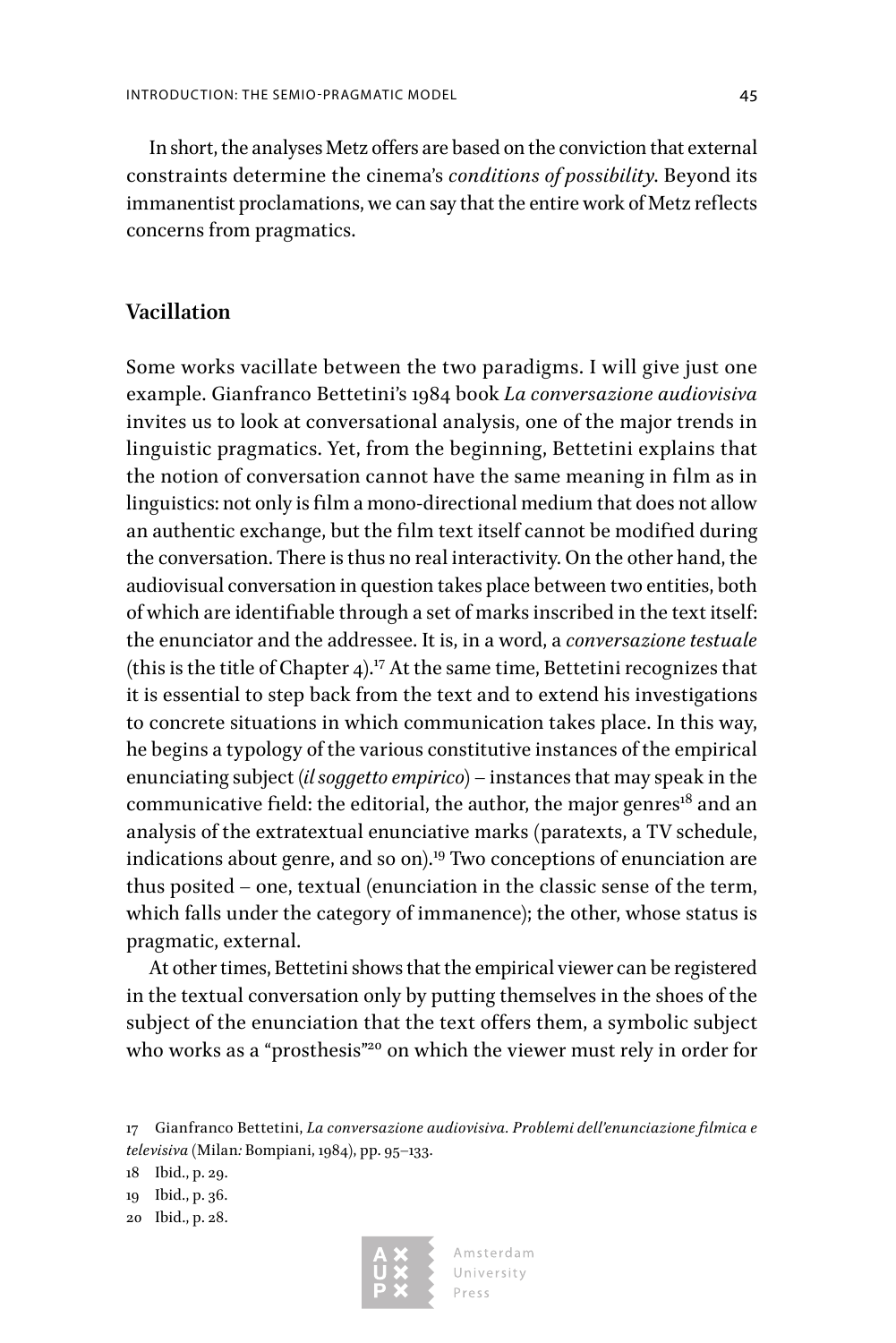<span id="page-46-0"></span>the communication to work. Now, because the filmic text has a fixed and immutable structure that includes in its semiotic articulation "the representation of its standards of use and of the mode of access to its meaning,"<sup>21</sup> it is ultimately this text which, *through* the enunciative prosthesis, programmes the empirical viewer. Once again, the movement therefore goes from text to viewer. There is a return to immanence. But Bettetini also recognizes that the empirical spectator cannot content themselves with putting themselves in the shoes of the viewer produced by the text – that they are stuck between two projects: the project of the text and their own project, or at least the project that they define under the constraint of the external determinations that weigh on them. It may happen, then, that external, contextual determinations outweigh the textual determinations.

There is thus a constant back and forth going on in the book between the immanentist and the pragmatic paradigms. No one is more aware of these switches than Bettetini, who, in his presentation, talks about the "dialectical tension"22 that is at the heart of his thinking. It is obvious that he wants to renounce neither the immanence that reassures him theoretically (it is immanence that, in his view, establishes semiotic relevance), nor the consideration of the pragmatic dimension that he strongly senses cannot be expunged without being cut off from the actual workings of communication.

#### **For an Articulation between the Two Paradigms: Semio-Pragmatics**

My view is that the difficulty theorists have in escaping immanence, such as Metz's position in extolling immanence while developing a pragmatic approach, or Bettetini's vacillation, should neither be condemned as inconsistent nor dismissed as signs of theoretical weakness, but, on the contrary, should be taken quite seriously as the mark of a very real phenomenon: what if neither paradigm could be escaped?

Everything happens as though both paradigms were still there, at the same time, present in theorists', but also in everyone's, minds: at the same time, there is the belief in the text and its independent existence, and the recognition that the meaning of a text changes with the context.

In *L'implicite* (1986), Catherine Kerbrat-Orrecchioni describes the existence of this dual belief with a bit of humour. She begins by quoting Bob Wilson,

21 Ibid., p. 101. 22 Ibid., p. 8.



Amsterdam University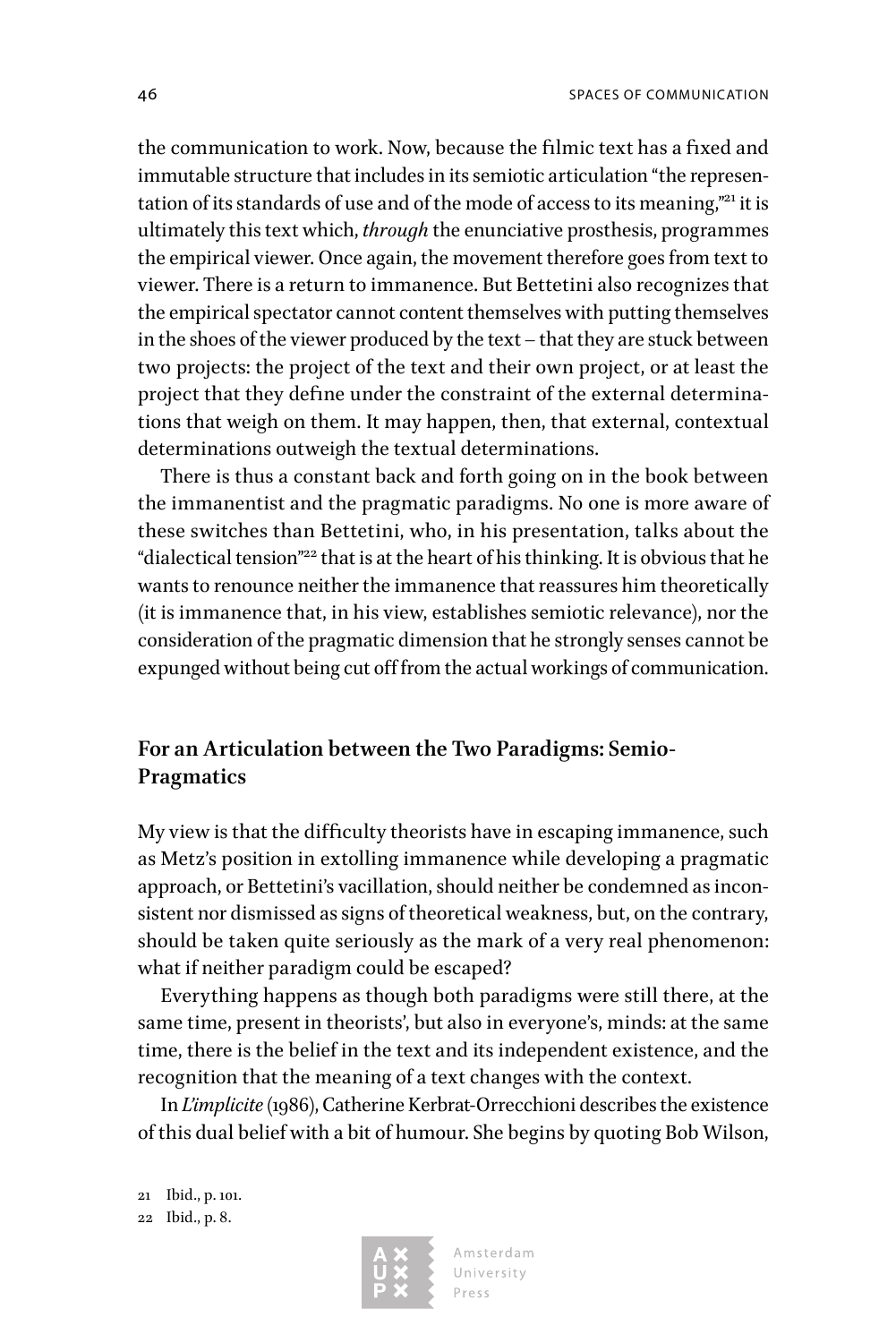who was interviewed about *Einstein on the Beach*: "I handle images as a composer would. You are free to interpret them as you like." But a little later on, in response to the question, "What does this building represent? Is it a school?", he protests, outraged. "What? No! Not at all!" And Catherine Kerbrat-Orrecchioni remarks: "Every one of us can give in to it one day. As semioticians, we are ready to allow the right, and even to claim it, to more than one reading of the same text; to repeat endlessly (because this truth is still a long way from being recognized by most people in the world of criticism, or among those who teach literature) that we must recognize the existence, at the heart of interpretive activity, of a principle of both uncertainty and diversity. But as soon as we take off our semiotician's hats and become ordinary consumers of literary or other texts, we fall right into the interpretive dogmatism we were excoriating a few moments earlier, stubbornly extolling the virtues of common sense and setting off on a crusade against misinterpretation: "I know very well, but all the same…."23

In *Le film sous influence*, *un procédé d'analyse*, Jean-Daniel Lafond reasons rigorously in the opposite direction, but ends up arriving at the same conclusion: he attributes to the viewer the idea of the individual reading – the idea that there are as many films as there are viewers – and to the semiologist the role of the one who restores the immanent truth of the text: "the analyst is going to…focus their work on reviewing the stimulus – in this case, on the film as an organised information system. The study of this structure is precisely what is involved in analysing a film. This approach therefore turns its back on the sense of 'the unique' that the viewer usually has of how they perceive the film, and that justifies the prejudice that says there are as many films as viewers."24

Whether it is the ordinary reader or the theorist who does or does not believe in the variability of the text, one thing is certain: the double movement is within us. On the one hand, it is impossible for us not to presuppose the existence of the text, namely immanence: without this belief, social life would be really very difficult. On the other hand, it is equally impossible for us not to recognize that, depending on the context in which it is carried out, the construction of the text may be different (the pragmatic approach).

It seems to me that the logical conclusion to draw from this finding is that these two paradigms must intervene in the analysis of communication and therefore in the theoretical framework that aims to take account of it. Nor can we fail to recognize that the text varies in accordance with the

23 Catherine Kerbrat-Orechioni, *L'implicite* (Paris: A. Colin, 1986), p. 310.

24 Jean-Daniel Lafond, *Le film sous influence*, *un procédé d'analyse* (Paris: Édilig, 1982) p. 70.

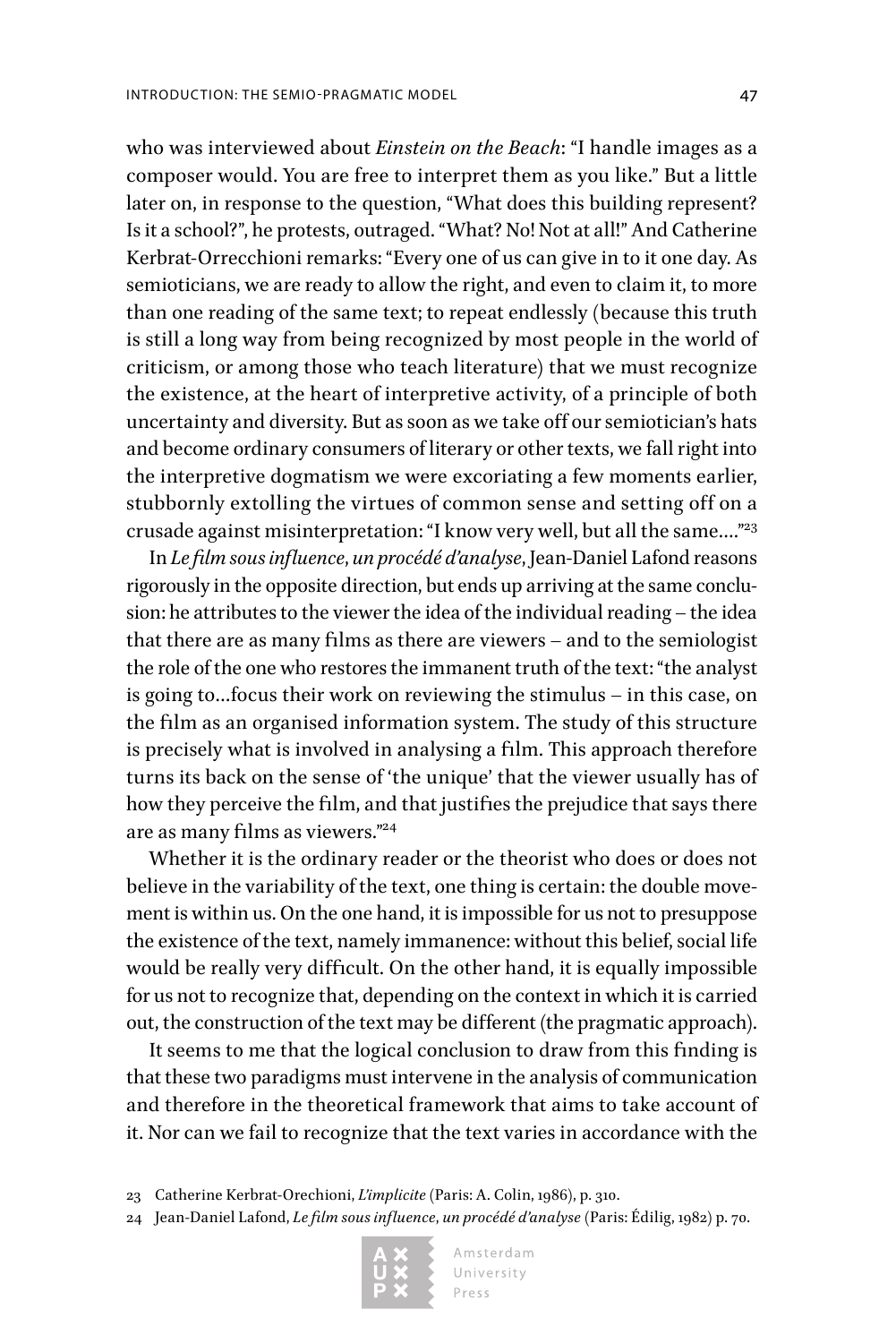<span id="page-48-0"></span>context, or overlook the fact that the receiver believes in the existence of a text that has been sent to them with a meaning that has been set in stone, and that they would simply have to decode. Whether it is or is not an illusion does not alter the fact that it is this text that, ultimately, *is* the result of the communication process. What is needed, then, is a theory capable of articulating these two contradictory movements at the heart of the communication process – a theory that connects the two paradigms.

Even its name tells us that the semio-pragmatic approach aims to articulate these two paradigms. This approach does not make obsolete the immanentist approach of classic semiology, whose key contributions it recognizes: the attention paid to the text, the production of analytical tools (the typology of signs, certain conceptual pairings – denotation vs connotation, paradigmatic vs syntagmatic relations, and so forth), the structural analysis of the narrative and of the description, procedures for analysing the enunciative structure, acts of language, etc. **–** and even salutary warnings against the deviations that an uncontrolled pragmatic approach can lead to. Its goal is to put this immanentist approach *into a contextualized pragmatic perspective.* Once the contextual constraints governing the construction of the text have been recognized, the immanentist analysis can be put into action.

#### **The Semio-Pragmatic Model**

It now makes sense to create and construct a model of communication that will be adapted.

One caveat, however, about this term "model" is in order: I use it for convenience, and my constructions do not have the logical rigour that this notion normally implies. The quotes are there to indicate this reserve. Since putting them around every occurrence of the term would weigh the text down too much, I will ask the reader to include them in their mind every time they see the term. What I call a model is only a *working tool* that mediates between theory and observation – a theoretical device, a "machine,"<sup>25</sup> a kind of optical instrument, a telescope, or rather a microscope, that aims to *help the reader to see better* and *ask themselves question*s.

I am looking for a model that can account for the two contradictory movements that have been highlighted: on the one hand, there is the fact that we believe we are looking at a text that someone wanted to communicate to us and that we believe we can understand. On the other, there is the fact

25 Metz, *Essais sémiotiques*, p. 185.

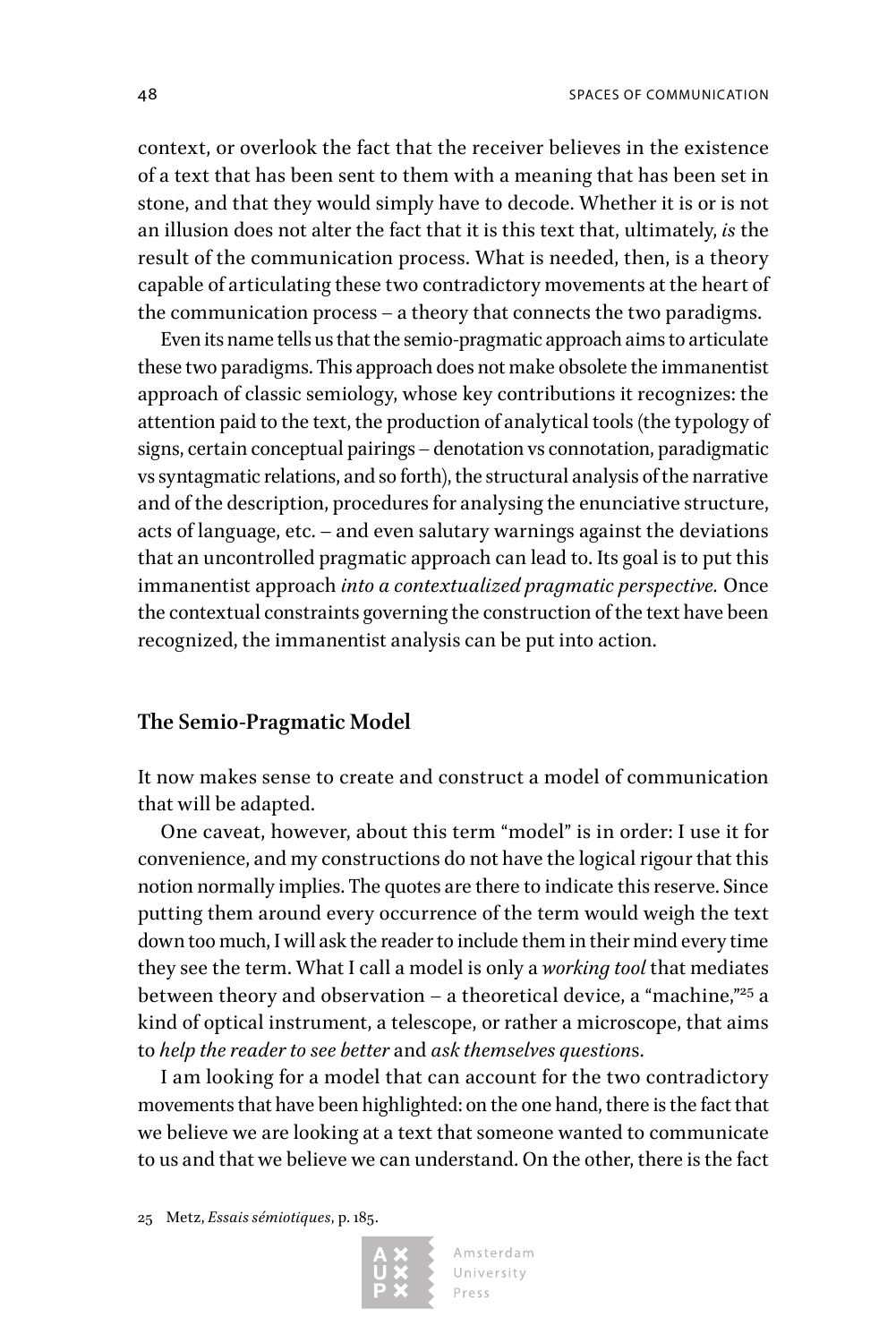that different texts are produced depending on the reading context we are in. These two movements do not have the same relationship to the pragmatic paradigm: whereas the second is recorded directly, the first derives from the immanentist illusion – though it must be possible to explain this illusion starting from the pragmatic position.

It is clear that patterns of transmission of the encoding-decoding type (Shannon and Weaver, Jakobson) or so-called models in "Y" that are content to add a pragmatic component to the codic components (for example, the deictic component in Benveniste) would not suit this approach**.** Interactive models developed by Bateson, Goffman, Watzlawick and others are closer to what I am after. For these models, the "context," sometimes referred to as the "framework," or the "culture," is the determinant, an "element" in the sense in which we speak of air and water as elements, an enveloping element in which the actors of communication are bathed. The metaphor that has been developed is that of the "orchestra": "the members of a culture participate in communication just as musicians participate in an orchestra. But the communication orchestra has no boss, and the musicians are not playing from the same score. They come to more or less harmonious agreements because they will guide each other as they play."26 Thus "each individual participates in communication rather than being its origin or its outcome."<sup>27</sup> However, the concept of communication has a specific meaning here. These models are, in fact, made for social communication: what happens *for the individual and between individuals* in the *hic et nunc*, with a focus that is often (though not always) therapeutic. In their current form, these models seem to me barely serviceable if one wishes, as I do, to study both mediated and deferred communication, bringing into play a film, a television show, a book, a journal article, and so on, as well as viewers or readers.

The model I suggest building posits a radical separation between the space of the sender (S) and that of the receiver (R): when, in the space of the sender  $(S)$ , the sender gives birth to a text  $(T)$  in the space of reception, this text is reduced to a set of visual and/or sound *vibrations* (V) from which the receiver (R) will produce a text (T') that cannot, *a priori,* be identical to (T). We thus have a model of non-communication.

*Note:* This position does not contradict the statement by Paul Watzlawick (1972) that "one cannot not communicate." What the theorist from the

26 Yves Winkin, *Anthropologie de la communication. De la théorie au terrain* (Bruxelles: De Boeck/ Paris: Seuil, 2001).

27 Yves Winkin, *La nouvelle communication* (Paris: Seuil, 1981), p. 25.

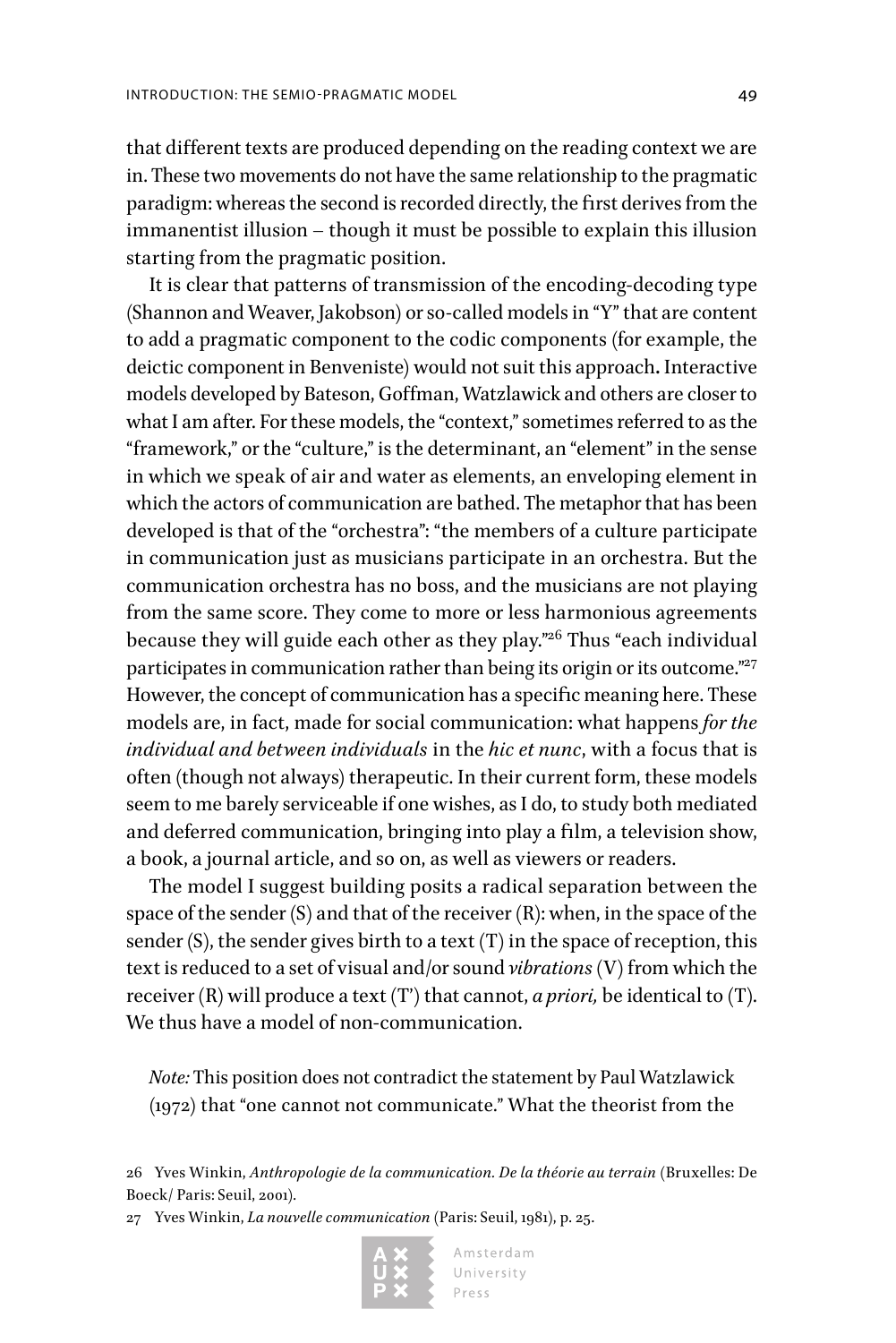Palo Alto school means is that we cannot not produce signals. This does not mean at all that these signals are interpreted correctly by those who perceive them.

Here is a first snippet of how the model is built:





In the space of the sender  $(S)$ ,  $(V)$  is located between  $(S)$  and  $(T)$ : the work S does actually involves giving shape to vibrations in order to produce a text. When we enter the space of the receiver  $(R)$ , this text is again reduced to vibrations  $(V)$ , and it is these vibrations that  $(R)$  will in turn transform into text  $(T')$ .

The status that I am assigning to this model is worth noting. The key point is that it in no way claims to *describe* how communication works: rather, it aims to make it possible to ask about how communication processes do or do not work. The semio-pragmatic model is *heuristic*: one does not try to determine whether a heuristic hypothesis is true or false. Rather, one adopts it only provisionally as a guiding idea as one looks for the facts. That is the status that is given to the hypotheses which (in)form semio-pragmatics.

The value of putting a *model of non-communication* at the starting point of our reflections is clear: because of its radical character, this model forces me to consider communication as a *problem* and not as something that exists. More precisely, the value of such a model is that it forces me to try to explain what can lead  $(S)$  and  $(R)$  to "communicate," i.e., to ask how the processes by which meaning is produced in both spaces can get so close to each other that (R) has the impression that (T) was *transported* from one space to the other. This constitutes an immanentist position: (R) "thinks" they have in front of them a text that (S) has communicated to them: first movement.

The model also allows us to ask about the second movement, namely the fact that different texts (T') can be built from the same (V). Indeed, if  $(R)$  is responsible for the construction of the text (T') in the space of reading, we can imagine that a receiver  $(R_2)$  will lead to the construction of a text  $(T'')$ ,

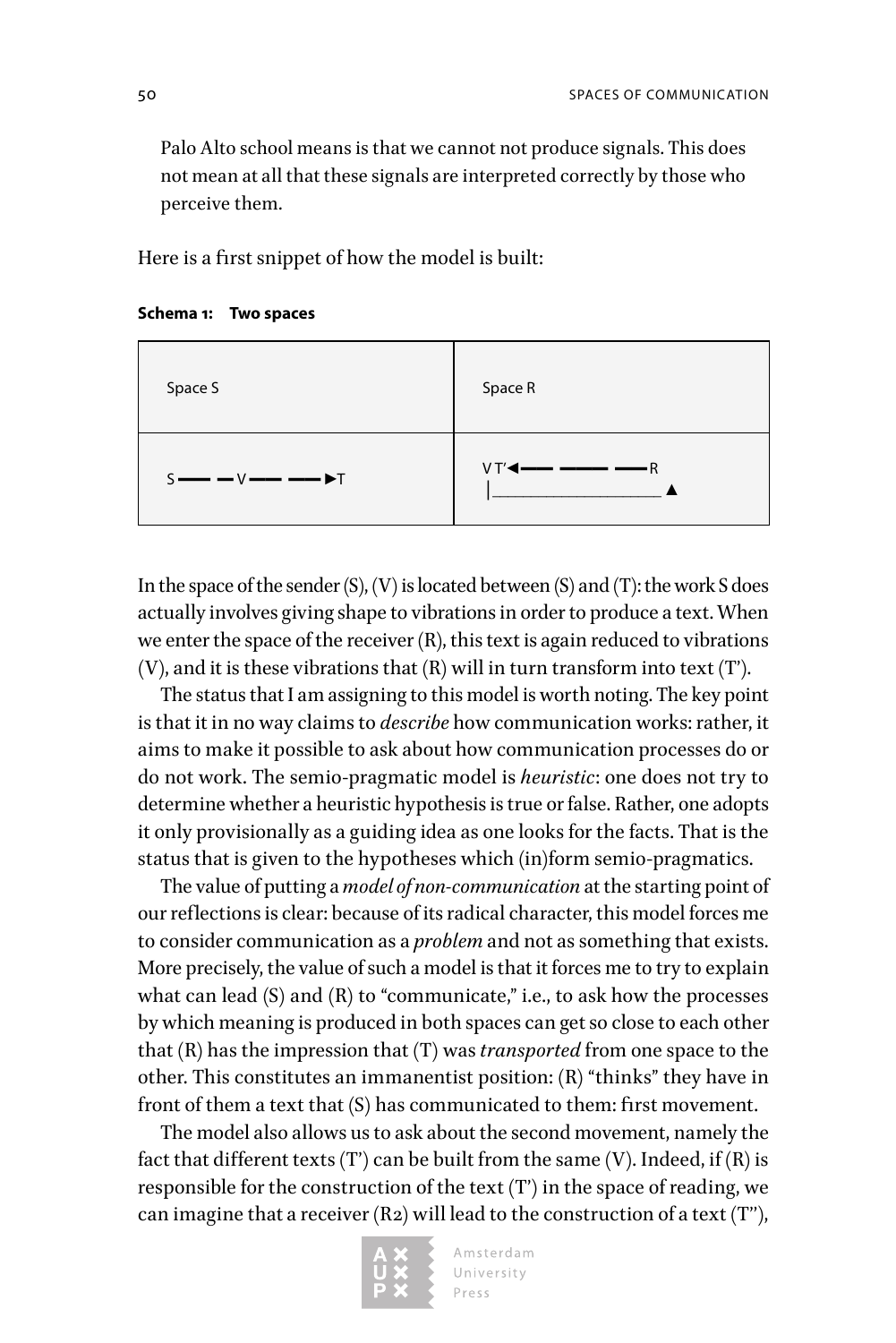that  $(R_3)$  will lead to  $(T''')$ , and so on, and that there are as many texts that have been constructed as there are receivers.

But what is meant by receivers and, more generally, what is the status of the actors in communication?

I will consider (S) and (R) not as individuals, but as *actants*. Accepting the risks that come with abstraction and a deterministic vision – a purely theoretical determinism – I will define (S) and (R) *as the intersection of a set of constraints that passes through and constructs them*.

The same person can thus appear in the form of different  $(Rs) - (R1)$ ,  $(R_2)...(R_n)$  – following the sets that cross them and produce different texts from the same  $(V)$ :  $(T_1)$ ,  $(T_2)$ ... $(T_n)$ .

Conversely, different people will be able to appear in the form of one and the same (R) and therefore produce the same (T) if they are traversed by the same set of constraints.

Finally, if we ask ourselves about the way in which the constraints are involved in each of the two spaces, we can then compare how (S) and (R) produce meaning based on the set of constraints that constitutes them. The more similar the set of constraints that weigh on (S) and (R), the more (S) and (R) will be constructed in a similar way, and the greater the chances that they will produce meaning in the same way and that what they produce will be similar to one another: (T') becomes more like (T). In the end, communication can take place because the actants who are producers of meaning, (S) and (R), are not free. Specifically, it is these constraints, and they alone, that allow us to get the impression that the process of communication works.

Here we find the question of the "context," seen not as what the referential process refers to (as, for example, in Jakobson's model), *but as all of the constraints that govern the production of meaning* (*cf.* Schema 2 at the end of the Introduction).

In the same way that some theorists have proposed classifying narrative models into models of the finished story (Greimas) and models that follow the movement of the construction of the narrative by the reader (Bremond, Eco), communication patterns can be classified into:

- models that analyse communication that has finished, or models oriented around *results*, such as Jakobson's model, which is focused on the message (these models derive from the immanentist paradigm)
- models that analyse communication as it unfolds, or models oriented around *progressions*<sup>28</sup>

28 Cf. Dan Sperber and Deirdre Wilson, *Relevance: Communication and Cognition* (Oxford: Blackwell Publisher, 1995).

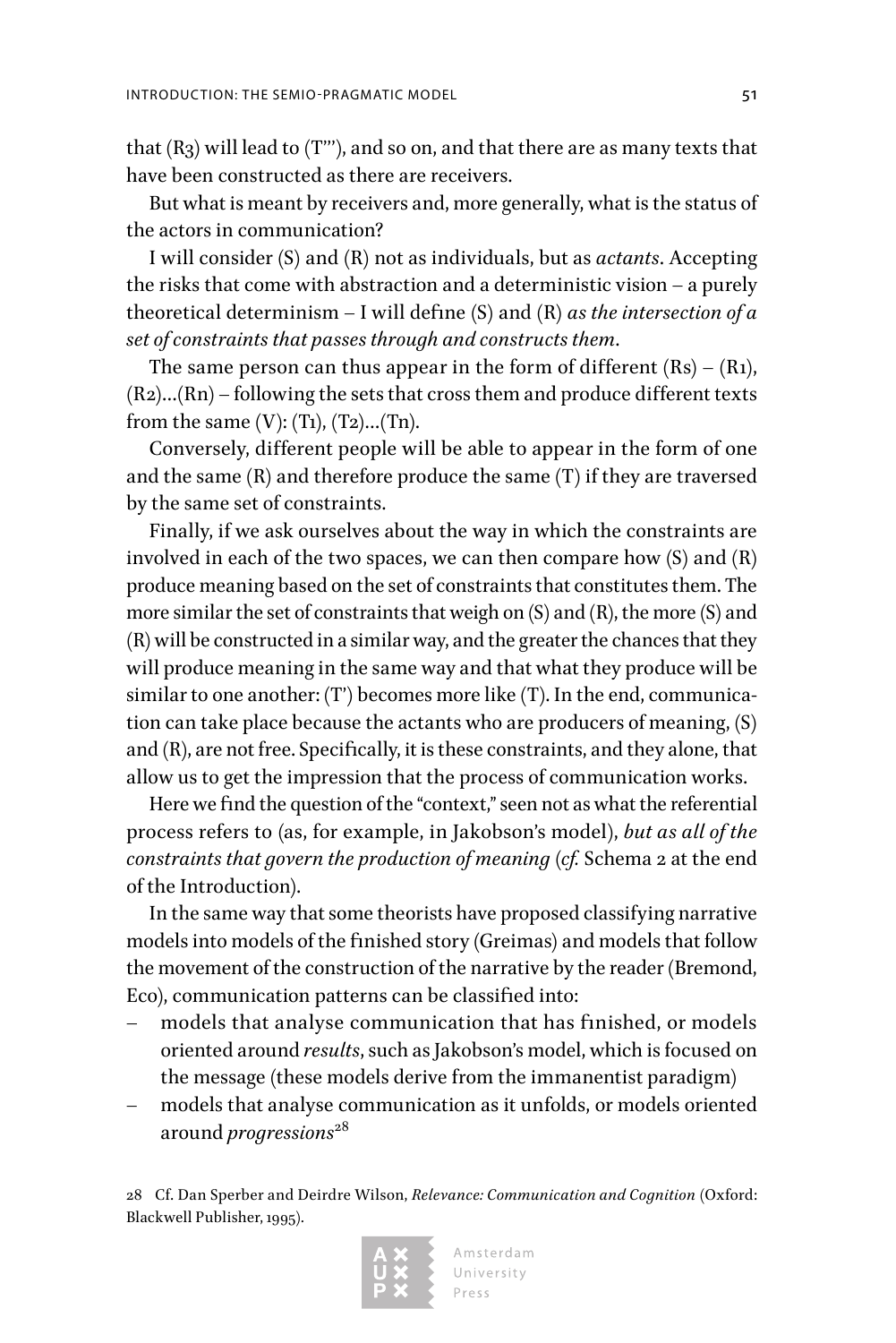The semio-pragmatic model falls under neither of these categories. It is concerned with the constraints that govern how the actants in communication are constructed, and with the way in which they are led to produce meaning: I propose to talk about a *production model*.

A production model describes the context as a construction that precedes communication, in order to set the terms on which it takes place: for instance, if I were to take the set of all theatres, I could construct the context as a space in which the actant (R) is positioned as a "viewer," as opposed to the academic context, where (R) is positioned as a "learner," or to the family context, in which they are positioned as a "member of the family." In progression models, by contrast, the context is constructed in the course of communication and works as a "variable": "A central problem for pragmatic theory is to describe how, for any given utterance, the hearer finds a context which enables him to understand it adequately."29

Here we are, then, facing two different conceptions of the notion of context – or, more exactly, two different notions of context. Sperber and Wilson offer a robust critique of the models that regard the context as a prior condition, but if we look carefully at their criticisms, we notice that what they see as falling under the notion of prior context has nothing to do with the conception of the context as it is found in semio-pragmatics: the prior context as they envisage it consists essentially of encyclopaedic content and of information stored in memory (they also speak of "common knowledge"); for the semio-pragmatic model, the context is constituted by the constraints. I think these two models complement one another: the production model sets the overall *framework* within which the progression model will operate.

Moreover, Sperber and Wilson acknowledge the existence of this framework, but only for very special cases such as the institution of the law, where "there really is a serious attempt to establish mutual knowledge among all the parties concerned: all laws and precedents are made public, all legitimate evidence is recorded, and only legitimate evidence can be considered, so that there is indeed a restricted domain of mutual knowledge on which all parties may call, and within which they must remain." But they go on: "There is no evidence of any such concern in normal conversation, however serious or formal it is."30 We can see that Sperber and Wilson are right, of course, if we regard the prior context as content. But it is quite a different matter if we look at the constraints that govern the production of meaning.

29 Ibid., p. 16. 30 Ibid., p. 19.

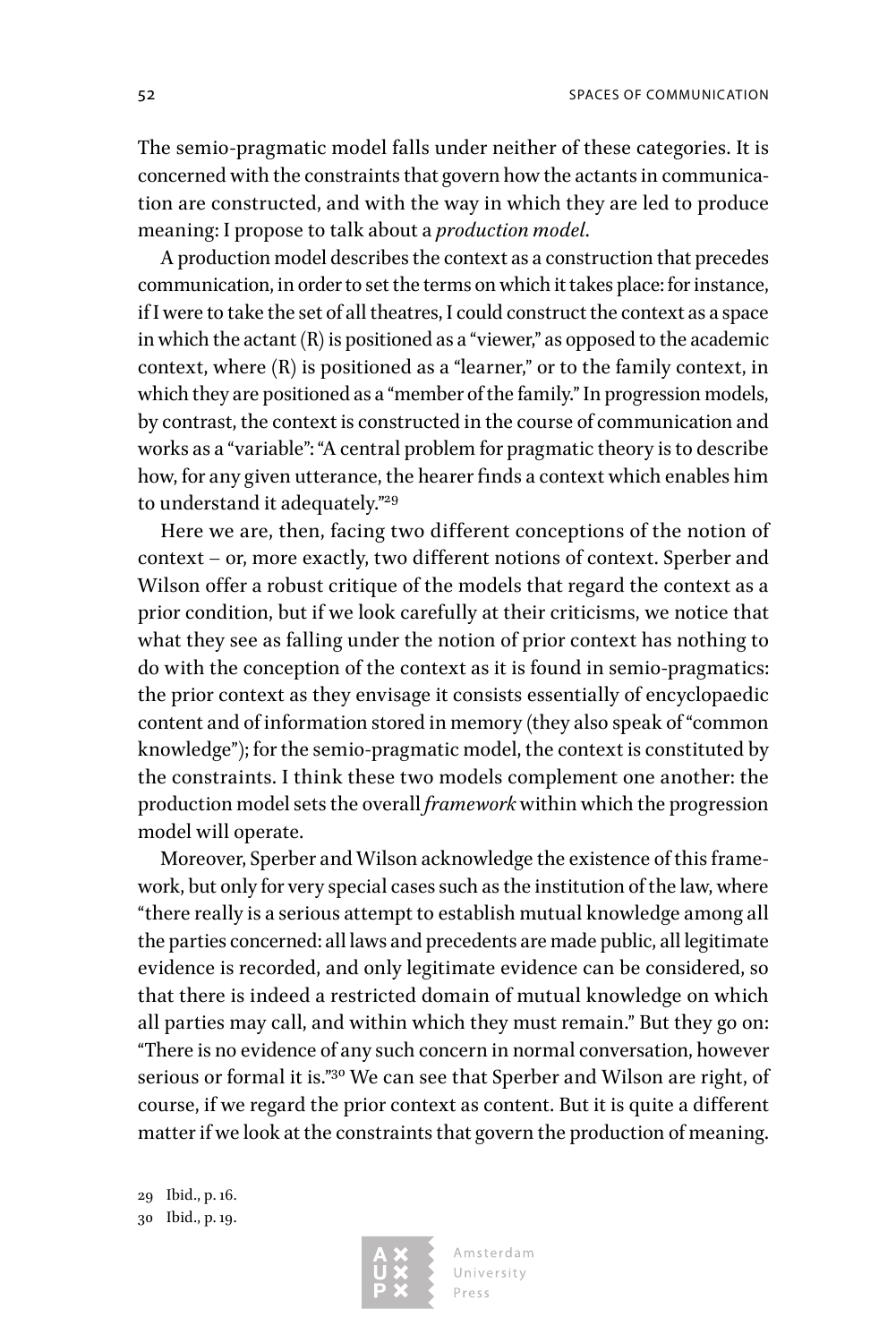Communication takes place most frequently within institutional frameworks that are obviously just so many systems of constraints (family, school, university, the factory, and so on). Going to the theatre and the cinema, watching TV, going to a football or rugby game in a stadium, going into a supermarket, opening a newspaper, also involve entering into a system of constraints. Even spontaneous dialogues come into such frameworks, as has been shown by specialists in verbal interactions and conversational analysis. In addition, systems of constraints can readily be transported and internalized: when I ask my friend Pierre, whom I have just bumped into on a street corner, for news of his family, I am caught up in the constraints both of the family as an institution and of politeness. And as for romantic relationships….

In the semio-pragmatic model, analysis starts decidedly from the context – that is, from constraints. These constraints lead the actant (R) to produce *hypotheses of reading* that they will test out on (V): for example, if I am in a context that invites me to resort to fictionalization, I will try to construct the space as a "world," but it may be that the system of vibrations to which I apply this process does not allow this.

Chapter 1 examines the status of natural, narrative language and other constraints, and suggests constructing the notion of a *space of communication* to escape the aporias in the notion of *context*. Chapter 2 postulates that, inside a *discursive space* (in this case, "Western" space), the actors put a shared *communicative competence* into action. This skill is designed as a reservoir of *modes of production of meanings and affects*, which can themselves be analysed as a combination of processes. By way of example, several modes are constructed. Chapter 3 offers a detailed analysis of two modes, the artistic and the aesthetic, and inquires into the relationship between modes and spaces of communication. Starting from the example of the communication of memory within the family as an institution, Chapter 4 shows how the notion of a space of communication can allow contextual analysis. Chapter 5 mobilizes the notion of a space of communication to allow an understanding of what a production becomes when it moves outside its original space. Finally, Chapter 6 examines the difference between traditional (immanentist) textual analysis and textual analysis within the semio-pragmatic perspective.



Amsterdam University